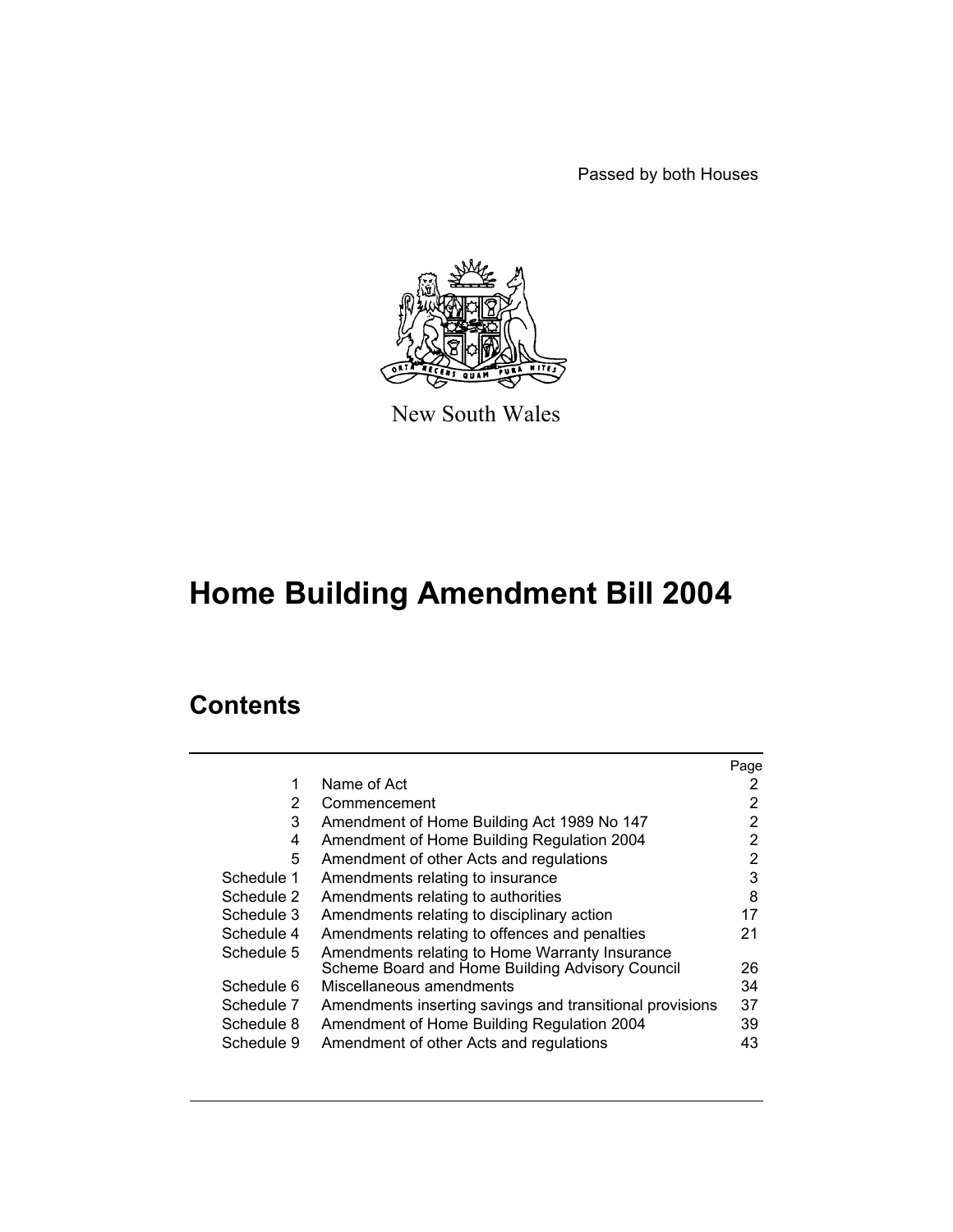*I certify that this PUBLIC BILL, which originated in the LEGISLATIVE ASSEMBLY, has finally passed the LEGISLATIVE COUNCIL and the LEGISLATIVE ASSEMBLY of NEW SOUTH WALES.*

> *Clerk of the Legislative Assembly. Legislative Assembly, Sydney, , 2004*



New South Wales

# **Home Building Amendment Bill 2004**

Act No , 2004

An Act to amend the *Home Building Act 1989* to make further provision with respect to home warranty insurance and contractor licences and other authorities; and for other purposes.

*I have examined this Bill, and find it to correspond in all respects with the Bill as finally passed by both Houses.*

*Chairman of Committees of the Legislative Assembly.*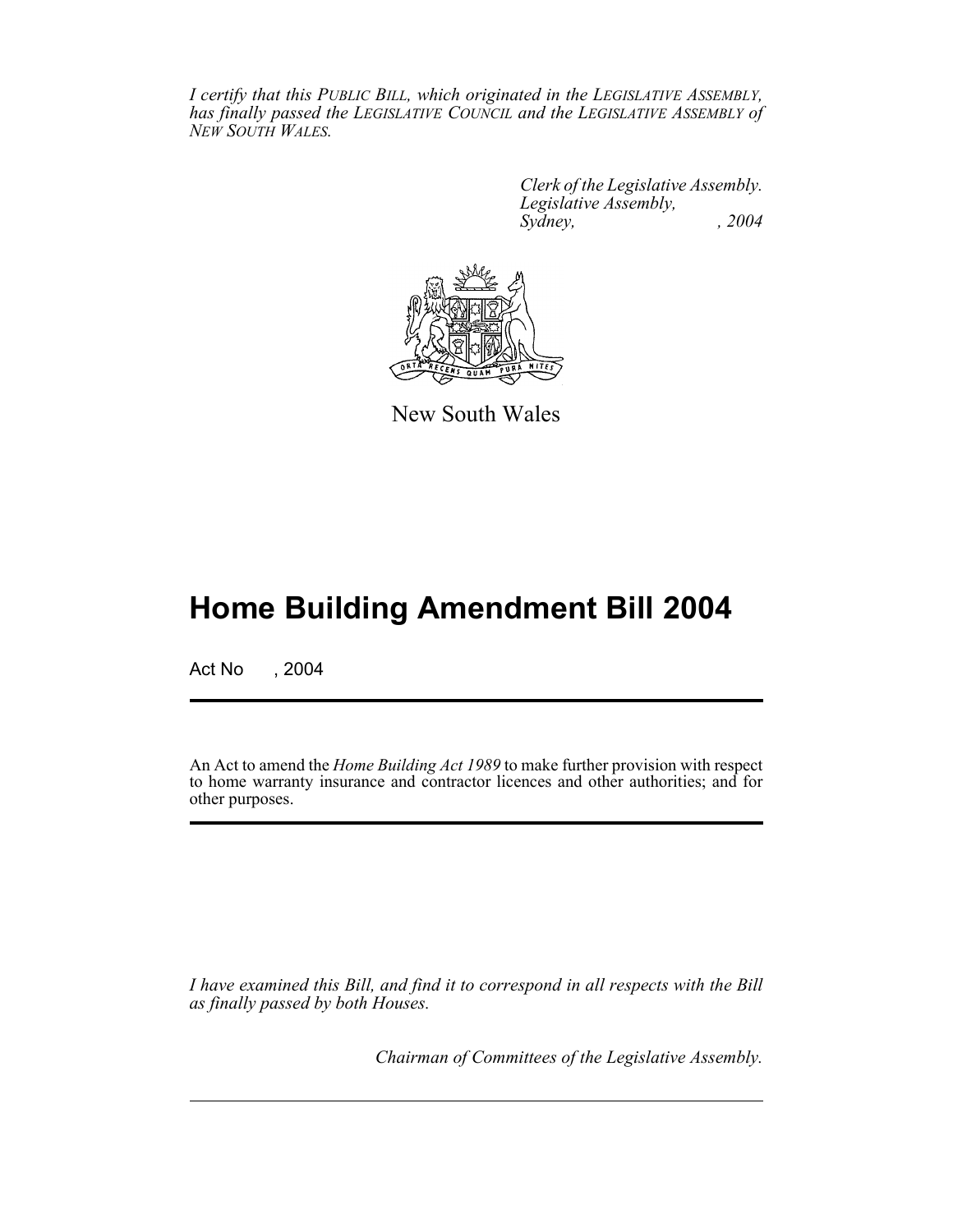#### **The Legislature of New South Wales enacts:**

#### **1 Name of Act**

This Act is the *Home Building Amendment Act 2004*.

#### **2 Commencement**

This Act commences on a day or days to be appointed by proclamation.

#### **3 Amendment of Home Building Act 1989 No 147**

The *Home Building Act 1989* is amended as set out in Schedules 1–7.

## **4 Amendment of Home Building Regulation 2004**

The *Home Building Regulation 2004* is amended as set out in Schedule 8.

#### **5 Amendment of other Acts and regulations**

The Acts and regulations specified in Schedule 9 are amended as set out in that Schedule.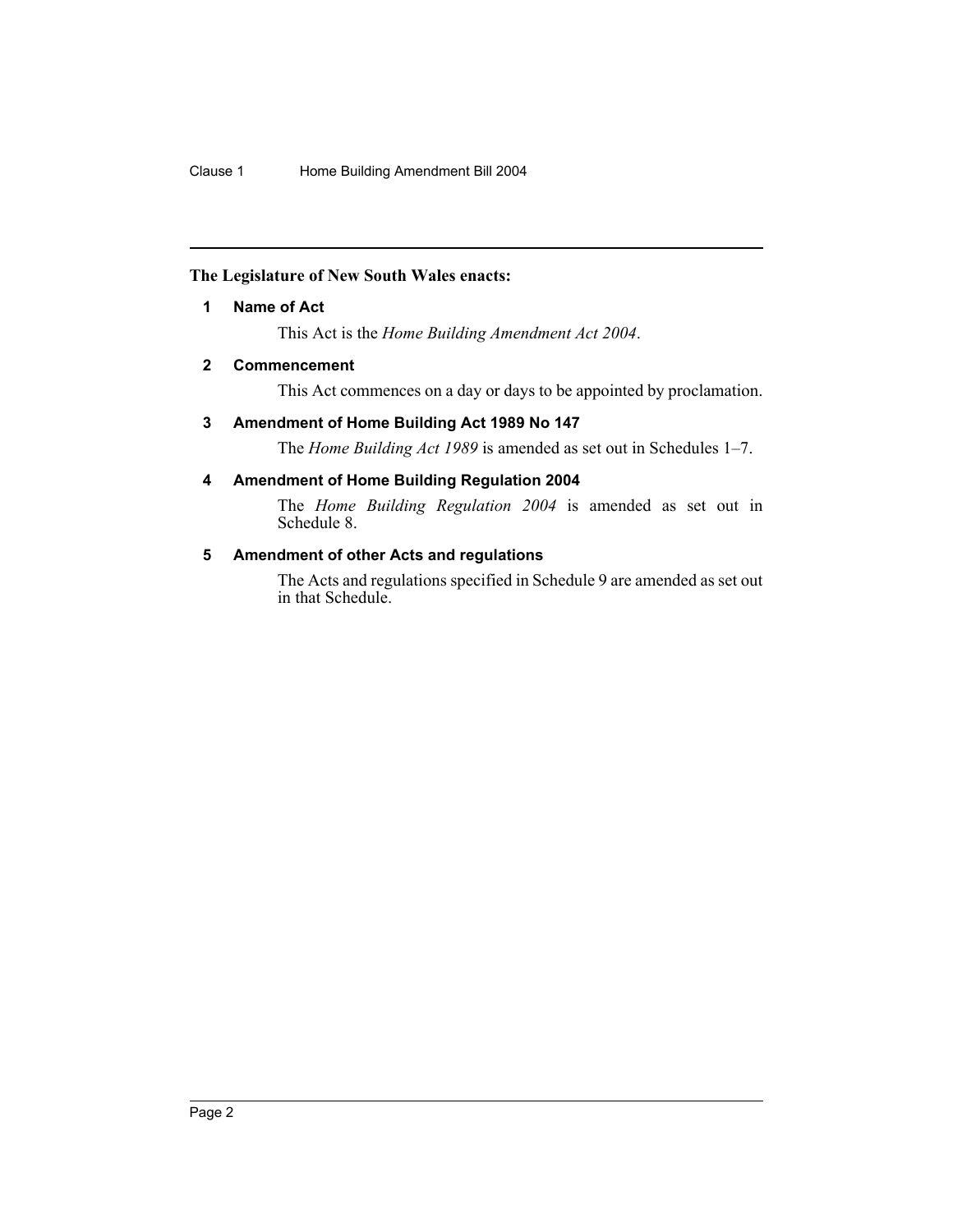Amendments relating to insurance in the set of the set of the Schedule 1

# **Schedule 1 Amendments relating to insurance**

(Section 3)

#### **[1] Part 6, heading**

Omit the heading. Insert instead:

# **Part 6 Home warranty insurance**

#### **[2] Section 90 Definitions**

Insert in alphabetical order in section 90 (1):

*home warranty insurance* means insurance under a contract of insurance required to be entered into by or under this Part.

*insurance industry deed* means an agreement referred to in section 103A (7).

## **[3] Section 103A Approval of insurance and insurers**

Insert ", after consultation with the Scheme Board," after "Minister may" in section 103A (1).

## **[4] Section 103A (2)**

Insert "after consultation with the Scheme Board," after "may,".

## **[5] Section 103A (7)**

Insert after section 103A (6):

(7) The Minister may, on behalf of the State, enter into an agreement under seal from time to time with insurers approved, or seeking approval, for the purposes of this Part with respect to the provision by the insurers of home warranty insurance (an *insurance industry deed*) and may agree to the revocation or variation of such an agreement.

## **[6] Section 103AC Information regarding insurers**

Omit "(if those claimants or persons consent)" from section 103AC (2) (c).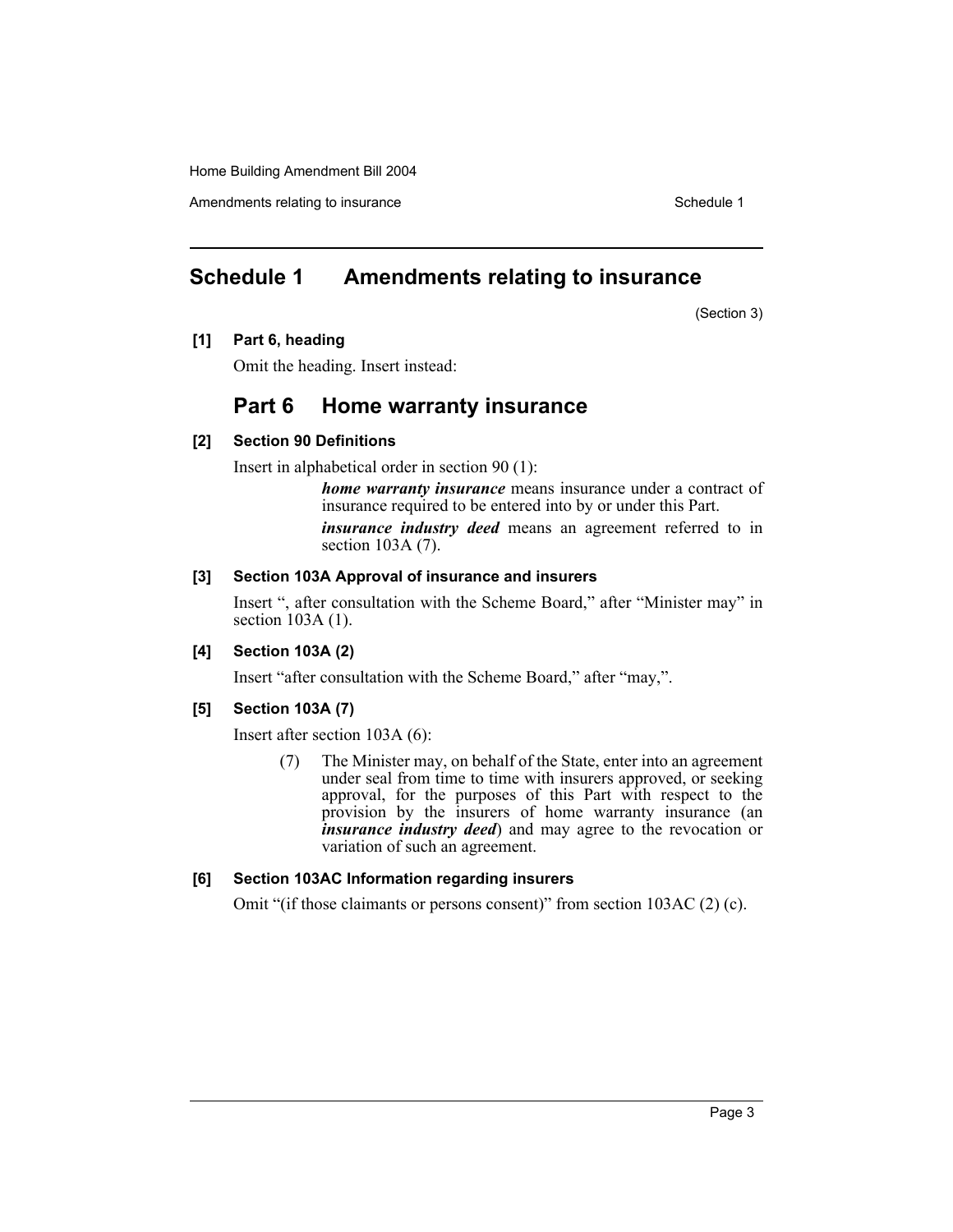Schedule 1 Amendments relating to insurance

#### **[7] Section 103AD**

Insert after section 103AC:

#### **103AD Exchange of information between insurers**

(1) An insurer to which a person has applied for home warranty insurance or that has provided home warranty insurance to a person may, by notice in writing, request any other insurer that the insurer has reasonable grounds to believe is an insurer to which a person has made an application for home warranty insurance or that has provided home warranty insurance to the person to disclose to the insurer any relevant insurance information relating to the person.

**Note.** *Home warranty insurance* is defined in section 90 as insurance under a contract of insurance required to be entered into by or under Part 6.

- (2) It is a condition of an approval of an insurer under section 103A that the insurer disclose any relevant insurance information requested under subsection (1) as soon as is reasonably practicable after the request is made.
- (3) An insurer requested to provide relevant insurance information under subsection (1) is required or authorised to disclose the information despite section 121 or any other law of this or any other jurisdiction with respect to the privacy of such information that would otherwise prohibit that disclosure.
- (4) An insurer is not liable for any damage caused by the provision of information under this section to another insurer.
- (5) In this section:

*relevant insurance information*, in relation to a person who has applied to an insurer for, or to whom an insurer has provided, home warranty insurance means:

- (a) information concerning the business, commercial, professional or financial affairs of the person that is relevant to the provision of home warranty insurance, or
- (b) information obtained in the course of an investigation of an application for such insurance, or
- (c) information concerning the home warranty insurance (if any) provided to the person.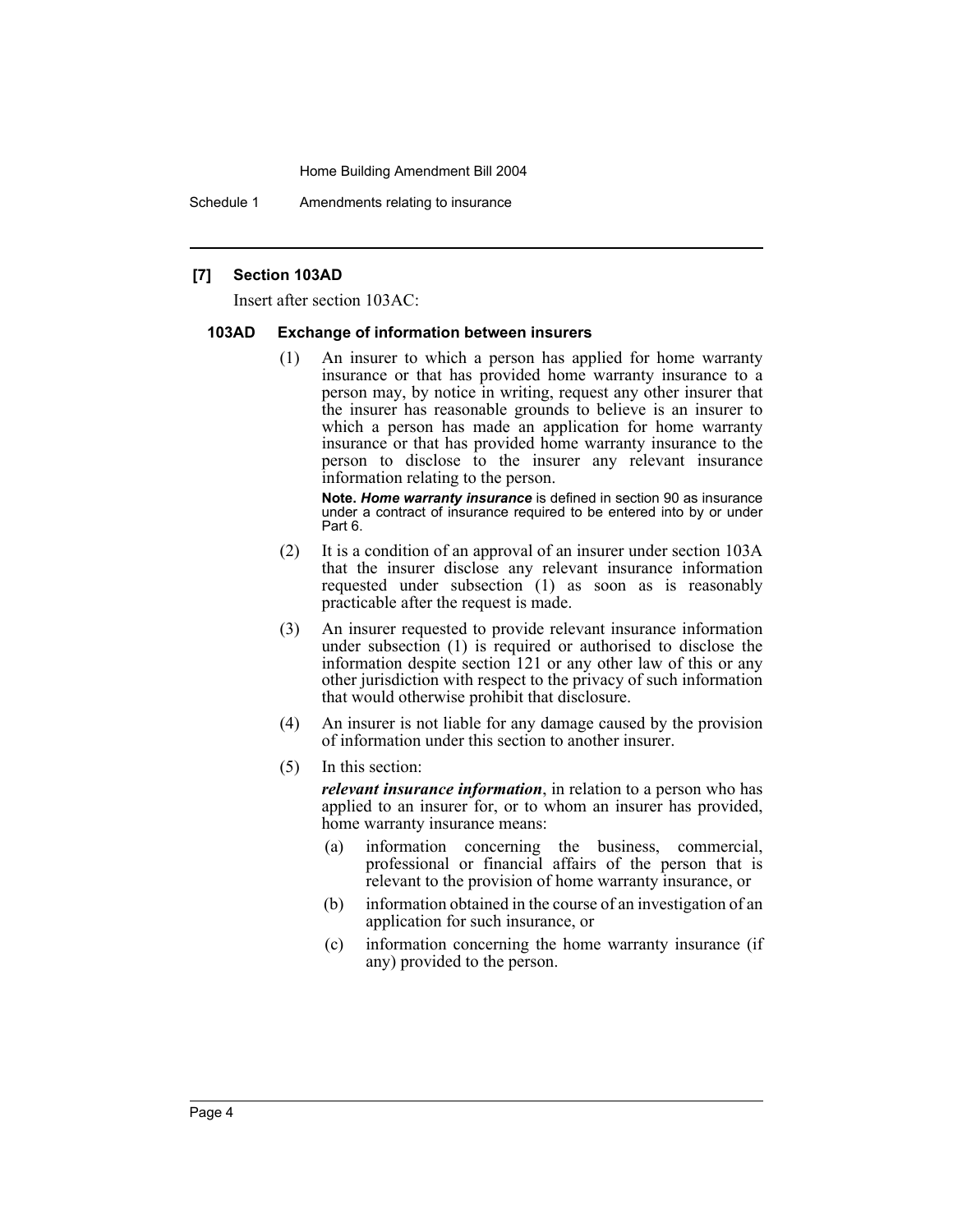Amendments relating to insurance in the set of the set of the Schedule 1

#### **[8] Section 103EA**

Insert after section 103E:

#### **103EA False or misleading applications for home warranty insurance**

- (1) A person must not, in connection with an application to an insurer for home warranty insurance, make a statement (whether orally, in a document or in any other way) knowing that, or being reckless as to whether, the statement:
	- (a) is false or misleading, or
	- (b) omits any matter or thing without which the statement is misleading.

Maximum penalty: 200 penalty units.

- (2) Subsection (1) does not apply as a result of subsection (1) (a) if the statement is not false or misleading in a material particular.
- (3) Subsection (1) does not apply as a result of subsection (1) (b) if the statement did not omit any matter or thing without which the statement is misleading in a material particular.
- (4) The burden of establishing a matter referred to in subsection (2) or (3) lies on the accused person.

#### **[9] Section 121 Disclosure of information**

Omit "obtained." from section 121 (2) (c). Insert instead:

obtained,

but does not include protected information within the meaning of section 121A.

#### **[10] Section 121A**

Insert after section 121:

#### **121A Secrecy of information obtained from or relating to insurers or proposed insurers**

(1) A person who acquires protected information in the exercise of functions under this Act must not, directly or indirectly, make a record of the information or divulge the information to another person if the person is aware that it is protected information, except in the exercise of functions under this Act.

Maximum penalty: 50 penalty units.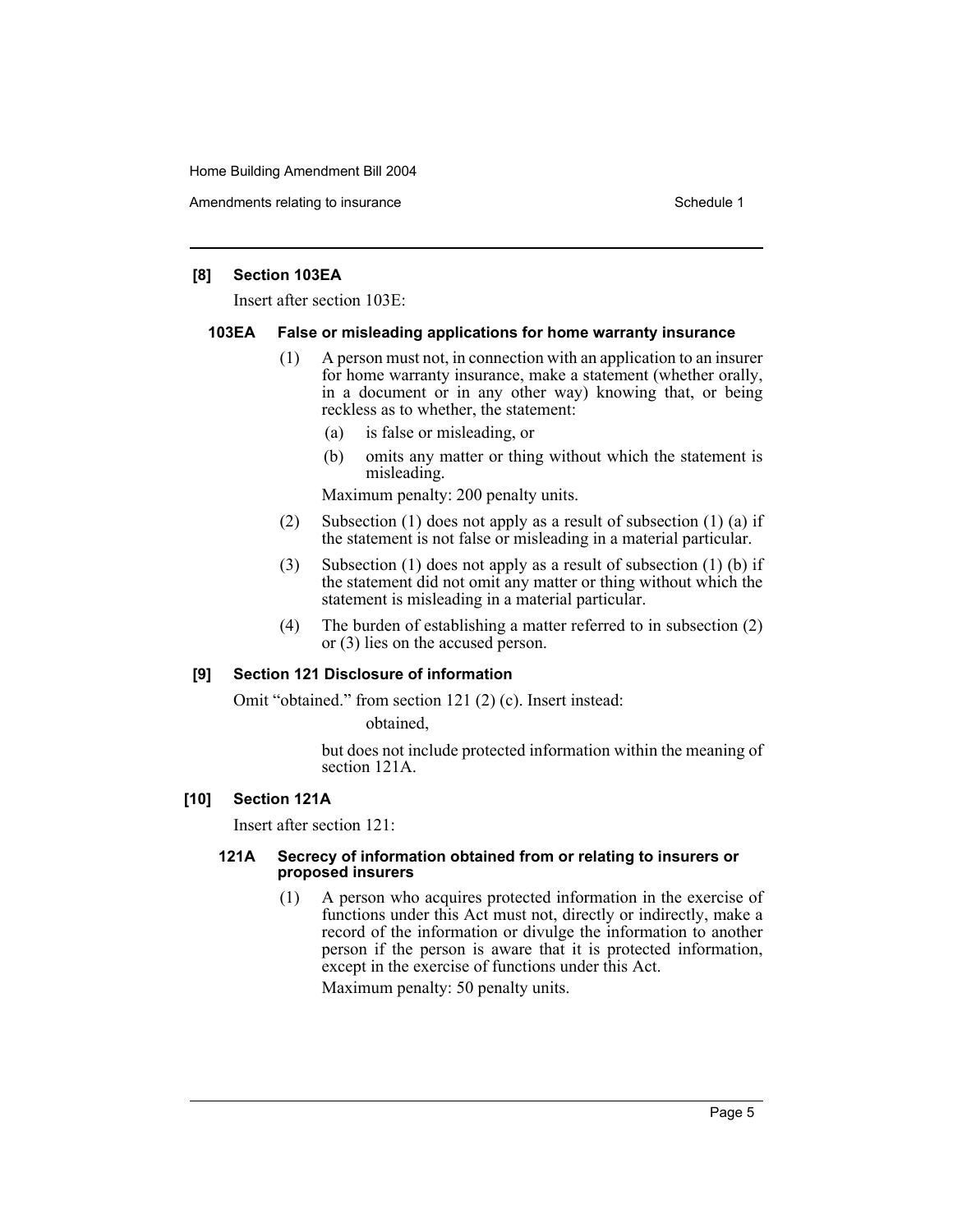Schedule 1 Amendments relating to insurance

- (2) Despite subsection (1), protected information may be divulged:
	- (a) to a particular person or persons, if the Minister certifies that it is necessary in the public interest that the information be divulged to the person or persons, or
	- (b) to a person, or authority, prescribed by the regulations, or
	- (c) to a person who is expressly or impliedly authorised to obtain it by the insurer from which the information was acquired.
- (3) A person cannot be required:
	- (a) to produce in any court any document or other thing that contains protected information and that has come into the person's possession, custody or control by reason of, or in the course of, the exercise of the person's functions under this Act, or
	- (b) to divulge to any court any protected information that has come to the person's notice in the exercise of the person's functions under this Act.
- (4) Despite subsection (3), a person may be required to produce such a document or other thing in a court or to divulge protected information to a court if:
	- (a) the Minister certifies that it is necessary in the public interest to do so, or
	- (b) the insurer to whom the information relates (or to whom the information contained in the document or thing relates) has expressly authorised it to be divulged to or produced in the court.
- (5) An authority or person to whom protected information is divulged under subsection (2), and a person or employee under the control of that authority or person, are, in respect of that information, subject to the same rights, privileges and duties under this section as they would be if that authority, person or employee were a person exercising functions under this Act and had acquired the information in the exercise of those functions.
- (6) This section does not apply to the divulging of information to, or the production of any document or other thing to:
	- (a) any law enforcement agency, or
	- (b) any person or body prescribed for the purposes of this subsection.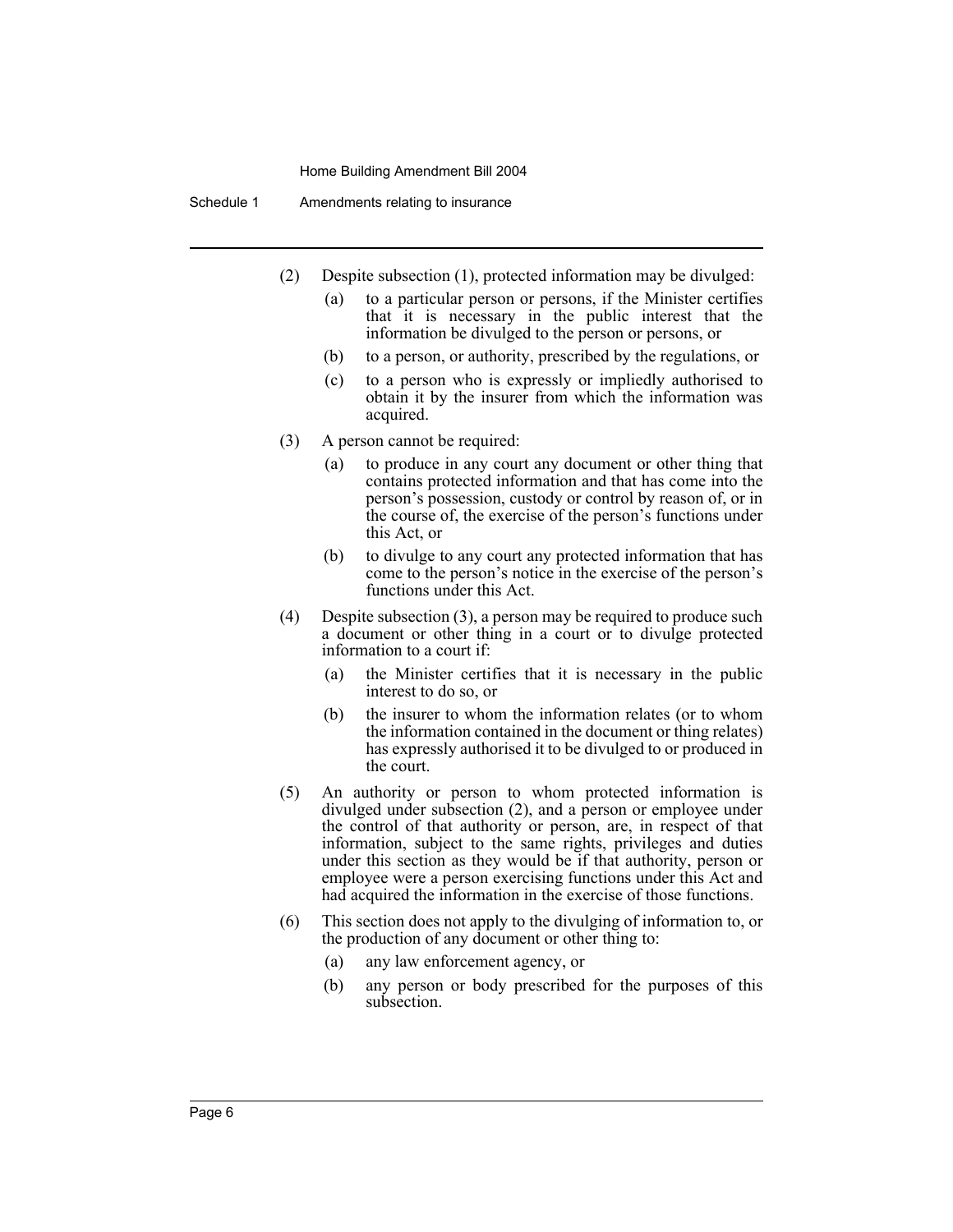Amendments relating to insurance Schedule 1

(7) In this section:

*court* includes any tribunal, authority or person having power to require the production of documents or the answering of questions.

*functions under this Act* includes functions under the regulations or other instruments under this Act.

*produce* includes permit access to.

*protected information* means information about the business or commercial operations of an insurer obtained from an insurer under (or in connection with the administration or execution of) Part 6, not being information that is publicly available.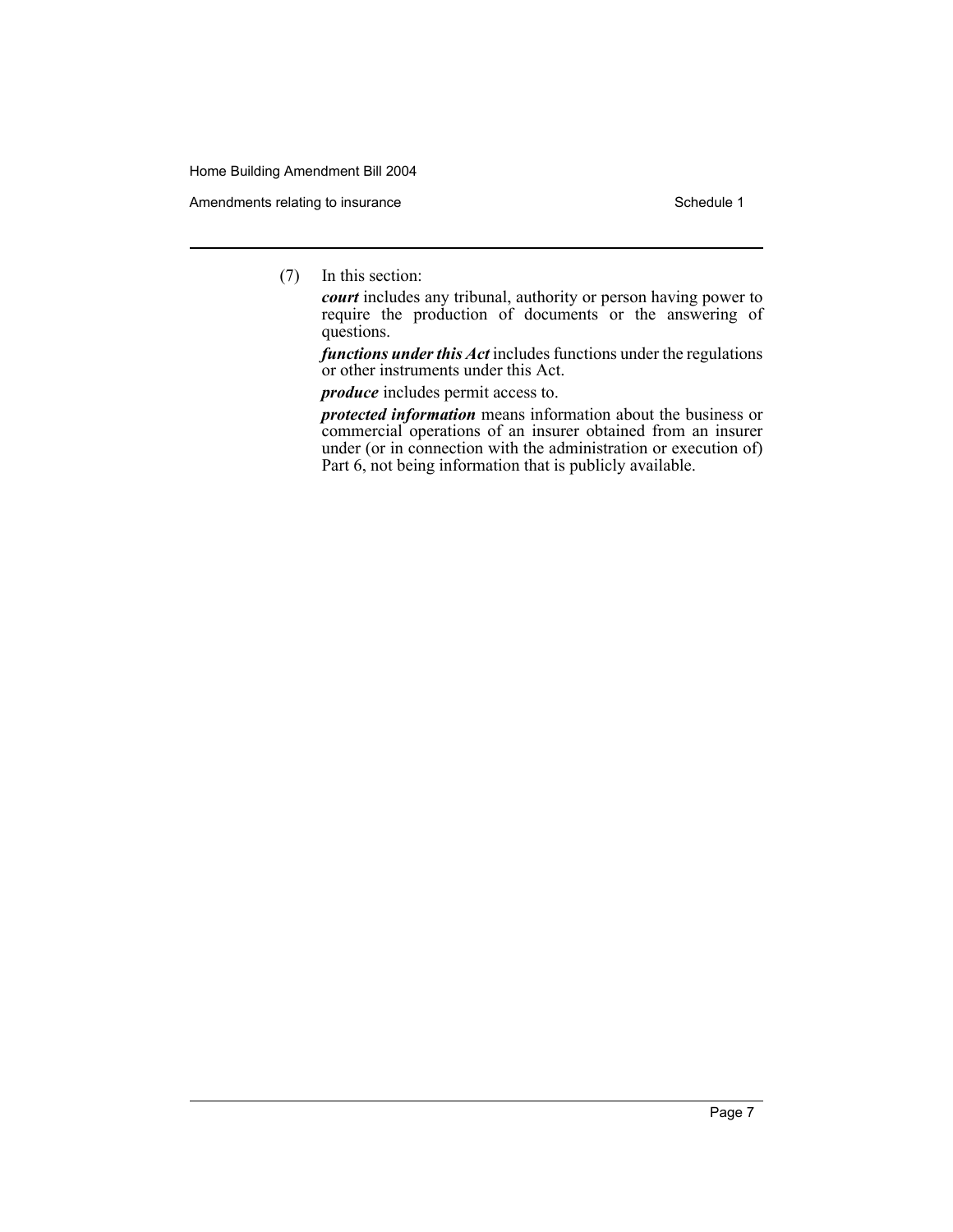Schedule 2 Amendments relating to authorities

# **Schedule 2 Amendments relating to authorities**

(Section 3)

#### **[1] Section 3 Definitions**

Insert in alphabetical order in section 3 (1):

*authority* means the following:

- (a) a contractor licence (whether or not an endorsed contractor licence),
- (b) a supervisor or tradesperson certificate,
- (c) an owner-builder permit,
- (d) a building consultancy licence.

*close associate*, of an applicant for, or holder of, a contractor licence or building consultancy licence or of an applicant for the renewal or restoration of such a licence is defined in section 3AA.

#### **[2] Section 3 (1), definition of "officer"**

Omit the definition. Insert instead:

*officer*, in relation to a corporation, has the same meaning as it has in the *Corporations Act 2001* of the Commonwealth.

#### **[3] Section 3AA**

Insert after section 3:

#### **3AA Meaning of "close associate" of applicant for, or holder of, licence**

- (1) For the purposes of this Act, a person is a *close associate* of an applicant for, or holder of, a contractor licence or building consultancy licence or of an applicant for the renewal or restoration of such a licence if the person:
	- (a) is a partner of the applicant or holder, or
	- (b) is an employee or agent of the applicant or holder, or
	- (c) is a corporation, or a member of a corporation, partnership, syndicate or joint venture, in which the applicant or holder or a person referred to in paragraph  $(a)$ ,  $(b)$  or  $(d)$  has a beneficial interest, or
	- (d) bears a prescribed relationship to the applicant or holder, or
	- (e) is a corporation that is a subsidiary (within the meaning of the *Corporations Act 2001* of the Commonwealth) of the applicant or holder, or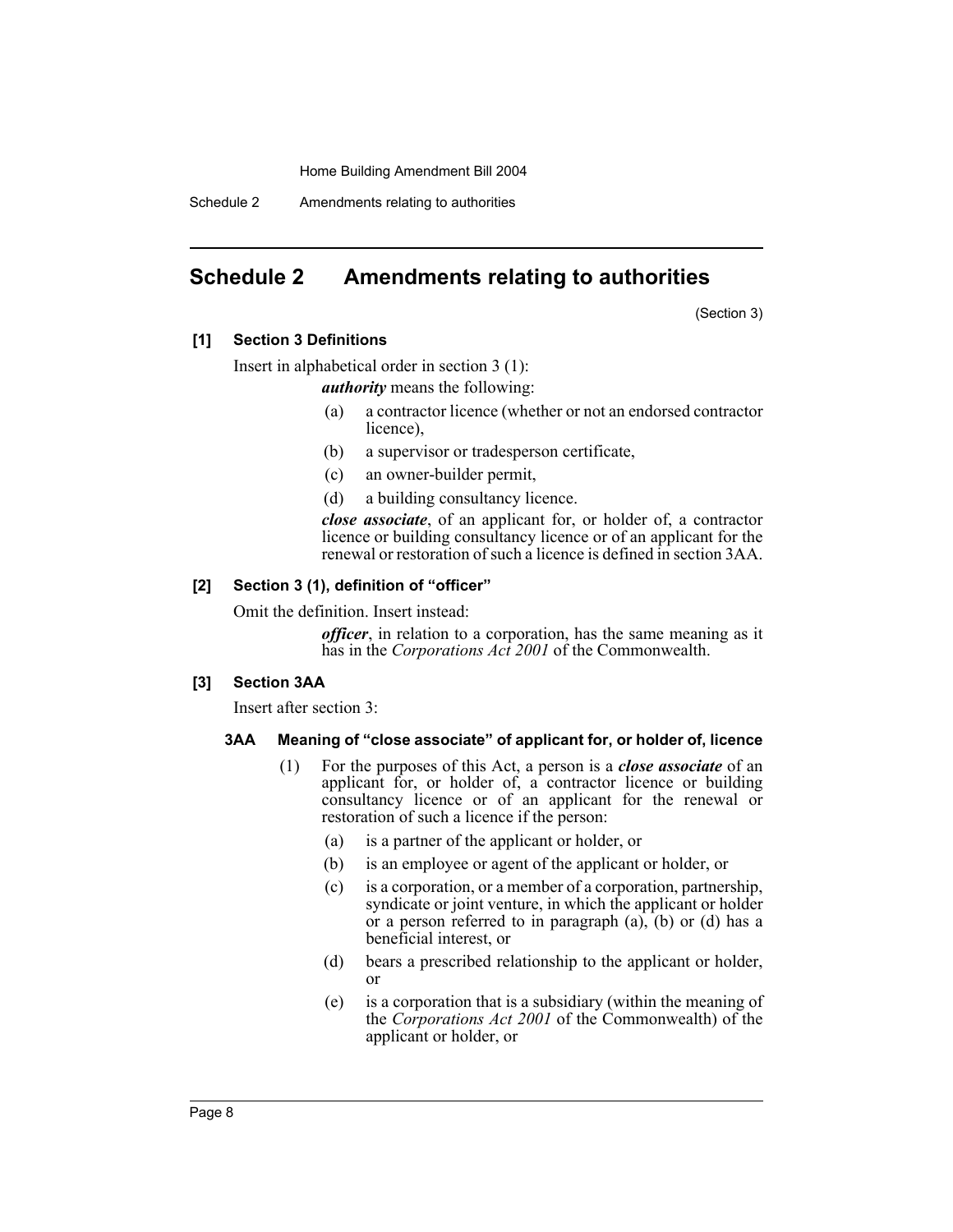Amendments relating to authorities Schedule 2 and the Schedule 2 schedule 2 and 5 schedule 2

- (f) holds or is entitled to exercise, in respect of the applicant or holder or the business of the applicant or holder, any other relevant financial interest, relevant position or relevant power.
- (2) For the purposes of subsection  $(1)$  (d), a person bears a prescribed relationship to an applicant or holder of a licence if the relationship is that of:
	- (a) a spouse, or
	- (b) a de facto partner who is living or has lived with him or her as his or her wife or husband on a bona fide domestic basis although not married to him or her, or
	- (c) a child, grandchild, sibling, parent or grandparent, whether derived through paragraph (a) or (b) or otherwise, or
	- (d) a kind prescribed by the regulations for the purposes of this section.
- (3) For the purposes of subsection  $(1)$  (f):

*relevant financial interest* means:

- (a) any share in the capital of the business, or
- (b) any entitlement to receive any income derived from the business, whether the entitlement arises at law or in equity or otherwise.

*relevant position* means the position of director, manager, and other executive positions and secretary, however those positions are designated.

*relevant power* means any power, whether exercisable by voting or otherwise and whether exercisable alone or in association with others:

- (a) to participate in any directorial, managerial or executive decision, or
- (b) to elect or appoint any person to any relevant position.

#### **[4] Section 20 Issue of contractor licences**

Insert before section 20 (2):

- (1) The Director-General must reject an application for a contractor licence if:
	- (a) the Director-General is not satisfied that the applicant is a fit and proper person to hold a contractor licence, or
	- (b) the applicant is a mentally incapacitated person, or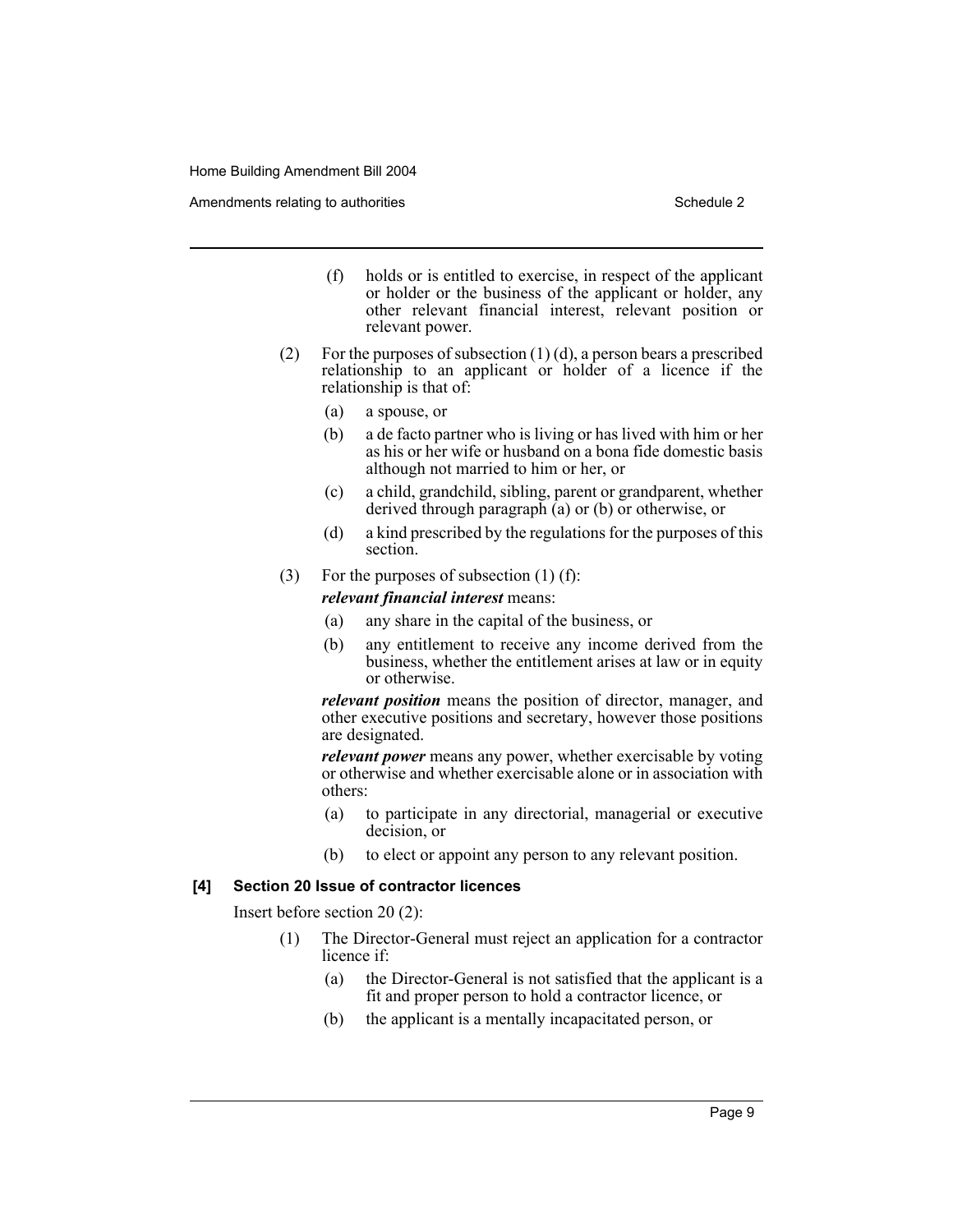Schedule 2 Amendments relating to authorities

(c) the applicant is disqualified by this Act or the regulations from holding a contractor licence.

**Note.** Under section 6 of the applied Act (within the meaning of section 19) an application for the grant of a contractor licence may be made by any individual aged 18 years or more, by any partnership or other association whose members are all individuals aged 18 years or more or by any corporation.

(1A) Without limiting subsection (1) (a), in determining whether an applicant is a fit and proper person to hold a licence the Director-General is to consider whether the applicant is of good repute, having regard to character, honesty and integrity.

#### **[5] Section 20 (2)**

Insert "additional" after "determine".

#### **[6] Section 20 (6)**

Insert after section 20 (5):

- (6) Without limiting this section, the Director-General may reject an application for a contractor licence if the Director-General is of the opinion that it is in the public interest to do so on any of the following grounds:
	- (a) an employee or proposed employee of the applicant is disqualified from holding a contractor licence, has had an application for an authority rejected on a ground relating to his or her character, honesty or integrity or has had an authority cancelled or suspended on any disciplinary ground,
	- (b) there are reasonable grounds to believe that the application has been made with the intention of avoiding disclosure of any relevant past misconduct of the applicant or a close associate of the applicant,
	- (c) the Director-General considers that a close associate of the applicant who would not be a fit and proper person to hold a contractor licence exercises a significant influence over the applicant or the operation and management of the applicant's business.

## **[7] Section 22 Cancellation of contractor licences**

Insert "or has been voluntarily wound up" after "Commonwealth" wherever occurring in section 22 (1) (d) and (2) (c).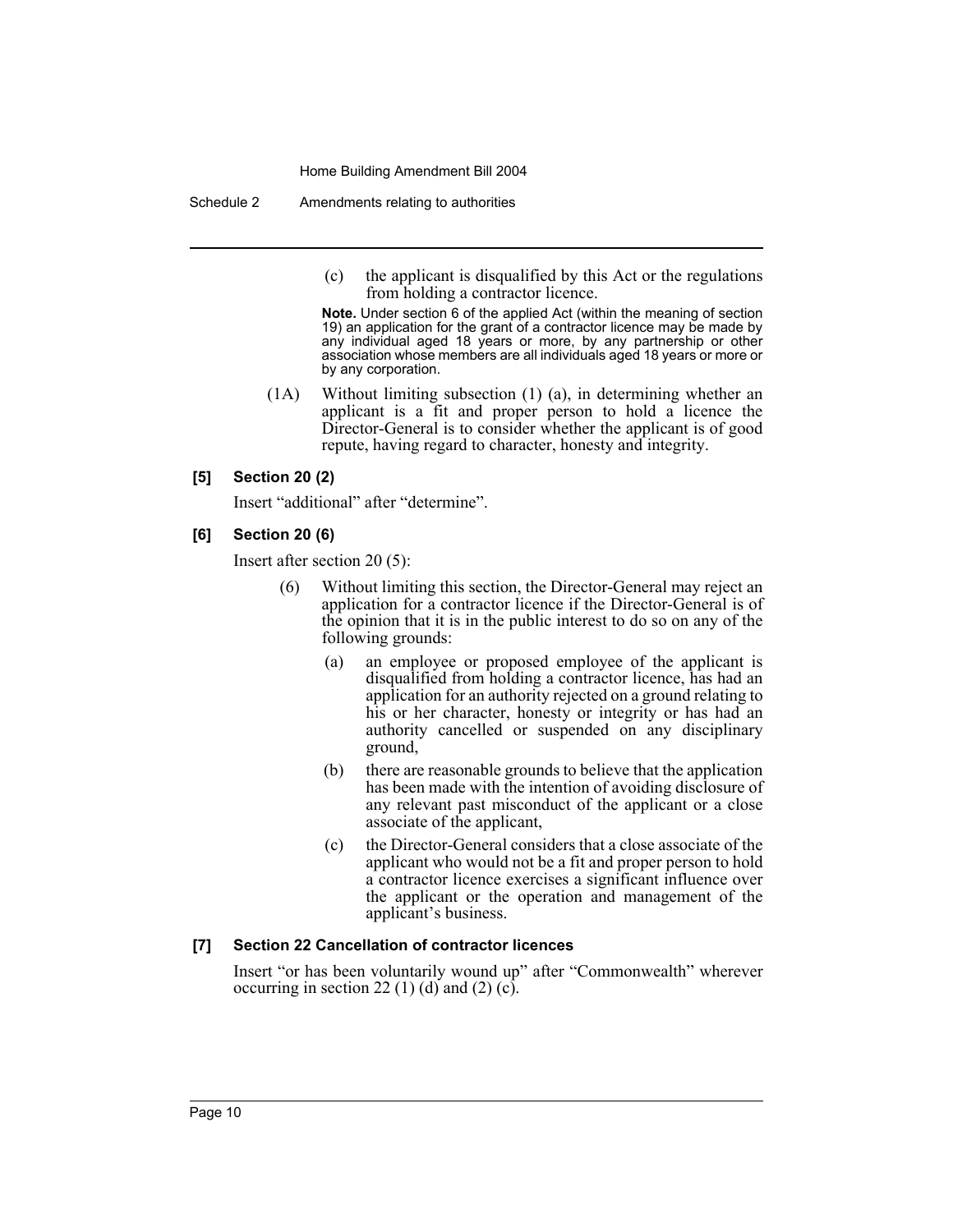Amendments relating to authorities Schedule 2 and the Schedule 2 schedule 2 and 5 schedule 2

#### **[8] Section 22 (1) (h) and (i)**

Insert at the end of section 22 $(1)$  $(g)$ :

, or

- (h) the holder of the contractor licence becomes a mentally incapacitated person, or
- (i) the holder of the contractor licence becomes disqualified by this Act or the regulations from holding a contractor licence.

## **[9] Section 22 (2) (g) and (h)**

Insert at the end of section 22 (2) (f):

, or

- (g) the holder of the contractor licence becomes a mentally incapacitated person, or
- (h) the holder of the contractor licence becomes disqualified by this Act or the regulations from holding a contractor licence.

## **[10] Section 25 Issue of certificates**

Insert before section 25 (2):

- (1) The Director-General must reject an application for a supervisor or tradesperson certificate if:
	- (a) the Director-General is not satisfied that the applicant is a fit and proper person to hold such a certificate, or
	- (b) the applicant is a mentally incapacitated person, or
	- (c) the applicant is disqualified by this Act or the regulations from holding such a certificate.
- (1A) Without limiting subsection (1) (a), in determining whether an applicant is a fit and proper person to hold a certificate the Director-General is to consider whether the applicant is of good repute, having regard to character, honesty and integrity.

## **[11] Section 25 (2)**

Insert "additional" after "determine".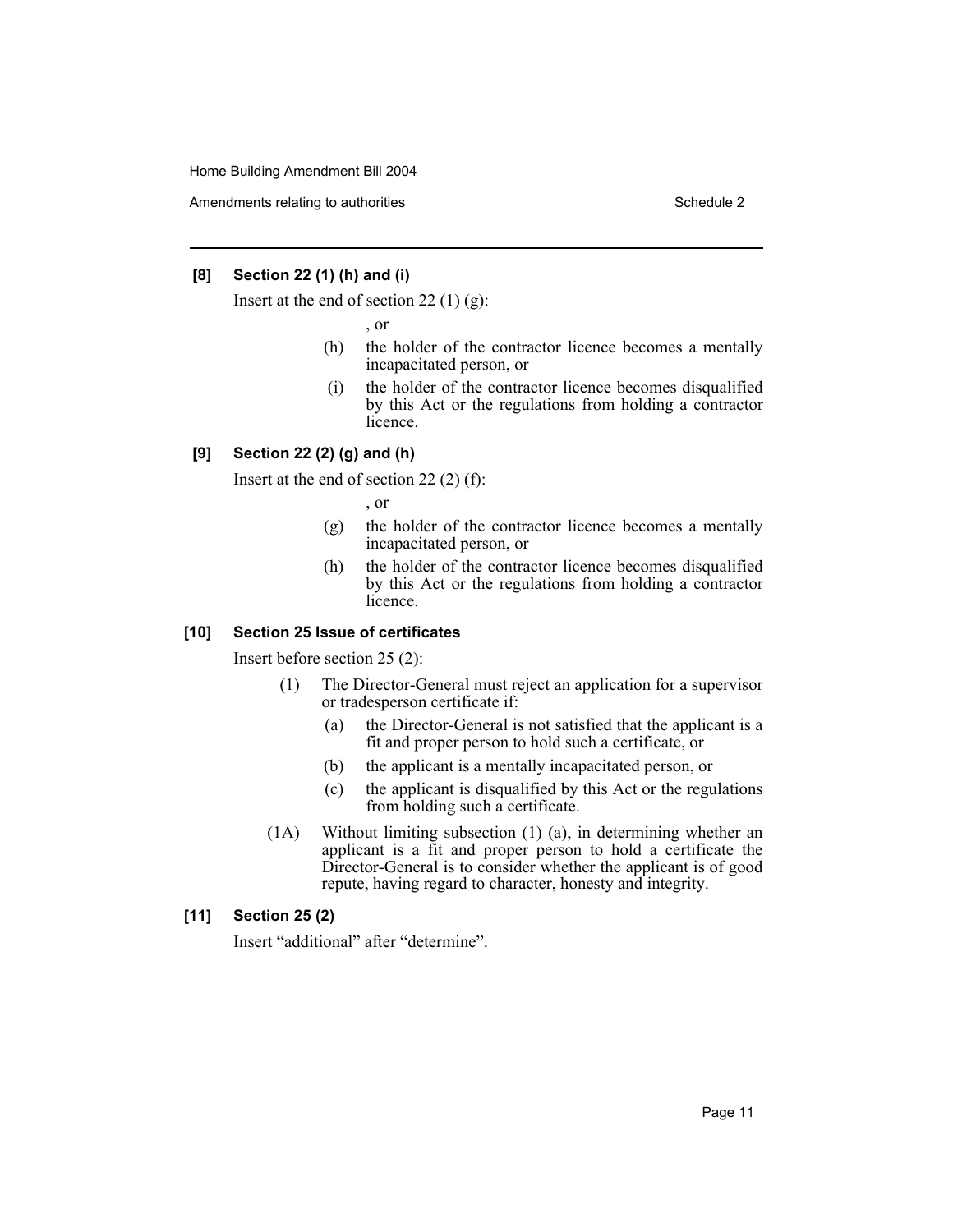Schedule 2 Amendments relating to authorities

#### **[12] Section 32B Issue of building consultancy licences**

Insert before section 32B (2):

- (1) The Director-General must reject an application for a building consultancy licence if:
	- (a) the Director-General is not satisfied that the applicant is a fit and proper person to hold a building consultancy licence, or
	- (b) the applicant is a mentally incapacitated person, or
	- (c) the applicant is disqualified by this Act or the regulations from holding a building consultancy licence.

**Note.** Under section 6 of the applied Act (within the meaning of section 19) an application for the grant of a building consultancy licence may be made by any individual aged 18 years or more, by any partnership or other association whose members are all individuals aged 18 years or more or by any corporation.

(1A) Without limiting subsection (1) (a), in determining whether an applicant is a fit and proper person to hold a licence the Director-General is to consider whether the applicant is of good repute, having regard to character, honesty and integrity.

#### **[13] Section 32B (2)**

Insert "additional" after "determine".

#### **[14] Section 32B (5)**

Insert after section 32B (4):

- (5) Without limiting this section, the Director-General may reject an application for a building consultancy licence if the Director-General is of the opinion that it is in the public interest to do so on any of the following grounds:
	- (a) an employee or proposed employee of the applicant is disqualified from holding a building consultancy licence, has had an application for an authority rejected on a ground relating to his or her character, honesty or integrity or has had an authority cancelled or suspended on any disciplinary ground,
	- (b) there are reasonable grounds to believe that the application has been made with the intention of avoiding disclosure of any relevant past misconduct of the applicant or a close associate of the applicant,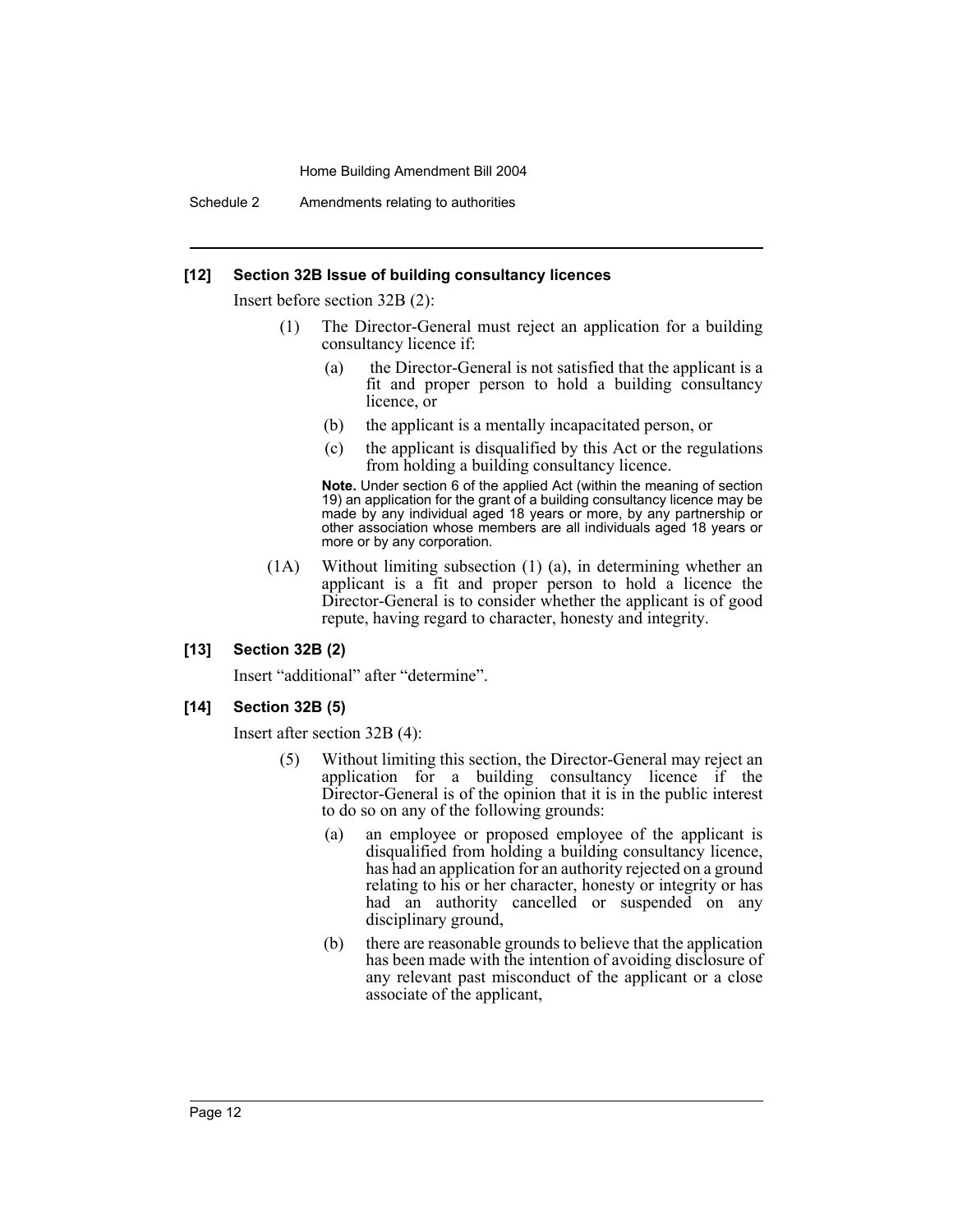Amendments relating to authorities Schedule 2 and the Schedule 2 schedule 2 and 5 schedule 2

(c) the Director-General considers that a close associate of the applicant who would not be a fit and proper person to hold a building consultancy licence exercises a significant influence over the applicant or the operation and management of the applicant's business.

#### **[15] Section 32D Cancellation of building consultancy licences**

Insert "or has been voluntarily wound up" after "Commonwealth" in section  $32D(1)(c)$ .

## **[16] Section 32D (1) (f) and (g)**

Insert at the end of section 32D (1) (e):

, or

- (f) the holder of the building consultancy licence becomes a mentally incapacitated person, or
- (g) the holder of the building consultancy licence becomes disqualified by this Act or the regulations from holding a building consultancy licence.

#### **[17] Section 34**

Insert after section 33:

#### **34 Updating of applications**

(1) An applicant for an authority, or for the variation, renewal or restoration of an authority, must give the Director-General written particulars of any change in the particulars or information accompanying the application that occurs before the applicant is given notice of the determination of the application within 7 days (or such longer period as the Director-General allows in a particular case) after the change.

Maximum penalty: 50 penalty units.

- (2) Particulars of any change given by the applicant are then to be considered to have formed part of the original application for the purposes of the application of subsection  $(1)$  to any further change in the particulars or information provided.
- (3) This section does not apply to any change in particulars or information if the Director-General has notified the applicant in writing that the Director-General does not require particulars of any change in the particulars or information concerned or does not require particulars of the type of change concerned.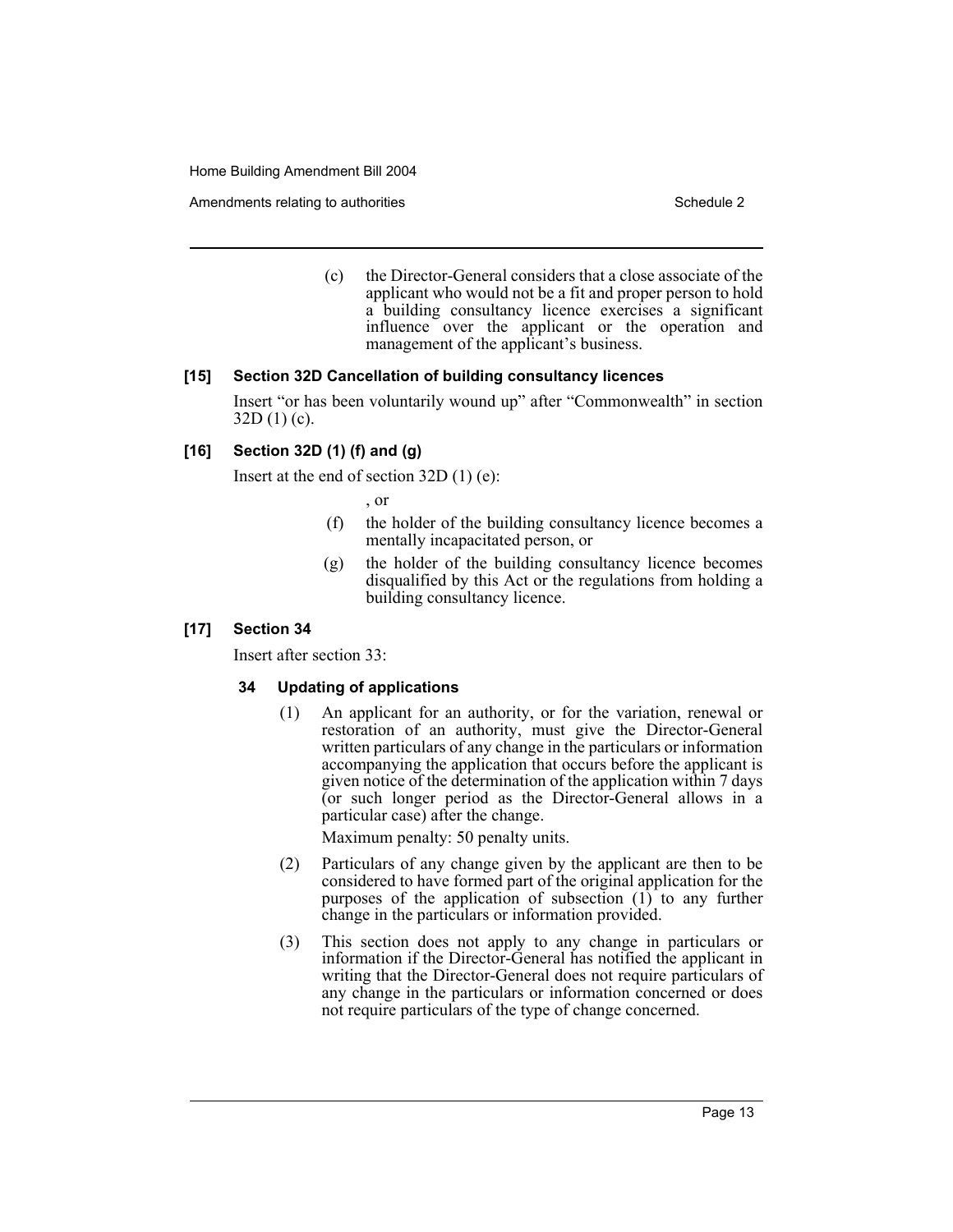Schedule 2 Amendments relating to authorities

#### **[18] Section 35**

Insert before section 36:

#### **35 Director-General may obtain information from third parties**

- (1) The Director-General may, by notice in writing, require an applicant for a contractor licence (whether or not an endorsed contractor licence), an applicant for the renewal or restoration of such a licence or a close associate of the applicant:
	- (a) to authorise a person described in the notice:
		- (i) to provide such information as is specified in the notice as is relevant to the investigation of the application, or
		- (ii) to produce, in accordance with directions in the notice, such records relevant to the investigation of the application as are specified in the notice and to permit examination of the records, the taking of extracts from them and the making of copies of them, or
	- (b) to furnish to the Director-General such authorities and consents as the Director-General directs for the purpose of enabling the Director-General to obtain information (including financial and other confidential information) from other persons concerning the person or close associate.
- (2) If a requirement made under this section is not complied with, the Director-General may refuse to consider the application concerned while the non-compliance continues.
- (3) A person who complies with a requirement of a notice under this section does not on that account incur a liability to another person.

## **[19] Section 40 Renewal or restoration of authorities**

Insert before section 40 (2):

- (1) The Director-General must reject an application for the renewal or restoration of an authority if:
	- (a) the Director-General is not satisfied that the applicant is a fit and proper person to hold the authority, or
	- (b) the applicant is a mentally incapacitated person, or
	- (c) the applicant is disqualified by this Act or the regulations from holding the authority or would be so disqualified when the renewal would take effect, or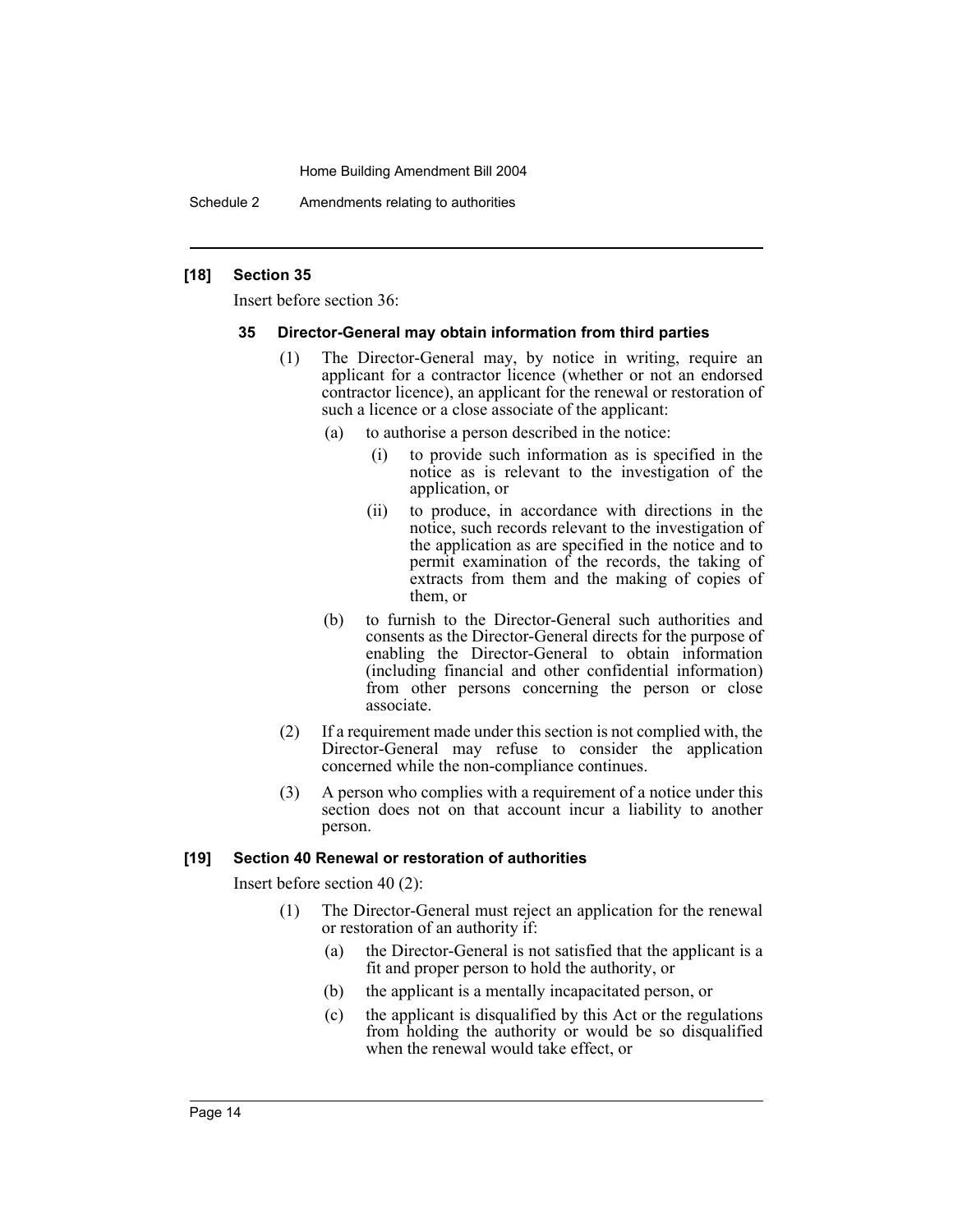Amendments relating to authorities Schedule 2 and the Schedule 2 schedule 2 and 5 schedule 2

- (d) the Director-General considers that a close associate of the applicant who would not be a fit and proper person to hold an authority exercises a significant influence over the applicant or the operation and management of the applicant's business.
- (1A) Without limiting subsection (1) (a), in determining whether an applicant is a fit and proper person to hold an authority the Director-General is to consider whether the applicant is of good repute, having regard to character, honesty and integrity.

#### **[20] Section 40 (2) (c)**

Omit the paragraph.

#### **[21] Section 40 (2B)**

Omit section 40 (2B) and (2C). Insert instead:

(2B) The Director-General may reject an application for renewal or restoration of a contractor licence or building consultancy licence if an employee or proposed employee of the applicant is disqualified from holding such a licence, has had an application for such a licence rejected on a ground relating to his or her character, honesty or integrity or has had such a licence cancelled or suspended on a disciplinary ground.

#### **[22] Section 56 Grounds for taking disciplinary action against holder of a contractor licence**

Omit "fit" from section 56 (b). Insert instead "a fit and proper person".

#### **[23] Section 56A Grounds for taking disciplinary action against holder of a building consultancy licence**

Omit "fit" from section 56A (b). Insert instead "a fit and proper person".

#### **[24] Section 57 Grounds for taking disciplinary action against holder of a supervisor or tradesperson certificate**

Omit "fit" from section 57 (b). Insert instead "a fit and proper person".

#### **[25] Section 83B Reviews by Tribunal**

Omit "issue or alteration" from section 83B (1).

Insert instead "issue, alteration, renewal or restoration".

#### **[26] Section 83B (3) (a)**

Omit "a contractor licence". Insert instead "an authority".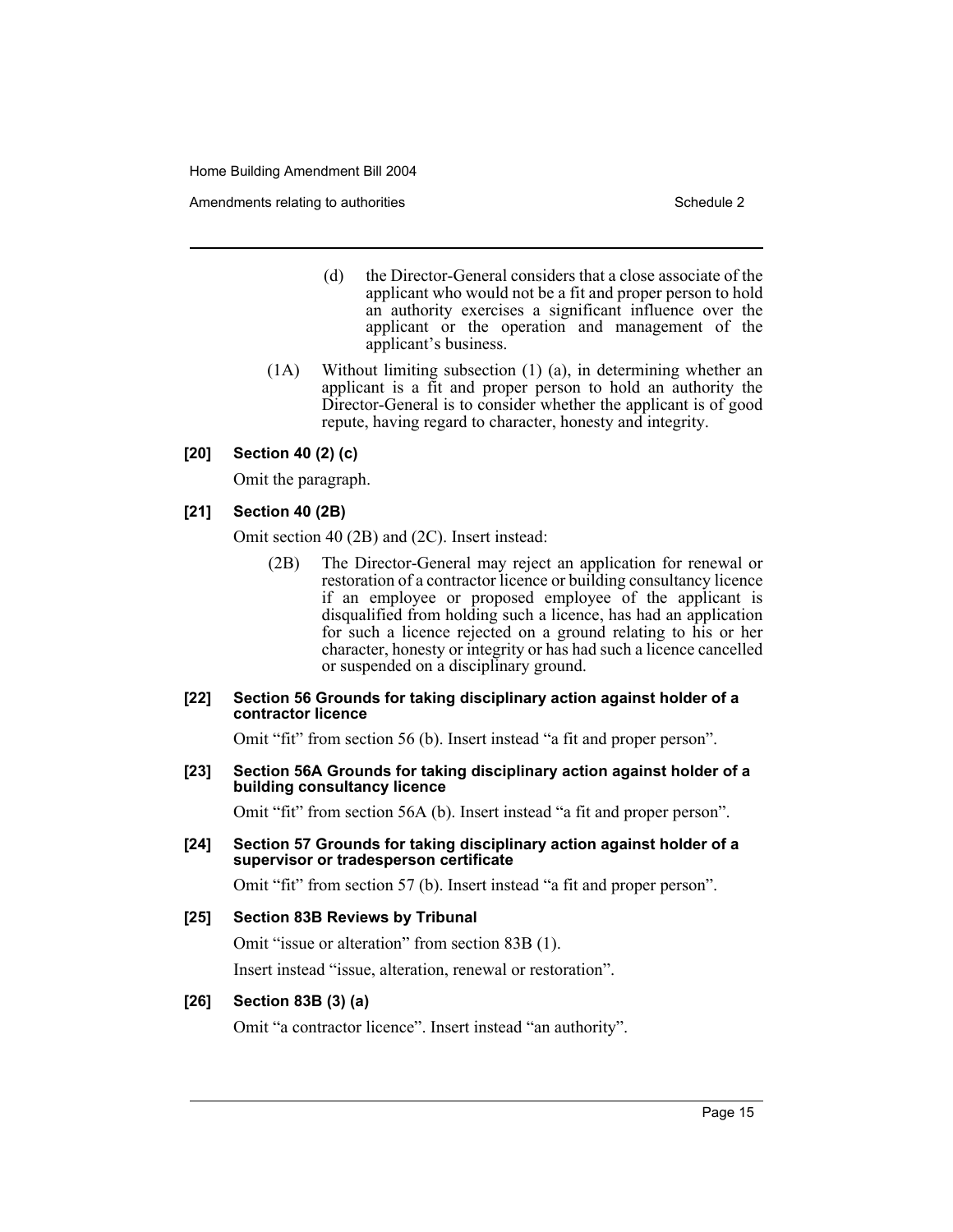Schedule 2 Amendments relating to authorities

#### **[27] Section 127 Power to obtain information**

Insert ", or for the renewal or restoration of," after "application for" in paragraph (d) of the definition of *relevant information* in section 127 (1).

## **[28] Section 127 (1), definition of "relevant information"**

Insert at the end of paragraph (d):

, or

(e) the financial solvency of an applicant for, or holder of, a contractor licence, building consultancy licence or of a supervisor or tradesperson certificate or a close associate of such an applicant or holder.

#### **[29] Section 127 (8)**

Insert after section 127 (7):

(8) For the purposes of section 25 of the *Privacy and Personal Information Protection Act 1998*, an authorised person is not required to comply with section 9, 10, 13, 14, 15, 17, 18 or 19 of that Act in respect of the provision of relevant information under this section.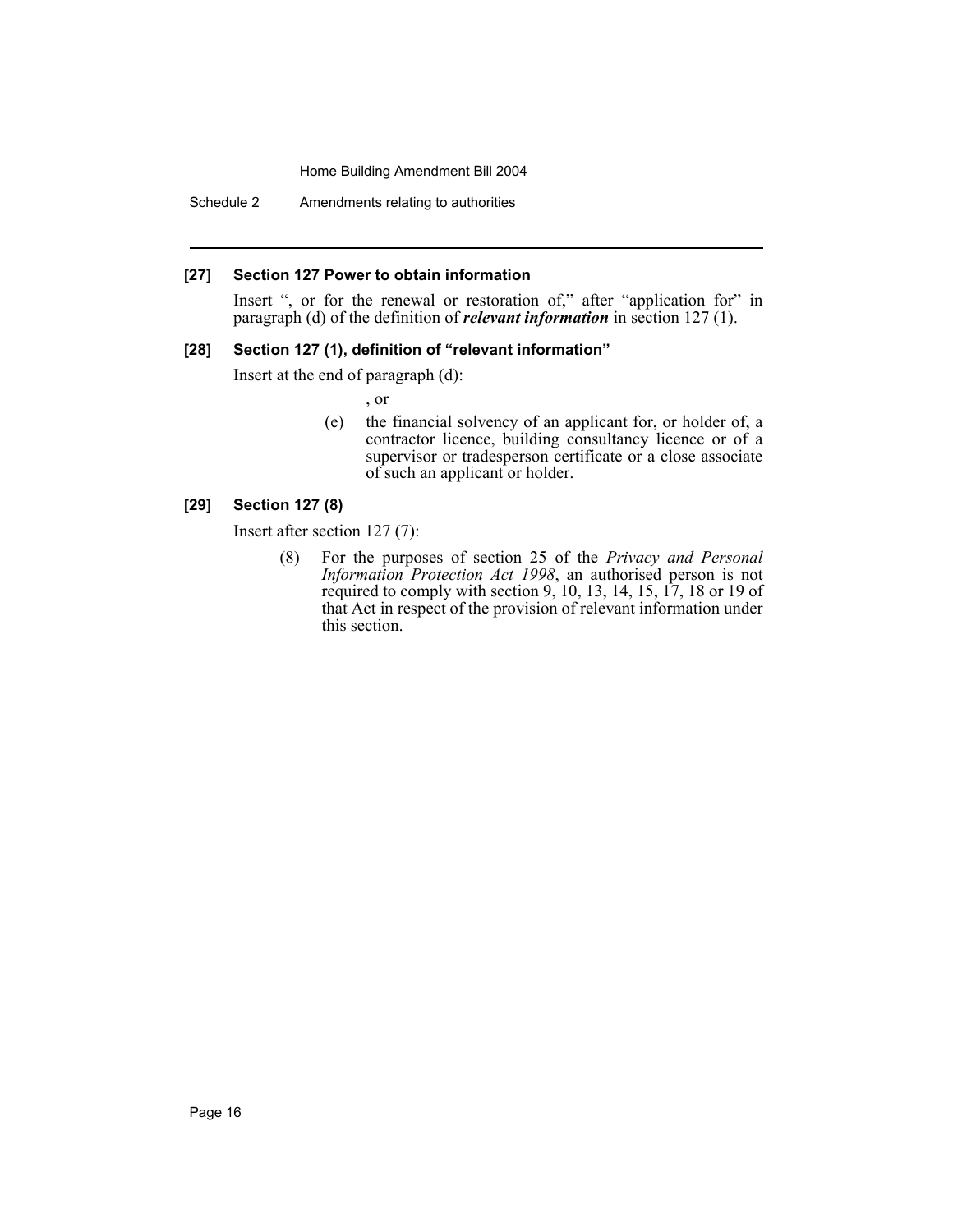Amendments relating to disciplinary action Schedule 3 and Schedule 3

# **Schedule 3 Amendments relating to disciplinary action**

(Section 3)

#### **[1] Section 22B Suspension of contractor licences—appointment of controller or administrator**

Omit "Section 83" and "District Court" from the note to the section.

Insert instead "Section 61A" and "Director-General", respectively.

#### **[2] Section 51 Improper conduct: generally**

Insert "or section 307A or 307B of the *Crimes Act 1900*" after "regulations" in section 51 (1) (a).

#### **[3] Section 51 (1) (e)**

Insert at the end of section 51 (1) (d):

- , or
- (e) becomes a person who is disqualified by this Act or the regulations from holding the licence or certificate.

#### **[4] Section 51 (2) (d)**

Insert after section 51 (2) (c):

(d) employs a person or engages a person under a contract for services knowing the person is disqualified from holding a contractor licence, has had an application for an authority rejected on a ground relating to the person's character, honesty or integrity or has had an authority cancelled or suspended on a disciplinary ground, or

#### **[5] Section 51 (2A) (f)**

Insert at the end of section 51 (2A) (e):

, or

(f) employs a person to do building consultancy work for the holder knowing the person is disqualified from holding a building consultancy licence, has had an application for an authority rejected on a ground relating to the person's character, honesty or integrity or has had an authority cancelled or suspended on a disciplinary ground.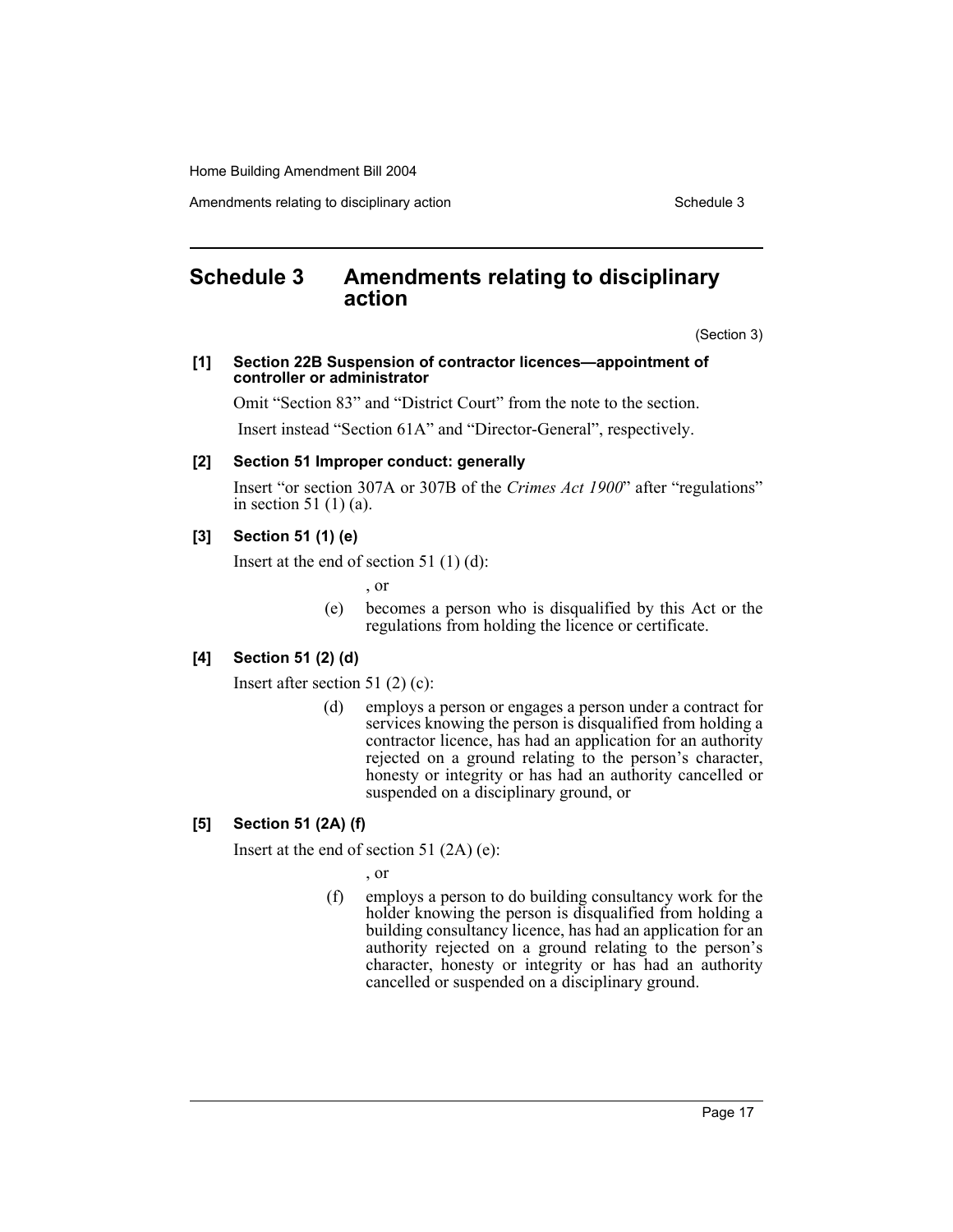Schedule 3 Amendments relating to disciplinary action

#### **[6] Section 51 (4)**

Insert after section 51 (3):

(4) It is a sufficient defence to a complaint that the holder of a contractor licence or building consultancy licence has been guilty of improper conduct as referred to in subsection  $(2)$  (d) or  $(2A)$ (f) if, before employing or engaging the person concerned, the holder obtained the approval of the Director-General to the employment or engagement of the person.

#### **[7] Section 54 Improper conduct: members of partnerships or officers of corporations**

Insert "or a building consultancy licence" after "contractor licence" in section 54 (1).

#### **[8] Section 56 Grounds for taking disciplinary action against holder of a contractor licence**

Insert after section 56 (g):

- (h) that the holder does not meet the standards of financial solvency determined by the Director-General to be appropriate to the class of licence held,
- (i) that, in the opinion of the Director-General, there is a risk to the public that the holder will be unable (whether or not for a reason relating to the financial solvency of the holder) to carry out work that the holder has contracted to do (whether before or after the commencement of this paragraph),
- (j) that the licence was improperly obtained,
- (k) that the Director-General has become aware of information about the licensee that, if known at the time the application for the licence was determined, would have been grounds for rejecting the application,
- (l) that the holder has knowingly done any residential building work or specialist work before the relevant principal certifying authority has carried out any critical stage inspection required to be carried out under section 109E (3) (d) of the *Environmental Planning and Assessment Act 1979* in relation to the work or has failed to give any notification required under that Act in relation to such an inspection.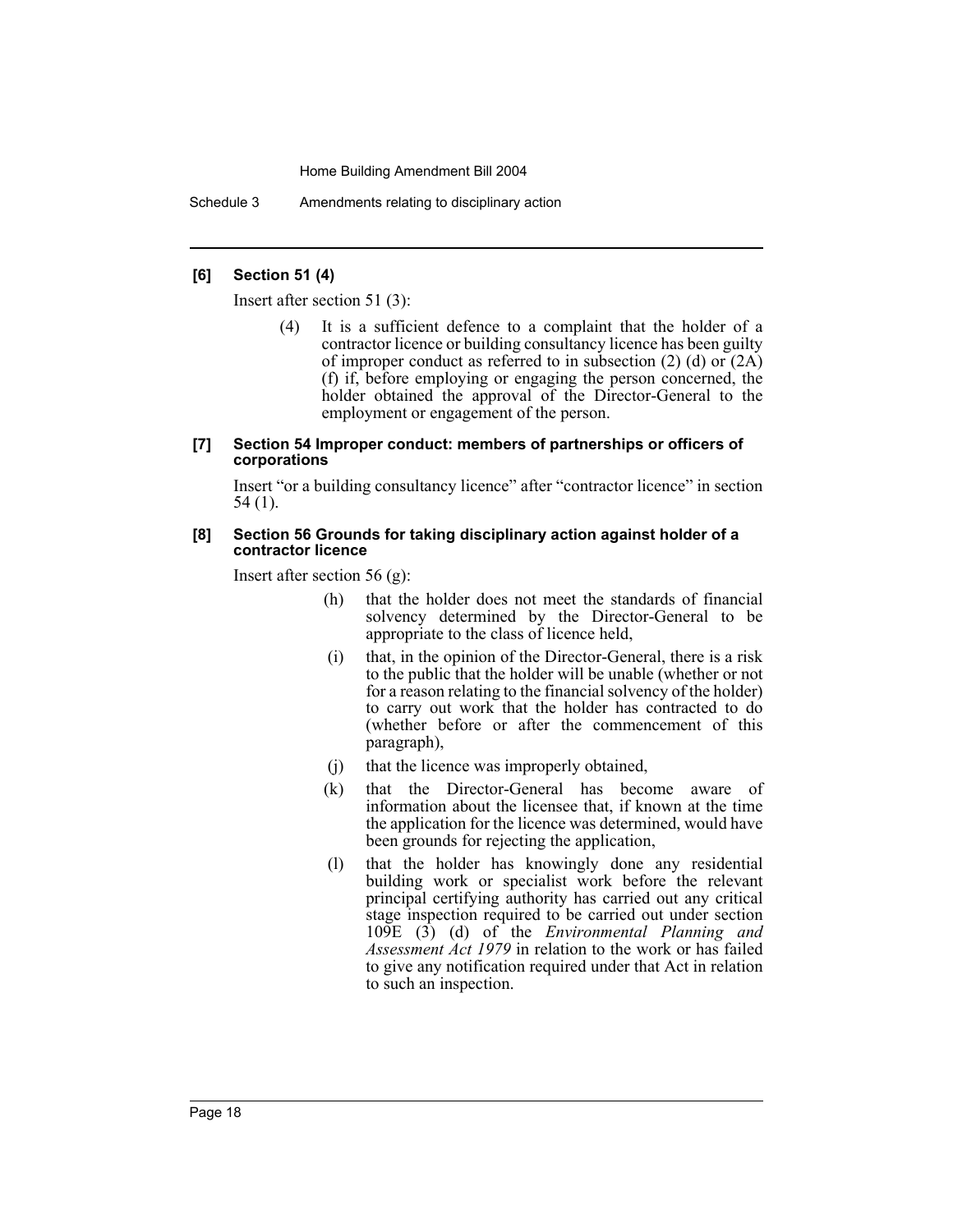#### **[9] Section 56A Grounds for taking disciplinary action against holder of a building consultancy licence**

Insert after section 56A (e):

- (f) that the licence was improperly obtained,
- (g) that the Director-General has become aware of information about the licensee that, if known at the time the application for the licence was determined, would have been grounds for rejecting the application,
- (h) that an employee of the holder is disqualified from holding a building consultancy licence, has had an application for such a licence rejected on a ground relating to his or her character, honesty or integrity or has had such a licence cancelled or suspended on a disciplinary ground.

#### **[10] Section 57 Grounds for taking disciplinary action against holder of a supervisor or tradesperson certificate**

Insert after section 57 (e):

- (f) that the certificate was improperly obtained,
- (g) that the Director-General has become aware of information about the holder that, if known at the time the application for the certificate was determined, would have been grounds for rejecting the application.

#### **[11] Section 61A**

Insert after section 61:

#### **61A Power to suspend authority when show cause notice served**

- (1) The Director-General may by notice in writing to the holder of an authority suspend the authority pending a determination by the Director-General of whether to take disciplinary action under this Act against the holder if:
	- (a) a show cause notice has been served in the holder under section 61, and
	- (b) the Director-General is of the opinion that there are reasonable grounds to believe that:
		- (i) the holder has engaged in conduct that constitutes grounds for suspension of the authority, and
		- (ii) it is likely that the holder will continue to engage in that conduct, and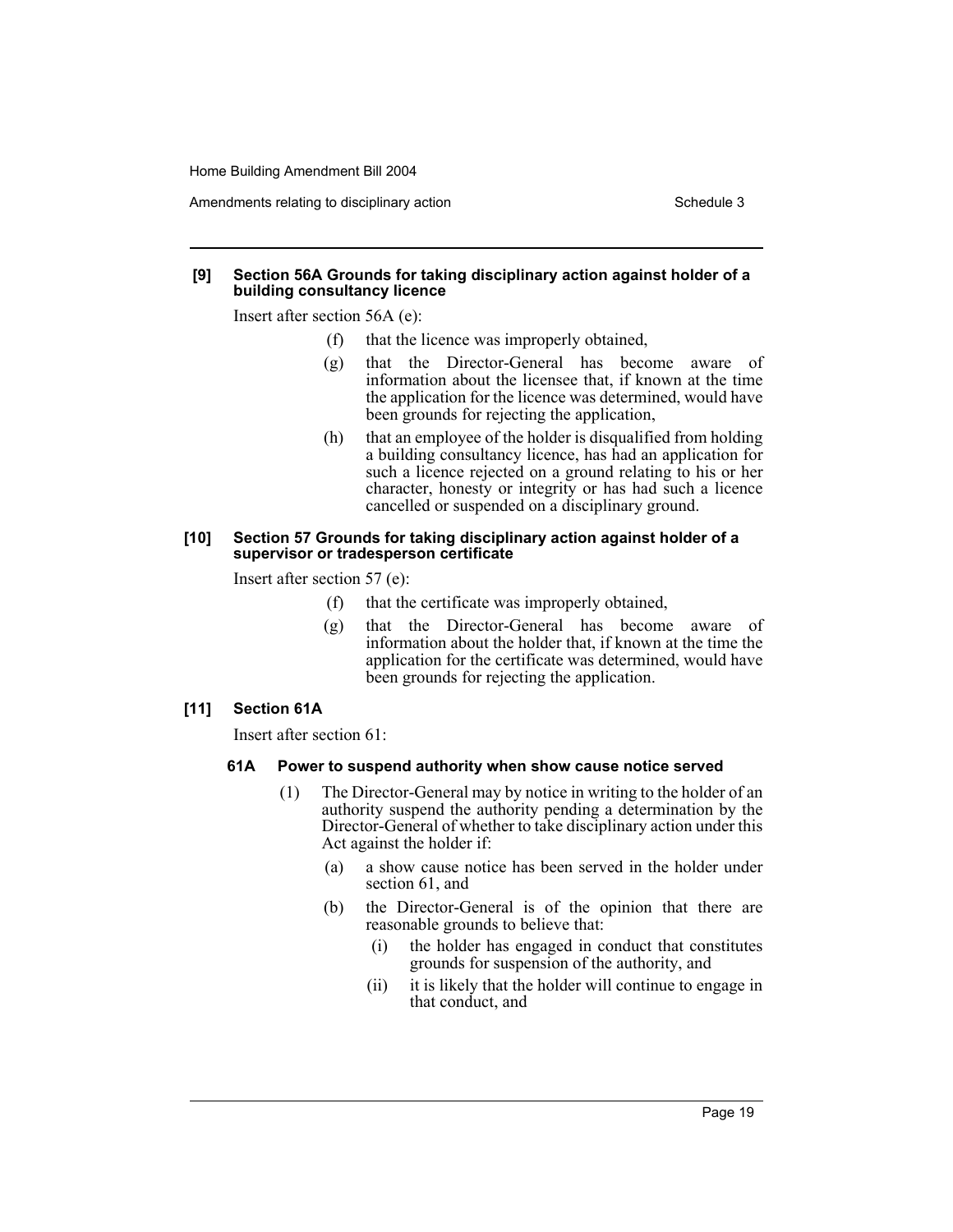Schedule 3 Amendments relating to disciplinary action

- (iii) there is a danger that a person or persons may suffer significant harm, or significant loss or damage, as a result of that conduct unless action is taken urgently.
- (2) The Director-General may only suspend an authority under this section if satisfied that the grounds for disciplinary action specified in the show cause notice would, if established, justify the suspension or cancellation of the authority.
- (3) Such a suspension may not be imposed for a period of more than 60 days after the show cause notice is served. The period of the suspension is to be specified in the notice imposing the suspension.
- (4) The Director-General is not required to afford a person an opportunity to be heard before taking action against the person under this section.
- (5) The Director-General may revoke a suspension under this section at any time by notice in writing to the suspended person.
- (6) This section does not limit or otherwise affect any power to suspend an authority under section 64A of the *Fair Trading Act 1987*.

# **[12] Section 62 Disciplinary action that may be taken by Director-General**

Omit "\$22,000" from section 62 (c). Insert instead "\$50,000".

# **[13] Part 4, Division 5 Suspension of contractor licences by District Court** Omit the Division.

## **[14] Section 83B Reviews by Tribunal**

Omit "section 22A or 22B" from section 83B (2A). Insert instead "section 22A, 22B or 61A".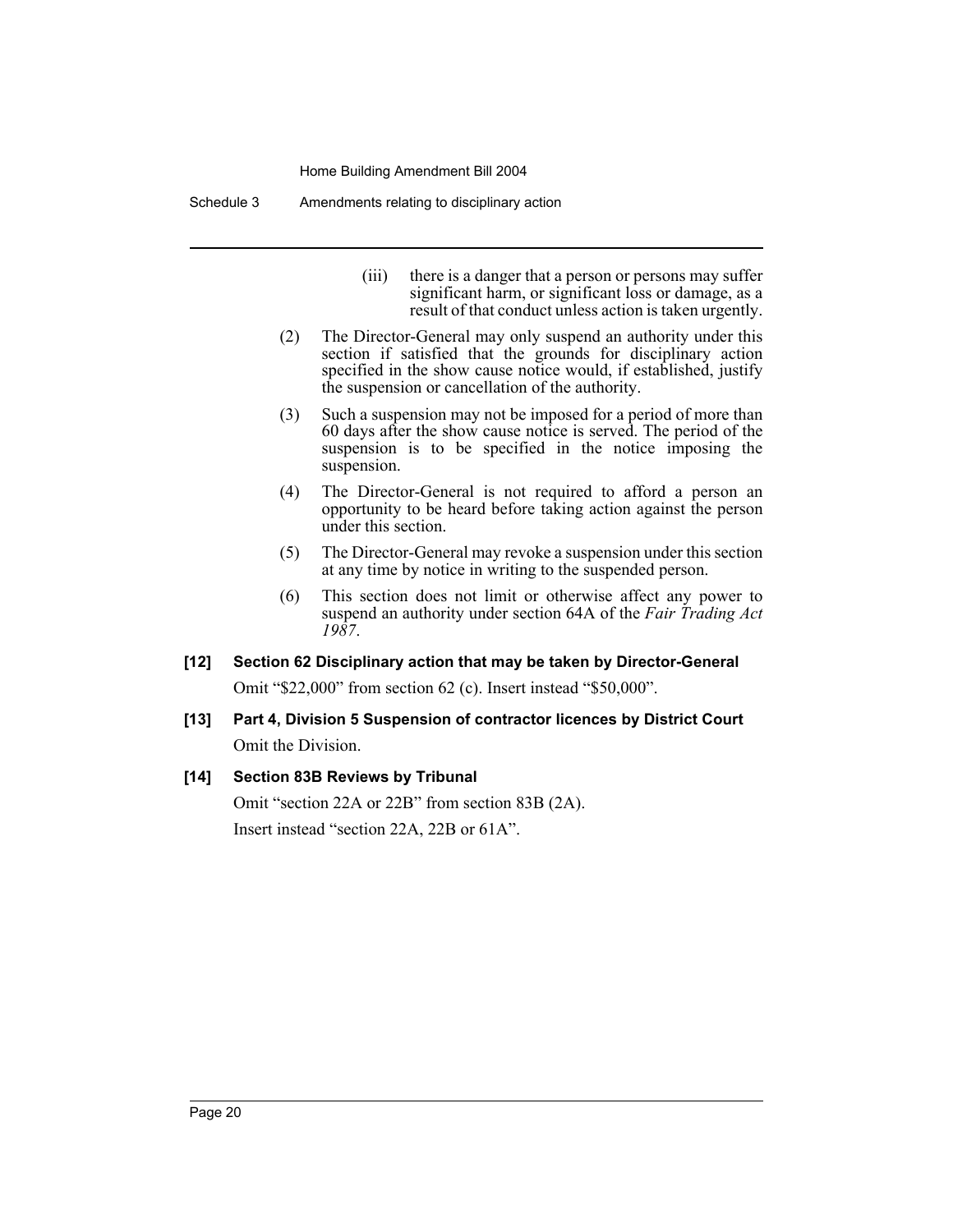Amendments relating to offences and penalties Schedule 4

# **Schedule 4 Amendments relating to offences and penalties**

(Section 3)

**[1] Sections 4, 5, 8, 12–16, 16A, 16B, 16E, 17, 18H, 18I, 18T, 18U, 18V, 65, 92, 93, 95, 96 (1) and (2), 96A (1) and 127**

Omit the penalty provisions wherever occurring. Insert instead:

Maximum penalty: 1,000 penalty units in the case of a corporation and 200 penalty units in any other case.

#### **[2] Section 4 Unlicensed contracting**

Insert at the end of the section:

(2) The holder of a contractor licence who has contracted to do any residential building work must not contract with another person for the other person to do the work (or any part of the work) for the holder unless the other person is the holder of a contractor licence to do work of that kind.

Maximum penalty: 1,000 penalty units in the case of a corporation and 200 penalty units in any other case.

(3) The holder of a contractor licence must not contract with another person for the other person to do any work (or part of any work) for the holder for which insurance is required under this Act unless the other person is the holder of a contractor licence to do work of that kind.

Maximum penalty: 1,000 penalty units in the case of a corporation and 200 penalty units in any other case.

(4) A developer must not contract with another person for the other person to do any residential building work on behalf of the developer in the circumstances set out in section 3A (2) unless the other person is the holder of a contractor licence authorising the other person to do work of that kind.

Maximum penalty: 1,000 penalty units in the case of a corporation and 200 penalty units in any other case.

(5) A person is not guilty of an offence against subsection (2), (3) or (4) if the person establishes that the person did all that could reasonably be required to prevent the contravention of the subsection.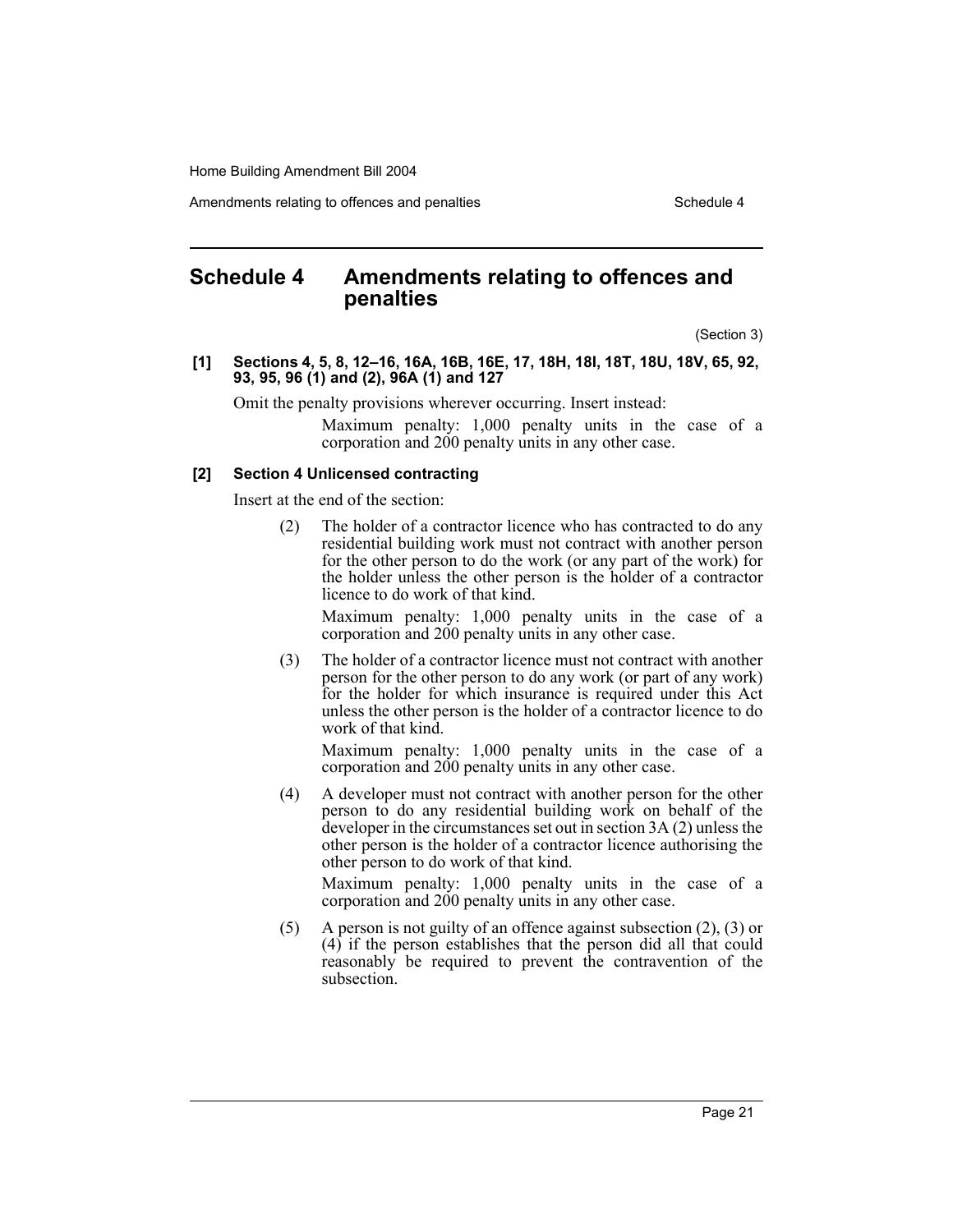Schedule 4 Amendments relating to offences and penalties

#### **[3] Sections 7AA, 16DAA, 18L, 22A, 22B, 36, 44, 47, 66, 96 (2B), 96A (1A) and 128**

Omit the penalty provisions wherever occurring. Insert instead: Maximum penalty: 40 penalty units in the case of a corporation and 20 penalty units in any other case.

## **[4] Sections 7A, 7B, 9, 16DA, 16DB, 16F, 18N, 18O, 92A and 93A**

Omit the penalty provisions wherever occurring. Insert instead:

Maximum penalty: 80 penalty units in the case of a corporation and 40 penalty units in any other case.

#### **[5] Section 16A Unlicensed contracting or supplying**

Insert at the end of the section after the penalty provision:

- (2) The holder of a contractor licence who has contracted to supply a kit home must not contract with another person for that person to supply the kit home for the holder unless the person is the holder of a contractor licence to supply a kit home of that kind. Maximum penalty: 1,000 penalty units in the case of a corporation and 200 penalty units in any other case.
- (3) The holder of a contractor licence is not guilty of an offence under subsection (2) if the holder establishes that the holder did all that could reasonably be required to prevent the contravention of the subsection.

#### **[6] Section 18H Unlicensed contracting**

Insert at the end of the section after the penalty provision:

(2) The holder of a building consultancy licence who has contracted to do any building consultancy work must not contract with another person for the other person to do the work (or any part of the work) for the holder unless the other person is the holder of a building consultancy licence to do work of that kind.

Maximum penalty: 1,000 penalty units in the case of a corporation and 200 penalty units in any other case.

(3) The holder of a building consultancy licence is not guilty of an offence under subsection (2) if the holder establishes that the holder did all that could reasonably be required to prevent the contravention of the subsection.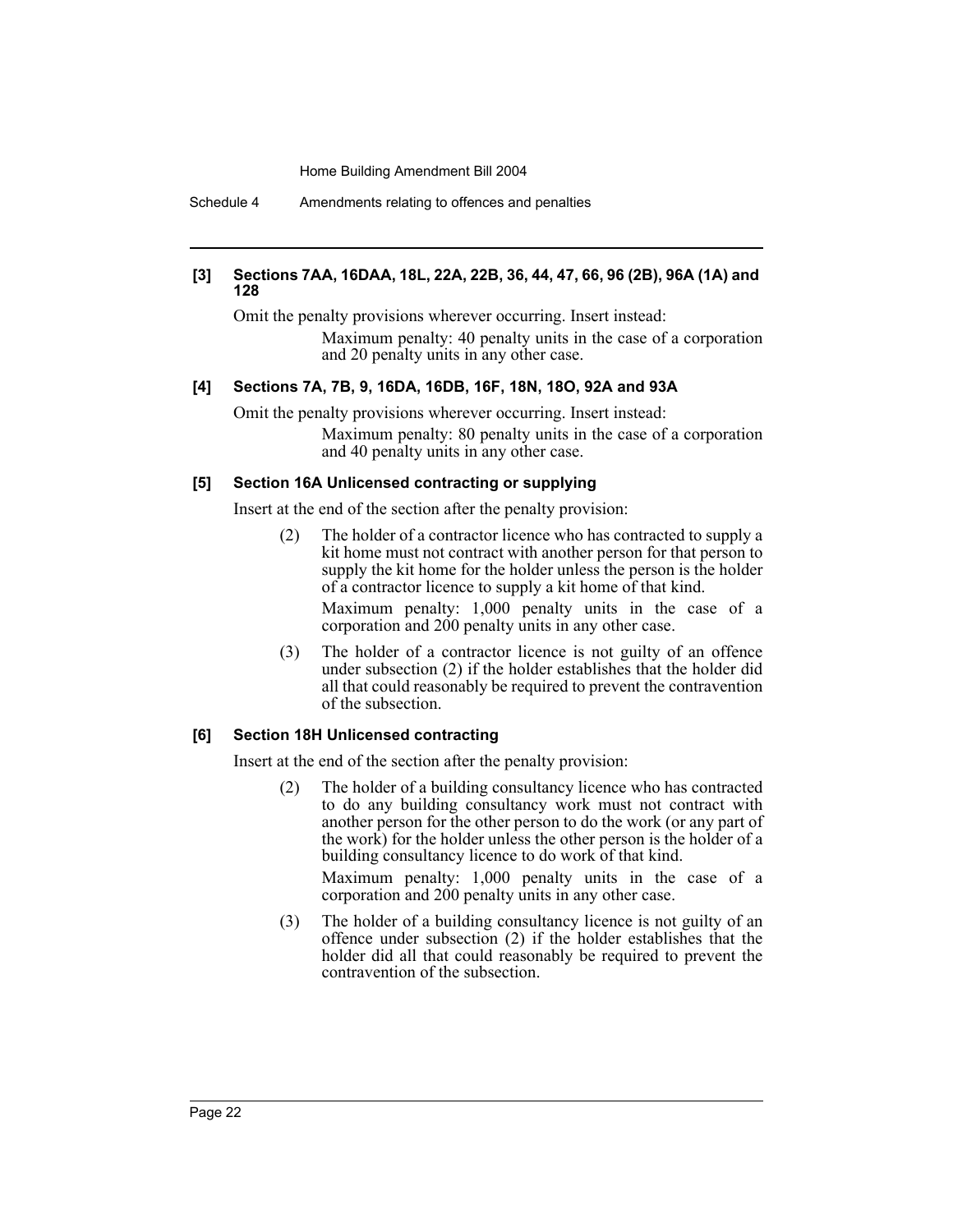Amendments relating to offences and penalties Schedule 4

#### **[7] Section 32AA**

Insert after section 32:

#### **32AA Unlicensed contracting**

- (1) The holder of an owner-builder permit must not contract with another person for that person to do any residential building work (or any part of the work) for the holder unless the person is the holder of a contractor licence to do work of that kind. Maximum penalty: 200 penalty units.
- (2) The holder of an owner-builder permit is not guilty of an offence under this section if the holder establishes that the holder did all that could reasonably be required to prevent the contravention of this section.

## **[8] Section 46A**

Insert after section 46:

## **46A Lending of authority prohibited**

(1) The holder of an authority must not let out, hire or lend the authority to any other person or permit any other person to use the authority.

Maximum penalty: 1,000 penalty units in the case of a corporation and 200 penalty units in any other case.

(2) A court that convicts a person for an offence under this section is to order the cancellation of the authority concerned. The authority is cancelled on the making of the order.

## **[9] Section 127A**

Insert after section 127:

#### **127A Power to request name and address of persons undertaking residential building work or specialist work**

- (1) An authorised officer may request the person who has control over the carrying out of the doing of any residential building work, or specialist work, at a building site to state the name and residential address of each person who has contracted to do the work or any part of such work.
- (2) An authorised officer may request the holder of an owner-builder permit to state the name and residential address of each person who has contracted to do any residential building work for the holder.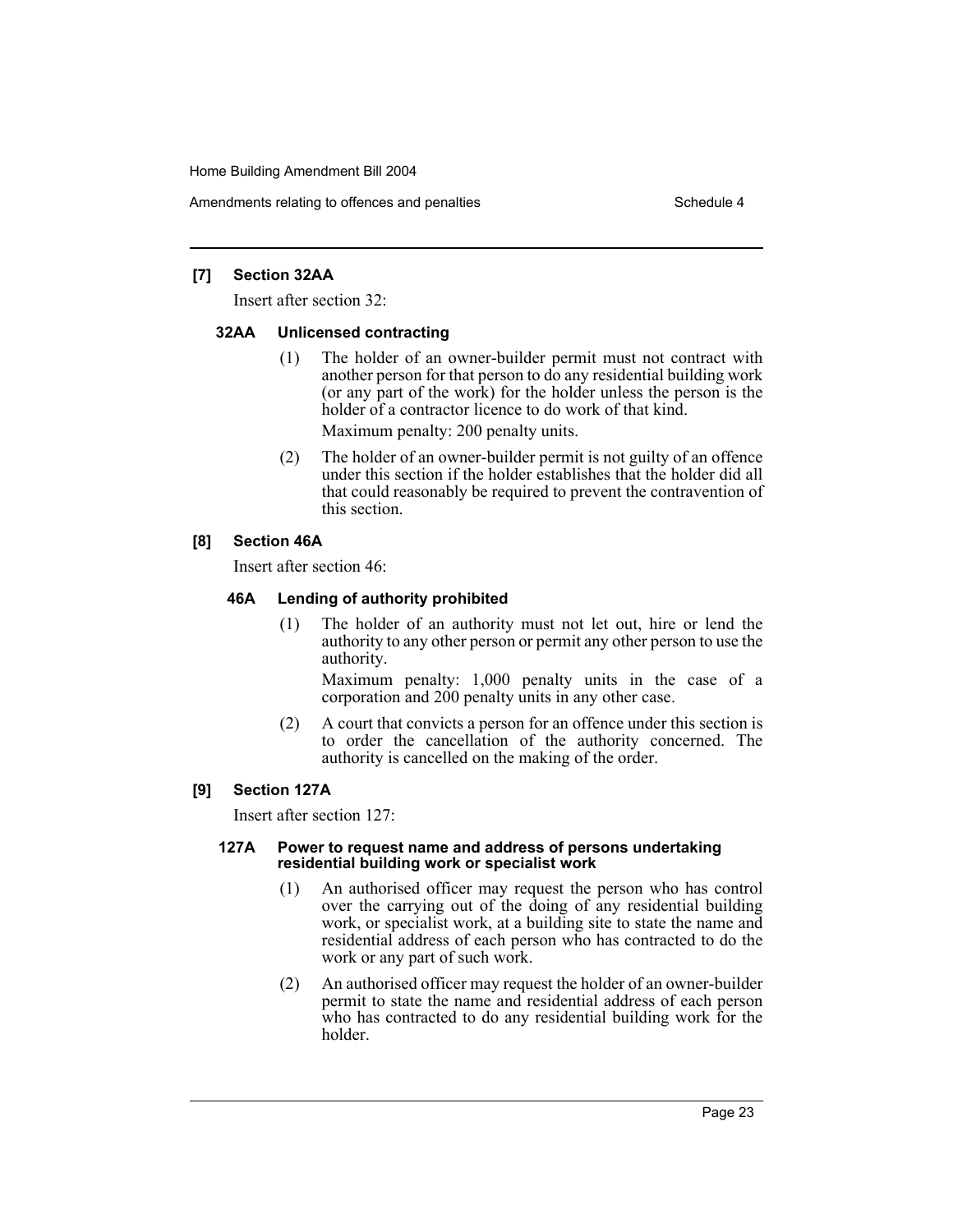Schedule 4 Amendments relating to offences and penalties

- (3) For the purposes of subsection (1), the holder of an endorsed contractor licence or a supervisor certificate is to be presumed, in the absence of evidence to the contrary, to have control over the doing of all work for which the holder is a nominated supervisor.
- (4) A person is guilty of an offence if the person:
	- fails or refuses, without reasonable excuse, to comply with a request under this section at the time that the request is made, or
	- (b) states a name or address the person knows to be false.
	- Maximum penalty: 200 penalty units.
- (5) A person is not guilty of an offence under this section unless it is established that the authorised officer:
	- (a) provided evidence to the person that he or she was an authorised officer, and
	- (b) warned the person that a failure to comply with the request may be an offence.
- (6) In this section:

*authorised officer* means an officer of the Department of Commerce authorised by the Director-General for the purposes of this section and holding a certificate issued by the Director-General as to that authority.

#### **[10] Section 139 Proceedings for offences**

Omit section 139 (1). Insert instead:

- (1) Proceedings for an offence against this Act are to be dealt with:
	- (a) summarily before a Local Court, or
	- (b) summarily before the Supreme Court in its summary jurisdiction.
- (1A) If proceedings for an offence against this Act are brought in a Local Court, the maximum monetary penalty that the Local Court may impose for the offence is 200 penalty units, despite any higher maximum monetary penalty provided in respect of the offence.
- (1B) Proceedings for an offence against the regulations are to be dealt with summarily before a Local Court.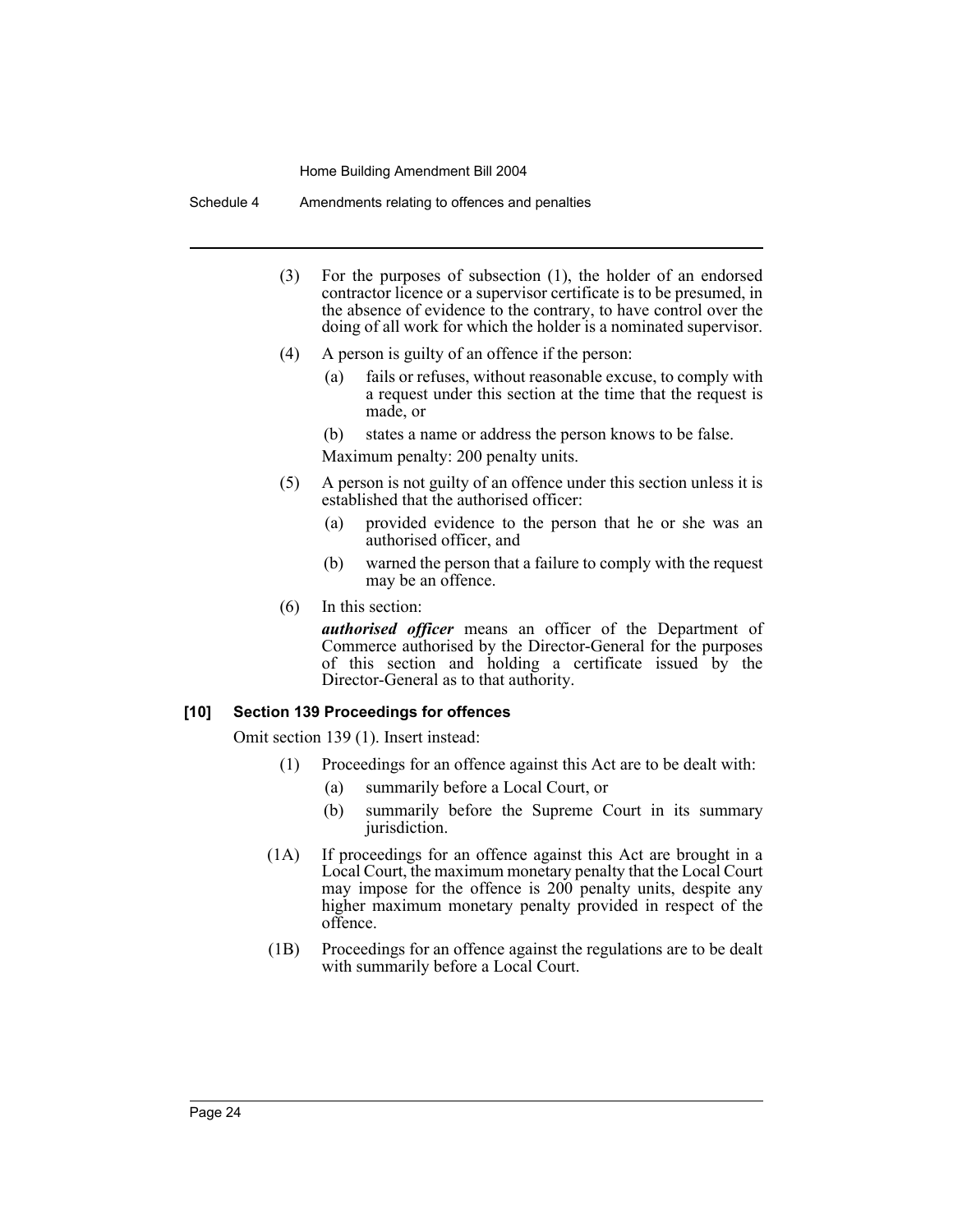Amendments relating to offences and penalties Schedule 4

# **[11] Section 140 Regulations**

Omit "100 penalty units" from section 140 (3).

Insert instead "200 penalty units in the case of a corporation and 100 penalty units in any other case".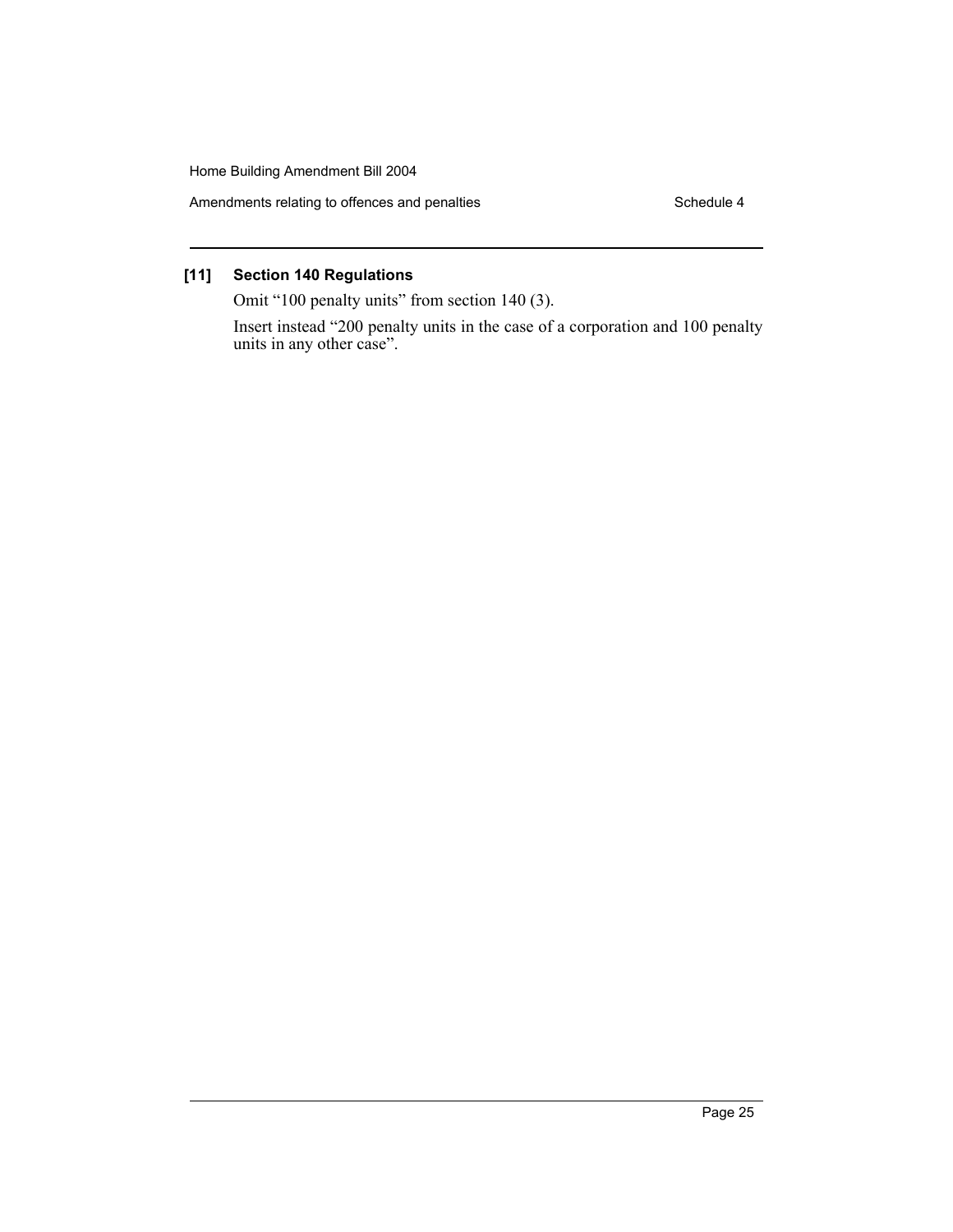Schedule 5 Amendments relating to Home Warranty Insurance Scheme Board and Home Building Advisory Council

# **Schedule 5 Amendments relating to Home Warranty Insurance Scheme Board and Home Building Advisory Council**

(Section 3)

#### **[1] Section 3 Definitions**

Insert in alphabetical order in section 3 (1):

*Advisory Council* means the Home Building Advisory Council constituted under Part 7B.

*Scheme Board* means the Home Warranty Insurance Scheme Board constituted under Part 6.

#### **[2] Part 6**

Insert after the heading to Part 6:

## **Division 1 Home Warranty Insurance Scheme Board**

#### **89E Constitution of Home Warranty Insurance Scheme Board**

There is constituted by this Act a board called the Home Warranty Insurance Scheme Board.

#### **89F Membership of Scheme Board**

- (1) The Scheme Board is to consist of 6 members.
- (2) The members of the Scheme Board are:
	- (a) the Director-General of the Department of Commerce or a nominee of the Director-General, and
	- (b) 5 persons appointed by the Minister.
- (3) The members appointed by the Minister must have knowledge of or experience in insurance products or commerce.
- (4) Schedule 1 has effect with respect to the members and procedure of the Scheme Board.

#### **89G Functions**

The functions of the Scheme Board are as follows:

- (a) to advise the Minister with respect to the approval of kinds of insurance, and insurers, under this Part,
- (b) to advise the Minister on the conditions of approval of insurers under this Part,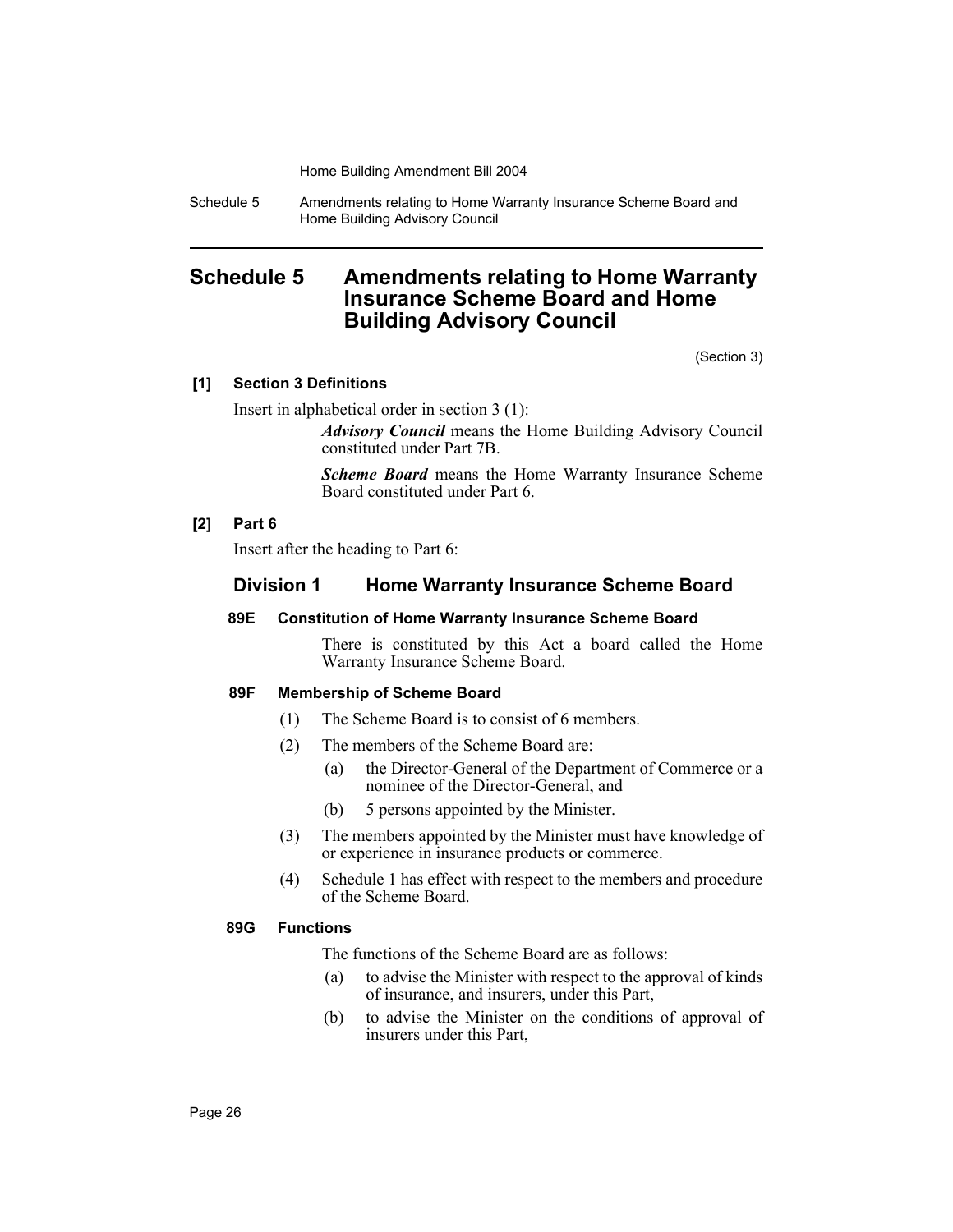Amendments relating to Home Warranty Insurance Scheme Board and Home Building Advisory Council Schedule 5

- (c) to advise the Minister on variations to approvals of insurers under this Part,
- (d) to monitor the operation of the scheme established by this Part with respect to home warranty insurance and to provide advice and to make recommendations with respect to the scheme,
- (e) to provide advice to the Minister with respect to any other matter referred to it by the Minister.

## **Division 2 Insurance**

## **[3] Part 7B**

Insert before the heading to Part 8:

# **Part 7B Home Building Advisory Council**

## **115B Constitution of Advisory Council**

There is constituted by this Act a council called the Home Building Advisory Council.

## **115C Functions**

The functions of the Advisory Council are as follows:

- (a) to advise the Minister on such consumer-related or trader -related issues relating to the home building industry as it thinks fit or as are referred to it by the Minister or the Scheme Board,
- (b) to provide advice to the Minister with respect to any other matter referred to it by the Minister.

## **115D Membership of Advisory Council**

- (1) The Advisory Council is to consist of at least 14 members, being:
	- (a) the Chairperson of the Scheme Board, and
	- (b) the Deputy Chairperson of the Scheme Board, and
	- (c) the Director-General of the Department of Commerce or a nominee of the Director-General, and
	- (d) 2 representatives of the insurance industry appointed by the Minister after consultation with the Insurance Council of Australia, and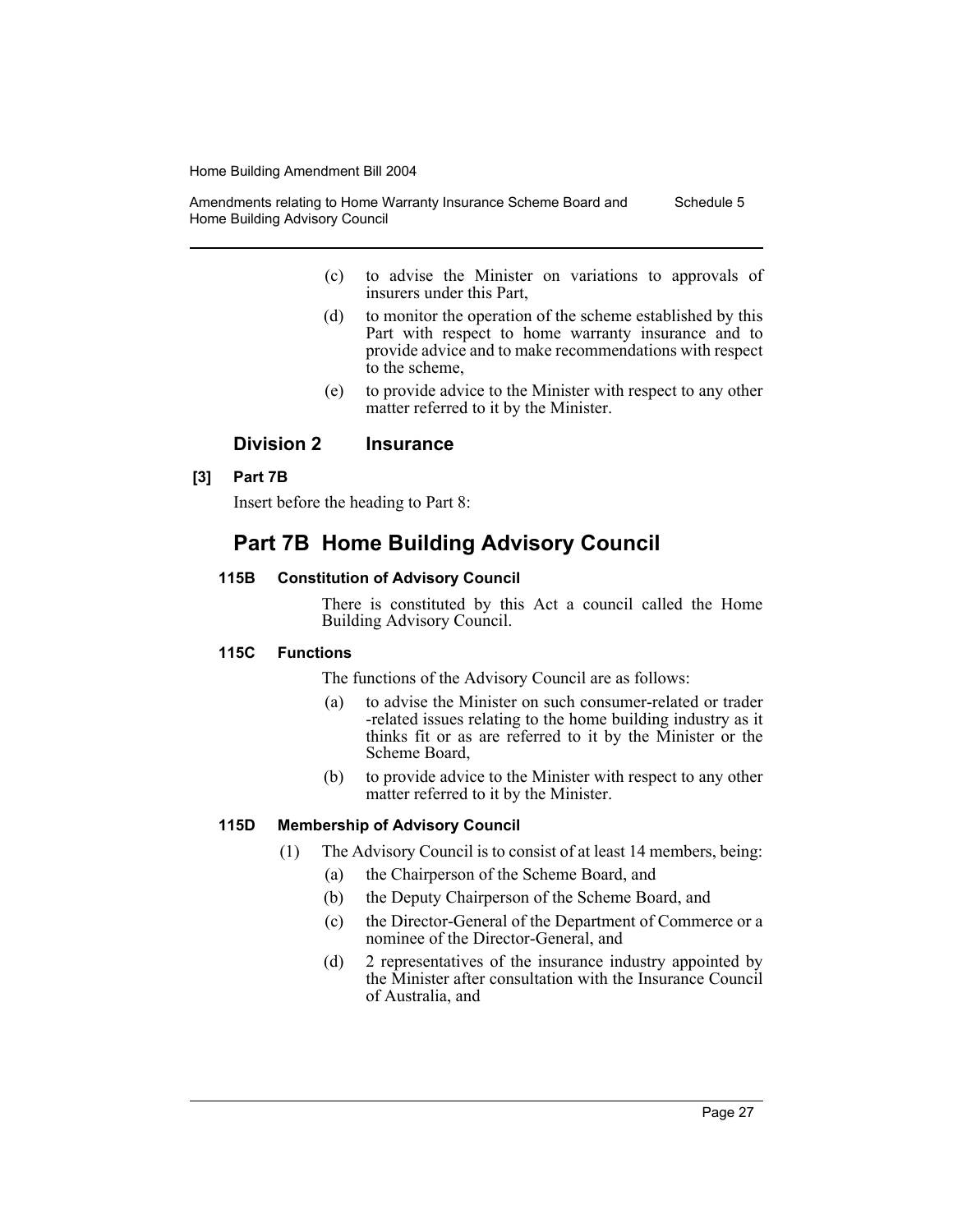| Schedule 5             | Amendments relating to Home Warranty Insurance Scheme Board and<br>Home Building Advisory Council |                                                                                                                                                                                                                                                                                                                                                                                                                 |                                                                                                                                                                              |  |  |
|------------------------|---------------------------------------------------------------------------------------------------|-----------------------------------------------------------------------------------------------------------------------------------------------------------------------------------------------------------------------------------------------------------------------------------------------------------------------------------------------------------------------------------------------------------------|------------------------------------------------------------------------------------------------------------------------------------------------------------------------------|--|--|
|                        |                                                                                                   | (e)                                                                                                                                                                                                                                                                                                                                                                                                             | 2 representatives of the building industry appointed by the<br>Minister after consultation with the Master Builders<br>Association and the Housing Industry Association, and |  |  |
|                        |                                                                                                   | (f)                                                                                                                                                                                                                                                                                                                                                                                                             | 2 persons appointed by the Minister after consultation with<br>the Labor Council of New South Wales to represent the<br>interests of building industry employees, and        |  |  |
|                        |                                                                                                   | (g)                                                                                                                                                                                                                                                                                                                                                                                                             | 2 persons who are holders of contractor licences and are<br>appointed by the Minister, and                                                                                   |  |  |
|                        |                                                                                                   | (h)                                                                                                                                                                                                                                                                                                                                                                                                             | 2 persons appointed by the Minister to represent the<br>interests of consumers, and                                                                                          |  |  |
|                        |                                                                                                   | (i)                                                                                                                                                                                                                                                                                                                                                                                                             | one legal practitioner appointed by the Minister after<br>consultation with the Councils of the Law Society and the<br>Bar Association, and                                  |  |  |
|                        |                                                                                                   | (i)                                                                                                                                                                                                                                                                                                                                                                                                             | such other persons (if any) as the Minister considers have<br>appropriate qualifications or experience as are appointed<br>by the Minister.                                  |  |  |
|                        | (2)                                                                                               | If, for any reason, consultation with a body referred to in<br>subsection $(1)$ $(d)$ , $(e)$ , $(f)$ or $(i)$ is not possible or practicable, the<br>Minister may appoint a person to be a member instead of the<br>member required to be appointed, being a person who, in the<br>Minister's opinion, is suitably representative of the persons<br>represented by the bodies referred to in those paragraphs. |                                                                                                                                                                              |  |  |
|                        | (3)                                                                                               |                                                                                                                                                                                                                                                                                                                                                                                                                 | Schedule 1 has effect with respect to the members and procedure<br>of the Advisory Council.                                                                                  |  |  |
| [4]                    | Schedule 1                                                                                        |                                                                                                                                                                                                                                                                                                                                                                                                                 |                                                                                                                                                                              |  |  |
|                        | Insert after section 145:                                                                         |                                                                                                                                                                                                                                                                                                                                                                                                                 |                                                                                                                                                                              |  |  |
|                        | <b>Schedule 1</b>                                                                                 |                                                                                                                                                                                                                                                                                                                                                                                                                 | <b>Provisions relating to advisory</b><br>bodies                                                                                                                             |  |  |
|                        |                                                                                                   |                                                                                                                                                                                                                                                                                                                                                                                                                 | (Sections 89F and 115D)                                                                                                                                                      |  |  |
| 1<br><b>Definition</b> |                                                                                                   |                                                                                                                                                                                                                                                                                                                                                                                                                 |                                                                                                                                                                              |  |  |
|                        |                                                                                                   |                                                                                                                                                                                                                                                                                                                                                                                                                 | In this Schedule, <i>advisory body</i> means the following:                                                                                                                  |  |  |

- (a) the Scheme Board,
- (b) the Advisory Council.
- **2 Chairperson**
	- (1) The Minister may appoint an appointed member of an advisory body as its Chairperson.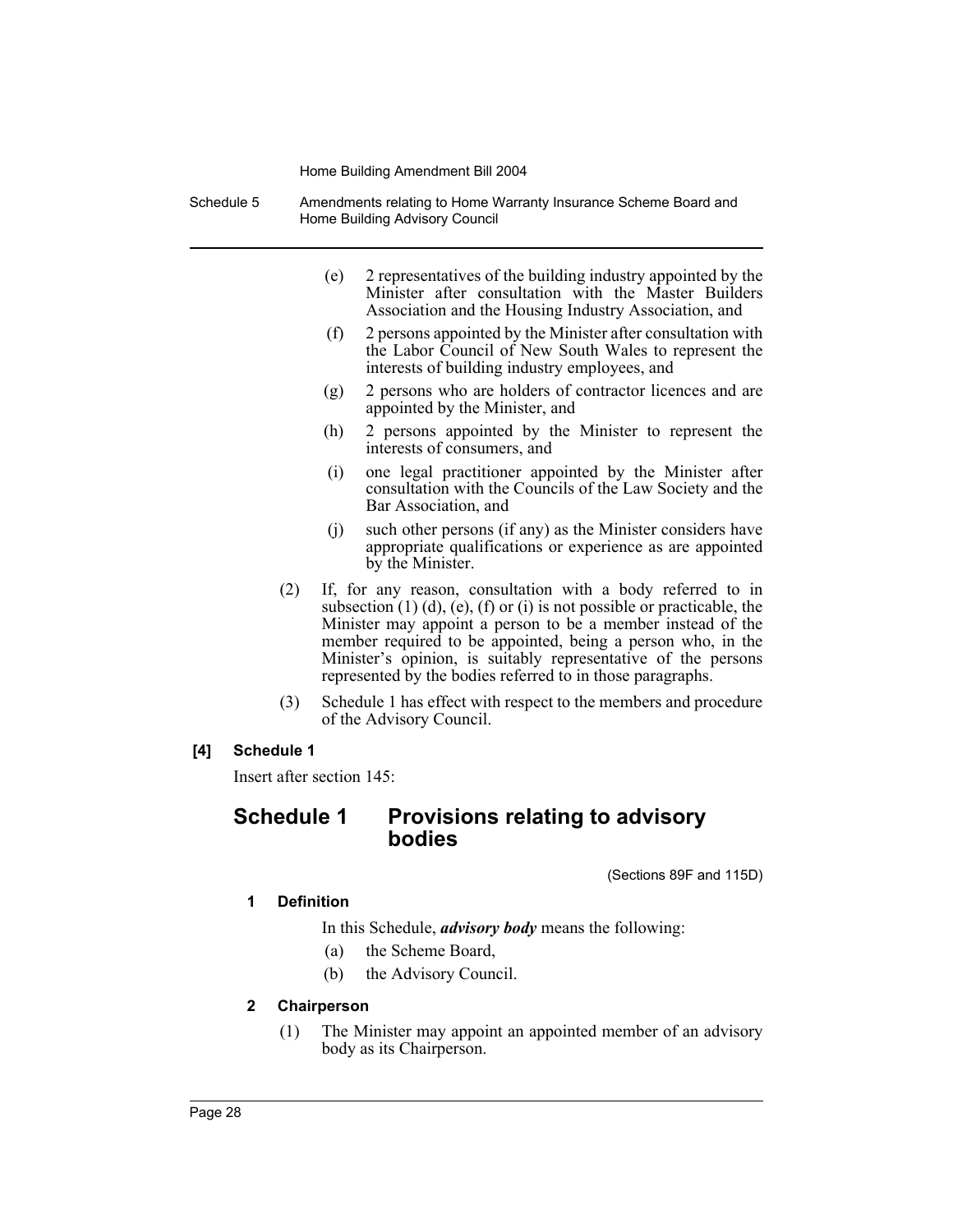Amendments relating to Home Warranty Insurance Scheme Board and Home Building Advisory Council Schedule 5

- (2) The Minister may appoint an appointed member of the Scheme Board as its Deputy Chairperson.
- (3) An appointment of an appointed member of an advisory body as its Chairperson or Deputy Chairperson may be for a specified or unspecified term, but may be revoked at any time by the Minister in writing for any or no reason.
- (4) Such a revocation of appointment as Chairperson or Deputy Chairperson of the advisory body does not of itself affect a person's tenure of office as an appointed member of the advisory body.

## **3 Acting members**

- (1) The Minister may, from time to time, appoint a person to act in the office of an appointed member of an advisory body during the illness or absence of the member. The person, while so acting, has and may exercise all the functions of the appointed member and is taken to be an appointed member of the body.
- (2) Subclause (1) extends to the office and functions of Chairperson or Deputy Chairperson of the advisory body, but the Minister may instead appoint another appointed member of the body to act in the office of Chairperson or Deputy Chairperson.
- (3) The Minister may remove any person from any office to which the person was appointed under this clause at any time for any or no reason.
- (4) For the purposes of this clause, a vacancy in the office of an appointed member is taken to be an absence from office of the member.

## **4 Terms of office**

Subject to this Schedule, an appointed member of an advisory body holds office for such period not exceeding 3 years as may be specified in the instrument of appointment of the member, but is eligible (if otherwise qualified) for re-appointment.

## **5 Allowances**

A member of an advisory body is entitled to be paid such allowances as the Minister from time to time determines in respect of the member.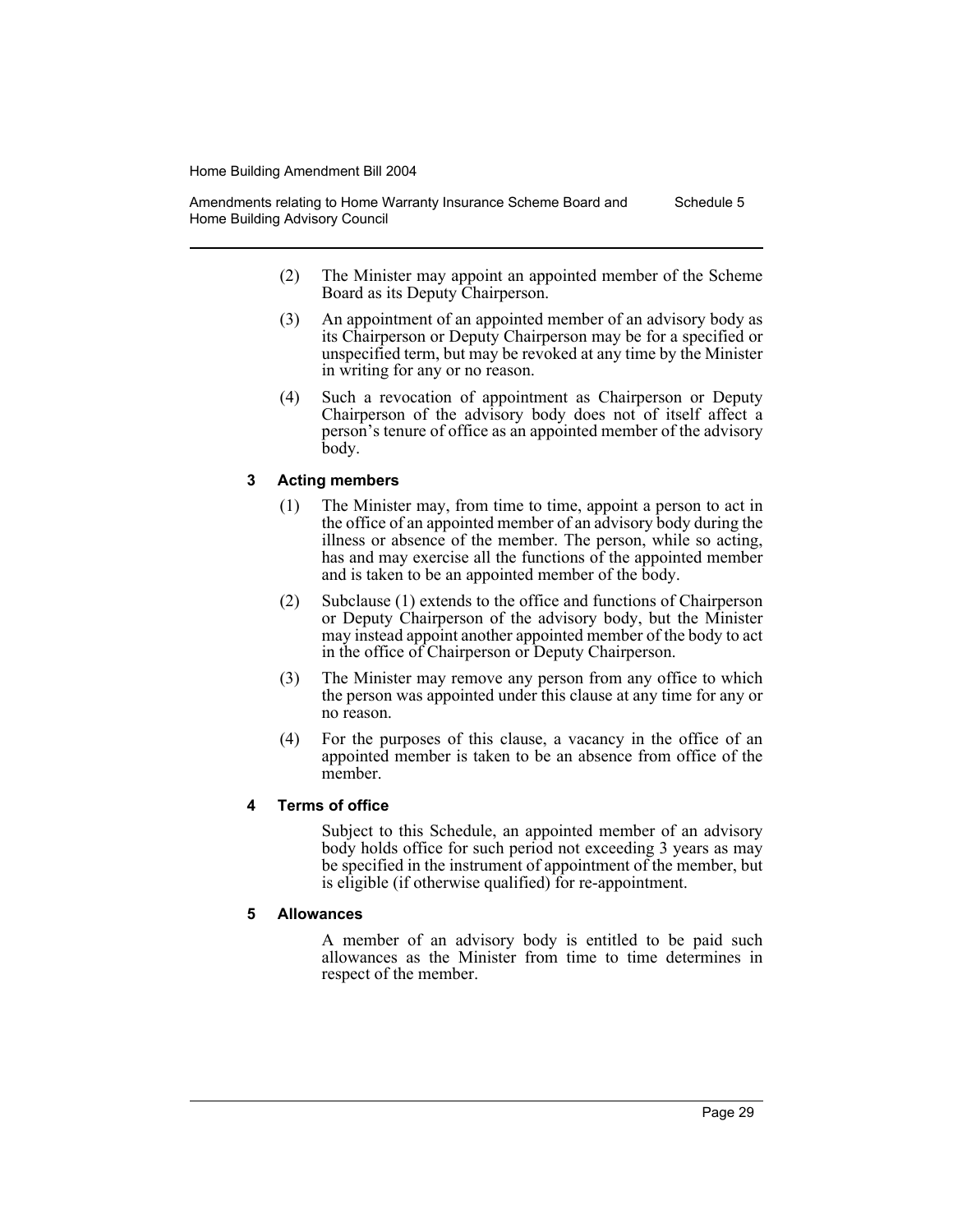Schedule 5 Amendments relating to Home Warranty Insurance Scheme Board and Home Building Advisory Council

## **6 Vacancies**

- (1) The office of an appointed member of an advisory body becomes vacant if the member:
	- (a) dies, or
	- (b) completes a term of office and is not re-appointed, or
	- (c) resigns the office by letter addressed to the Minister, or
	- (d) is removed by the Minister from office under this clause, or
	- (e) is absent from 3 consecutive meetings of the body of which reasonable notice has been given to the member personally or in the ordinary course of post, except on leave granted by the Minister or unless, before the expiration of 4 weeks after the last of those meetings, the member is excused by the Minister for having been absent from those meetings, or
	- (f) becomes bankrupt, applies to take the benefit of any law for the relief of bankrupt or insolvent debtors, compounds with his or her creditors or makes an assignment of his or her remuneration for their benefit, or
	- (g) becomes a mentally incapacitated person, or
	- (h) is convicted in New South Wales of an offence that is punishable by imprisonment for 12 months or more or is convicted elsewhere than in New South Wales of an offence that, if committed in New South Wales, would be an offence so punishable.
- (2) The Minister may remove an appointed member from office as a member of an advisory body at any time for any or no reason.

## **7 Filling of vacancy**

- (1) If the office of an appointed member of an advisory body becomes vacant, a person is, subject to this Act, required to be appointed to fill the vacancy.
- (2) The appointment must be made within 2 months of the office becoming vacant, or such longer time as the Minister considers appropriate in the circumstances.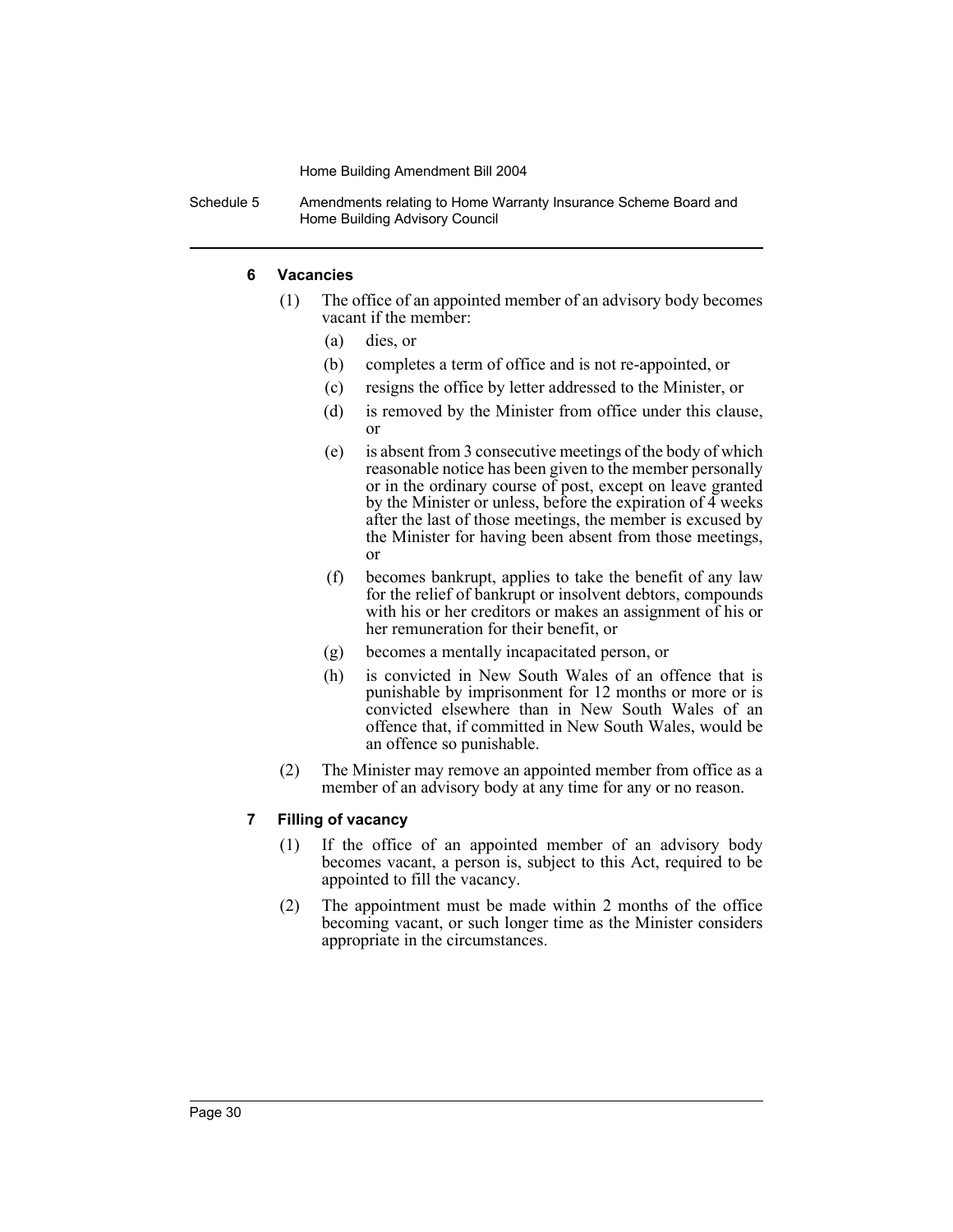Amendments relating to Home Warranty Insurance Scheme Board and Home Building Advisory Council Schedule 5

#### **8 Disclosure of pecuniary interests**

- (1) A member of an advisory body:
	- (a) who has a direct or indirect pecuniary interest in a matter being considered or about to be considered at a meeting of the advisory body, and
	- (b) whose interest appears to raise a conflict with the proper performance of the member's duties in relation to the consideration of the matter,

must, as soon as possible after the relevant facts have come to the member's knowledge, disclose the nature of the interest at a meeting of the body.

- (2) A disclosure by a member of an advisory body at a meeting of the body that the member:
	- (a) is a member, or in the employment, of a specified company or other body, or
	- (b) is a partner, or in the employment, of a specified person, or
	- (c) has some other specified interest relating to a specified company or other body or to a specified person,

is a sufficient disclosure of the nature of the interest in any matter relating to the company or other body or to that person that may arise after the date of the disclosure and that is required to be disclosed under this clause.

(3) Particulars of any disclosure made under this clause must be recorded by the members of the advisory body in a book to be kept for the purpose and that book must be open at all reasonable hours to inspection by any person on payment of the fee determined by the members.

#### **9 Effect of certain other Acts**

- (1) The *Public Sector Employment and Management Act 2002* does not apply to the appointment of an appointed member of an advisory body. An appointed member is not, as an appointed member, subject to that Act.
- (2) If by or under any Act provision is made:
	- (a) requiring a person who is the holder of a specified office to devote the whole of his or her time to the duties of that office, or
	- (b) prohibiting the person from engaging in employment outside the duties of that office,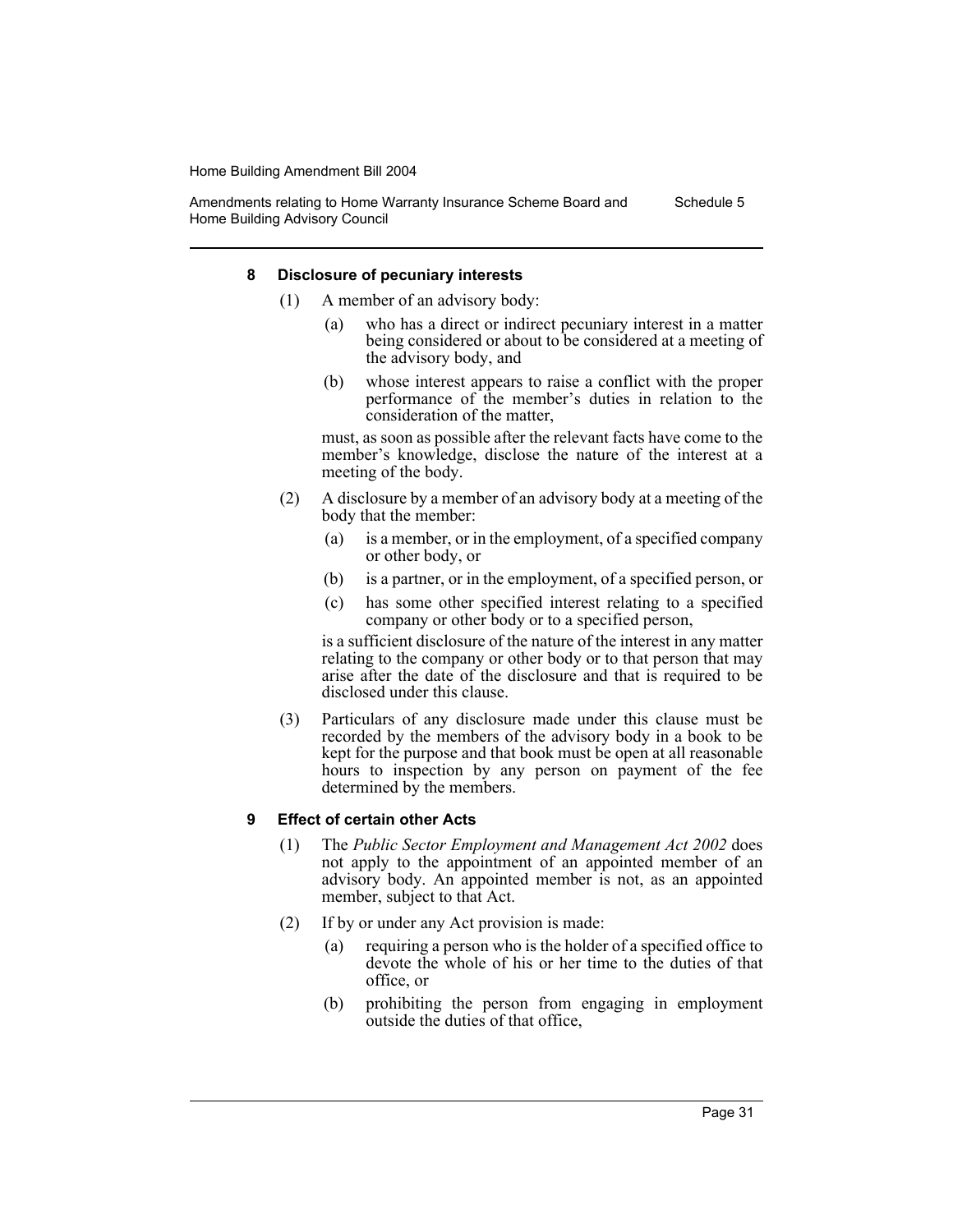Schedule 5 Amendments relating to Home Warranty Insurance Scheme Board and Home Building Advisory Council

> the provision does not operate to disqualify the person from holding that office and also the office of a member of an advisory body or from accepting and retaining any remuneration payable to the person under this Act as a member of the advisory body.

(3) The office of appointed member of an advisory body is for the purposes of any Act taken not to be an office or place of profit under the Crown.

#### **10 General procedure**

The procedure for the calling of meetings of an advisory body and the conduct of those meetings is, subject to this Act and the regulations and any directions of the Minister, to be determined by the body. The Minister may give such directions for this purpose as the Minister thinks fit.

#### **11 Meetings**

An advisory body is required to meet 4 times during each calendar year. However, the advisory body may hold additional meetings as approved by the Minister, and is required to do so as directed by the Minister.

#### **12 Quorum**

The quorum for a meeting of an advisory body is a majority of its members for the time being.

#### **13 Presiding member**

- (1) A meeting of an advisory body is to be chaired by:
	- (a) the Chairperson of the body, or
	- (b) in the absence of the Chairperson (including a person appointed under clause 3 to act as Chairperson), the Deputy Chairperson or another appointed member of the body elected to chair the meeting by a majority of the members of the body present.
- (2) The member chairing any meeting of an advisory body has a deliberative vote and, in the event of an equality of votes, has a second or casting vote.

#### **14 Voting**

A decision supported by a majority of the votes cast at a meeting of an advisory body at which a quorum is present is the decision of the body.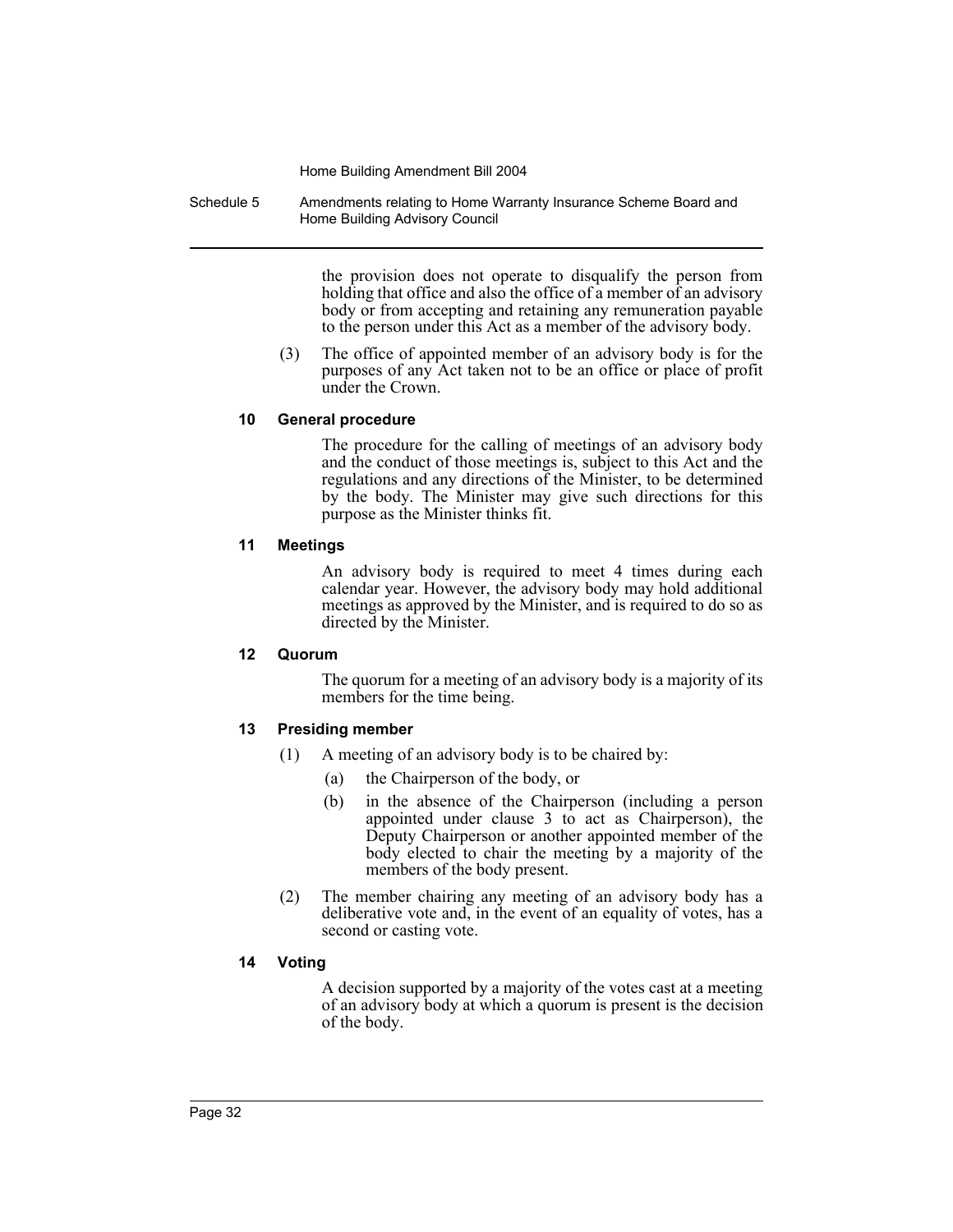Amendments relating to Home Warranty Insurance Scheme Board and Home Building Advisory Council Schedule 5

#### **15 Transaction of business outside meetings or by telephone or other means**

- (1) An advisory body may, if it thinks fit, transact any of its business by the circulation of papers among all the members of the body for the time being. A resolution in writing approved by a majority of those members is taken to be a decision of the body.
- (2) An advisory body may, if it thinks fit, transact any of its business at a meeting at which members (or some members) participate by telephone, close-circuit television or other means, but only if any member who speaks on a matter before the meeting can be heard by the other members.
- (3) For the purposes of:
	- (a) the approval of a resolution under subclause (1), or
	- (b) a meeting held in accordance with subclause (2),

the Chairperson, Deputy Chairperson and each member have the same voting rights as they have at an ordinary meeting of the body.

- (4) A resolution approved under subclause (1) is, subject to the regulations, to be recorded in the minutes of the meetings of the advisory body.
- (5) Papers may be circulated among members for the purposes of subclause (1) by facsimile or other transmission of the information in the papers concerned.

## **16 Minutes**

- (1) An advisory body must cause full and accurate minutes to be kept of the proceedings of each meeting of the body.
- (2) The advisory body is to cause a copy of the minutes of each meeting to be forwarded to the Minister within 14 days after the meeting.

## **17 First meeting**

The first meeting of an advisory body is to be called in such manner as the Minister determines.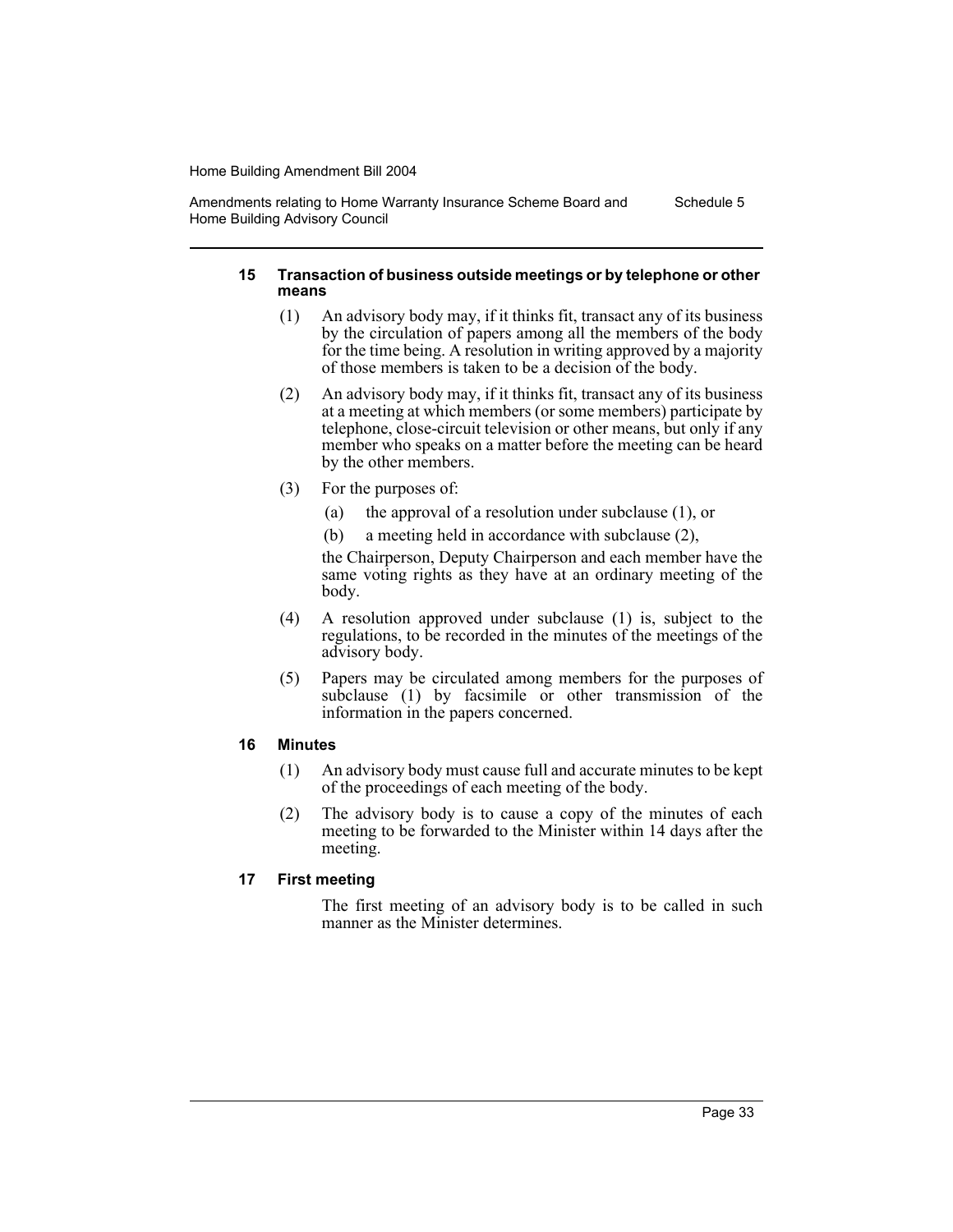Schedule 6 Miscellaneous amendments

# **Schedule 6 Miscellaneous amendments**

(Section 3)

#### **[1] Section 3 Definitions**

Omit the definition of *Director-General* from section 3 (1). Insert instead:

#### *Director-General* means:

- (a) the Commissioner for Fair Trading, Department of Commerce, or
- (b) if there is no such position in the Department—the Director-General of the Department.

#### **[2] Section 95 Owner-builder insurance**

Omit "If" from section 95 (4). Insert instead "Subject to subsection (4A), if".

#### **[3] Section 95 (4A)**

Insert after section 95 (4):

- $(AA)$  A contract is not voidable as referred to in subsection  $(4)$  if:
	- (a) the owner-builder obtained a certificate of insurance evidencing a contract of insurance that complies with this Act in relation to the work or proposed work before entering the contract concerned, and
	- (b) before completion of the contract, the owner-builder served on the purchaser (or a legal practitioner acting on the purchaser's behalf) a certificate of insurance, in the form prescribed by the regulations, evidencing that contract of insurance.

#### **[4] Section 96 Insurance in relation to residential building work not carried out under contract**

Omit "If" from section 96 (3A). Insert instead "Subject to subsection (3B), if".

## **[5] Section 96 (3B)**

Insert after section 96 (3A):

- (3B) A contract is not voidable as referred to in subsection (3A) if:
	- (a) the person obtained a certificate of insurance evidencing a contract of insurance that complies with this Act in relation to the residential building work before entering the contract concerned, and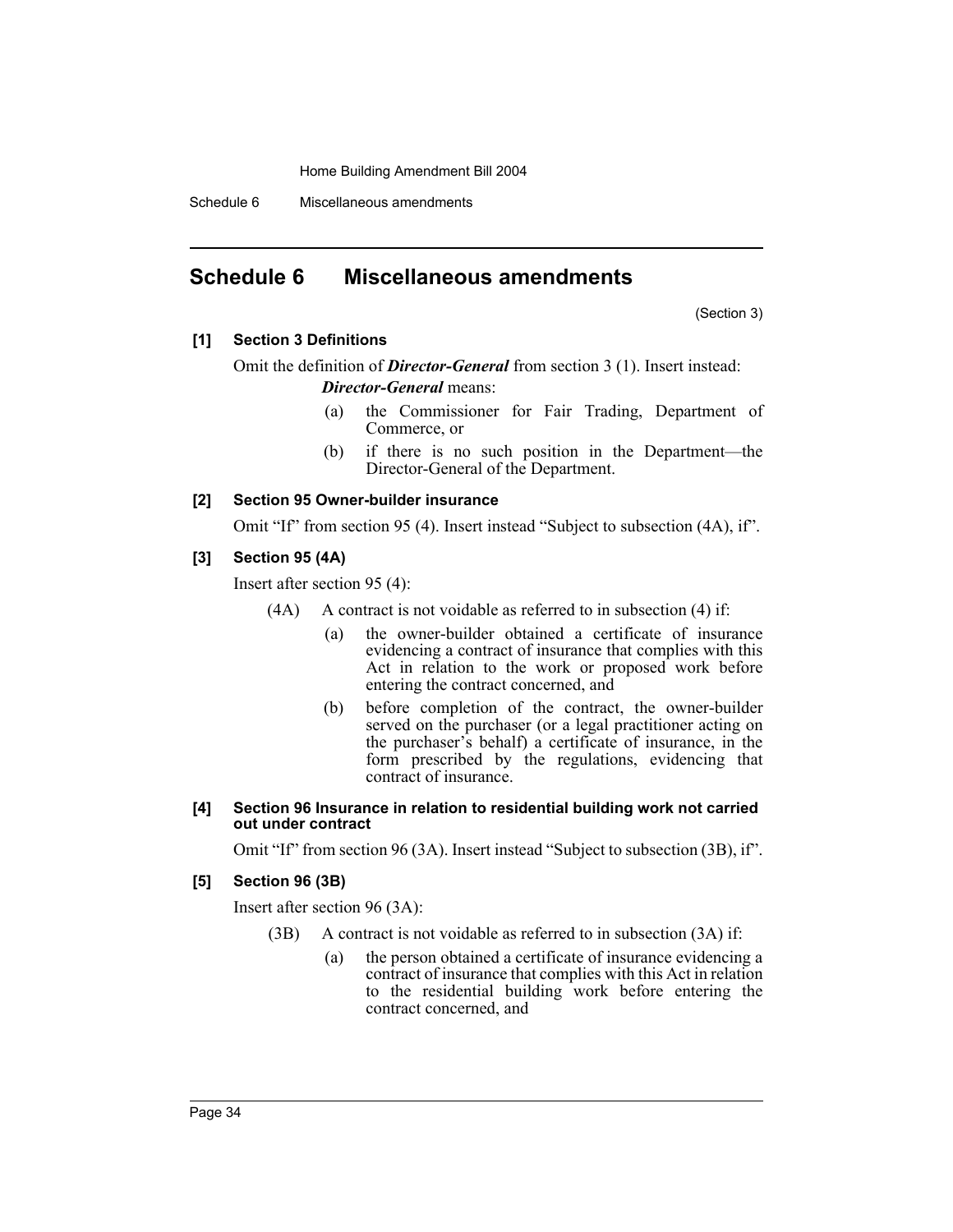Miscellaneous amendments **Schedule 6** and the schedule 6 and the schedule 6 and the schedule 6

(b) before completion of the contract, the person served on the purchaser (or a legal practitioner acting on the purchaser's behalf) a certificate of insurance, in the form prescribed by the regulations, evidencing that contract of insurance.

#### **[6] Section 96A Obligations of developers in relation to insurance**

Omit "If" from section 96A (3). Insert instead "Subject to subsection (3A), if".

#### **[7] Section 96A (3A)**

Insert after section 96A (3):

- (3A) A contract is not voidable as referred to in subsection (3) if:
	- (a) the person obtained a certificate of insurance evidencing a contract of insurance that complies with this Act in relation to the residential building work before entering the contract concerned, and
	- (b) before completion of the contract, the person served on the purchaser (or a legal practitioner acting on the purchaser's behalf) a certificate of insurance, in the form prescribed by the regulations, evidencing that contract of insurance.

#### **[8] Section 120 Register**

Insert after section 120 (3):

(4) The Director-General may remove any particular from, or otherwise amend, the register if the particular is shown to the satisfaction of the Director-General to be, or is to the knowledge or in the opinion of the Director-General, false, erroneous, misleading or unfairly prejudicial to the interests of the holder of the contractor licence, supervisor certificate, tradesperson certificate, building consultancy licence or owner-builder permit concerned.

#### **[9] Section 123 Service of notices or other documents**

Omit section 123 (1) (a) (iii). Insert instead:

(iii) by posting it in a letter addressed to him or her at the address last known to the Director-General of his or her place of residence, or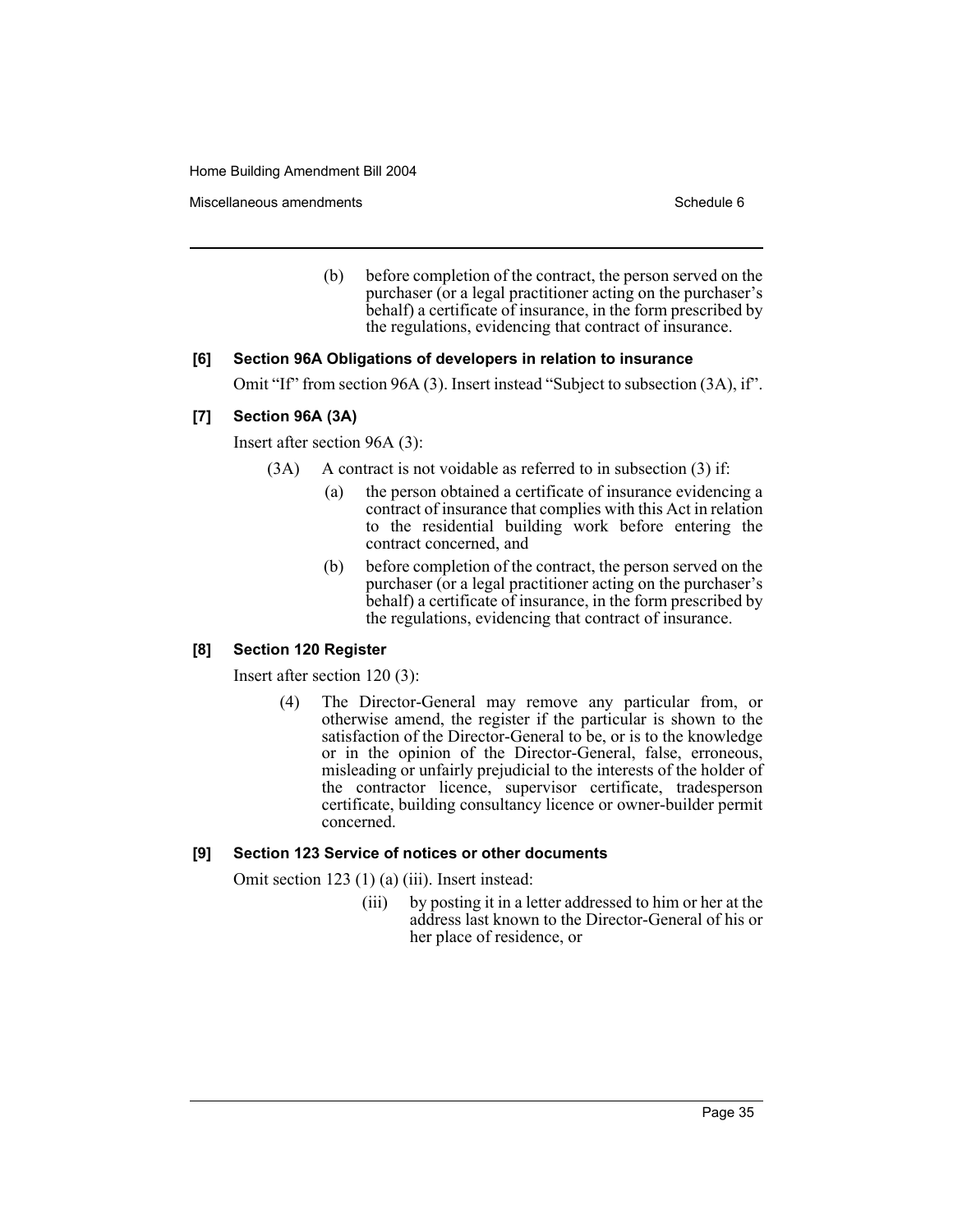Schedule 6 Miscellaneous amendments

## **[10] Section 123 (1) (b) (iii)**

Omit the subparagraph. Insert instead:

(iii) by posting it in a letter addressed to the firm or body corporate at the address last known to the Director-General of its only or principal place of business.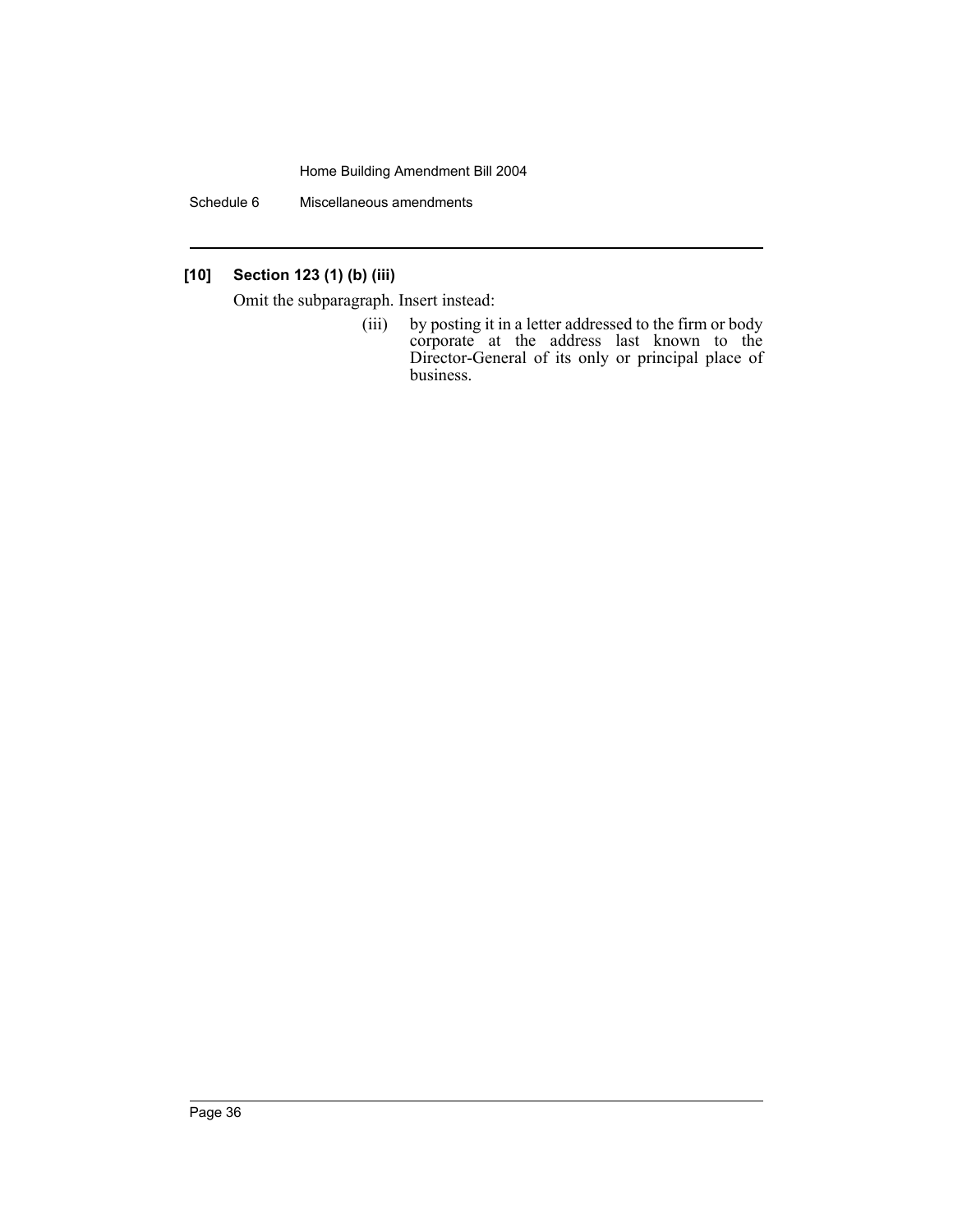Amendments inserting savings and transitional provisions Theorem Schedule 7

# **Schedule 7 Amendments inserting savings and transitional provisions**

(Section 3)

#### **[1] Schedule 4 Savings and transitional provisions**

Insert at the end of clause 2 (1):

*Home Building Amendment Act 2004*

## **[2] Schedule 4, Part 12**

Insert after clause 73:

# **Part 12 Provisions consequent on Home Building Amendment Act 2004**

## **74 Definition**

In this Part:

*amending Act* means the *Home Building Amendment Act 2004.*

#### **75 Applications for authorities and renewals and restoration of authorities**

- (1) Sections 20, 25, 32B and 40, as amended by the amending Act, do not apply to an application for an authority or for renewal or restoration of an authority made but not determined before the commencement of the amendment.
- (2) The *Home Building Regulation 2004*, as amended by the amending Act, does not apply to an application for an authority made but not determined before the commencement of the amendment.

## **76 Disciplinary proceedings**

- (1) The amendments made by Schedule 3 to the amending Act do not apply to proceedings commenced under Part 4 before the commencement of the amendments. Part 4, as in force immediately before the commencement of those amendments, continues to apply to those proceedings.
- (2) The amendments made by Schedule 3 to the amending Act extend to any complaint made before the commencement of those amendments in relation to which proceedings have not commenced.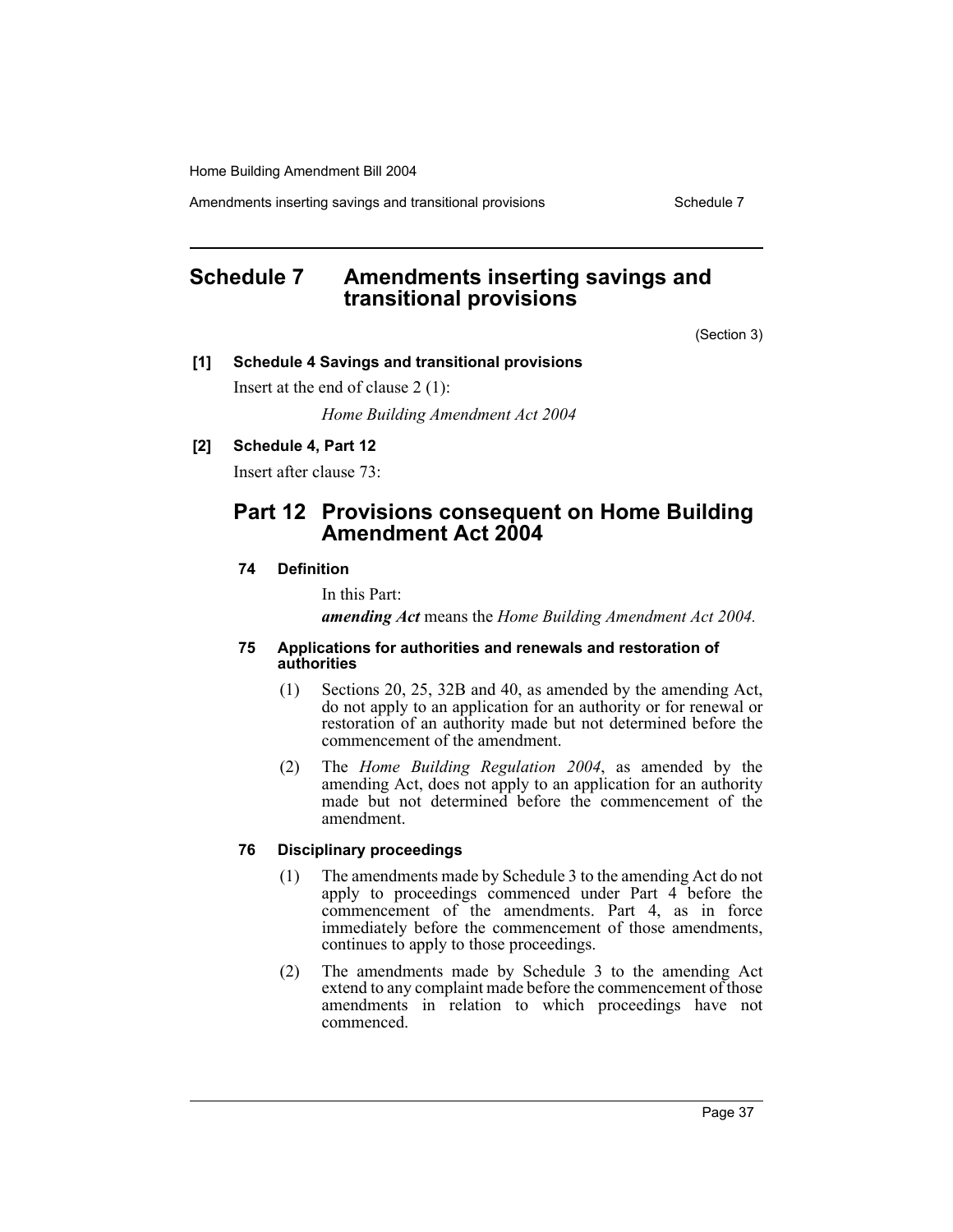Schedule 7 Amendments inserting savings and transitional provisions

(3) A complaint may be made, and disciplinary action or proceedings may be taken under Part 4, after the commencement of the amendments made by Schedule 3 to the amending Act in relation to conduct or events that occurred before the commencement of those amendments.

## **77 Exchange of information**

Section 103AD, as inserted by the amending Act, extends to relevant information obtained before the commencement of that amendment.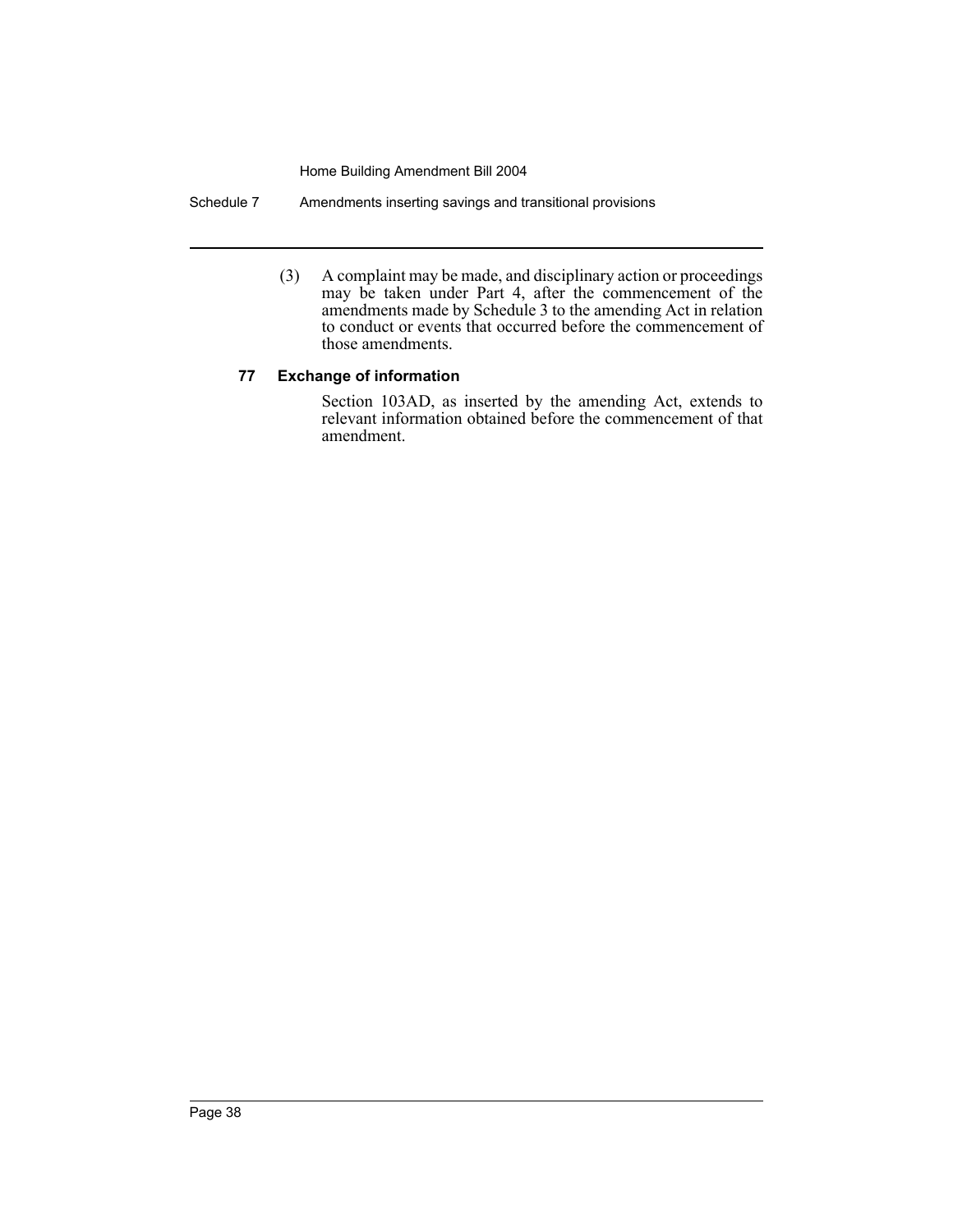Amendment of Home Building Regulation 2004 Schedule 8

# **Schedule 8 Amendment of Home Building Regulation 2004**

(Section 4)

**[1] Clause 25 General requirements for obtaining certain authorities under the Act**

Omit clause  $25(1)(a)$  (iii), (iv) and (v).

#### **[2] Clause 28A**

Insert after clause 28:

#### **28A Disqualifications from holding authorities**

- (1) For the purposes of the Act, a person is disqualified from holding an authority (other than an owner-builder permit) if the person:
	- (a) has been convicted in New South Wales or elsewhere of an offence involving dishonesty within the last 10 years, unless the Director-General has determined under subclause (2) that the offence should be ignored, or
	- (b) has been convicted within the last 5 years for an offence under section 46A (Lending of authority prohibited) of the Act, unless the Director-General has determined under subclause (2) that the offence should be ignored, or
	- (c) is disqualified from holding a licence, certificate of registration or other authority under a corresponding law or is the holder of such a licence, certificate of registration or other authority that is suspended, or
	- (d) is the holder of a licence, permit or other authority that is suspended under the *Fair Trading Act 1987* or any other Act administered by the Minister, or
	- (e) is in partnership with a person who is, or is a director of a corporation that is, disqualified from holding an authority, or
	- (f) is for the time being declared to be a person who is disqualified from holding an authority under Part 4 (Disciplinary proceedings) of the Act, or
	- (g) has failed to pay any monetary penalty payable by the person under Part 4 (Disciplinary proceedings) of the Act or has failed to comply with a condition imposed under section 62 (d) of the Act, and the failure continues, or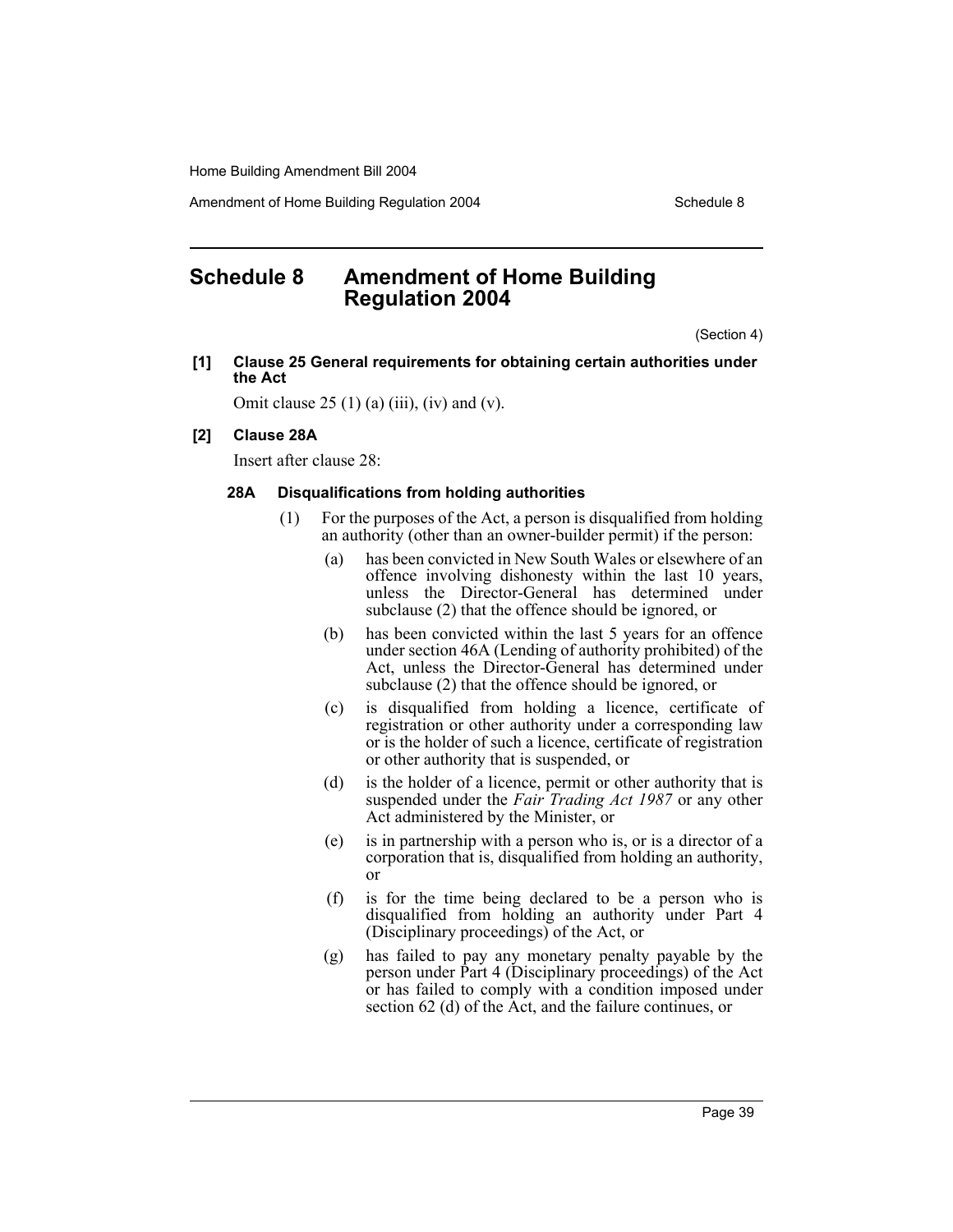Schedule 8 Amendment of Home Building Regulation 2004

- (h) is in breach of any provision of the Act or this Regulation that is prescribed by this Regulation as a disqualifying breach.
- (2) The Director-General may determine that an offence committed by a person should be ignored for the purposes of this clause because of the time that has passed since the offence was committed or because of the triviality of the acts or omissions giving rise to the offence.
- (3) In this clause:

*corresponding law* means a law of another Australian jurisdiction that is declared by the Minister from time to time by an order published in the Gazette to be a law that corresponds to the Act.

## **[3] Clause 39A**

Insert before clause 40:

#### **39A General requirements for renewal or restoration of authorities**

- (1) Before an authority is renewed or restored, the Director-General must be satisfied that each relevant person:
	- (a) is not a mentally incapacitated person, and
	- (b) is not disqualified from holding the authority, and
	- (c) is not bankrupt and is not a director or person concerned in the management of a company that is the subject of a winding up order or for which a controller or administrator has been appointed or that has been voluntarily wound up, and
	- (d) was not bankrupt and was not a director or person concerned in the management of a company when the company was the subject of a winding up order, or when a controller or administrator was appointed, within a period of 3 years before the date of application, unless the Director-General is satisfied that the person took all reasonable steps to avoid the bankruptcy, liquidation or administration, and
	- (e) is not subject to any order of the Tribunal that has not been satisfied within the period required by the Tribunal, and
	- (f) has not had what the Director-General considers to be an unreasonable number of complaints made against him, her or it, and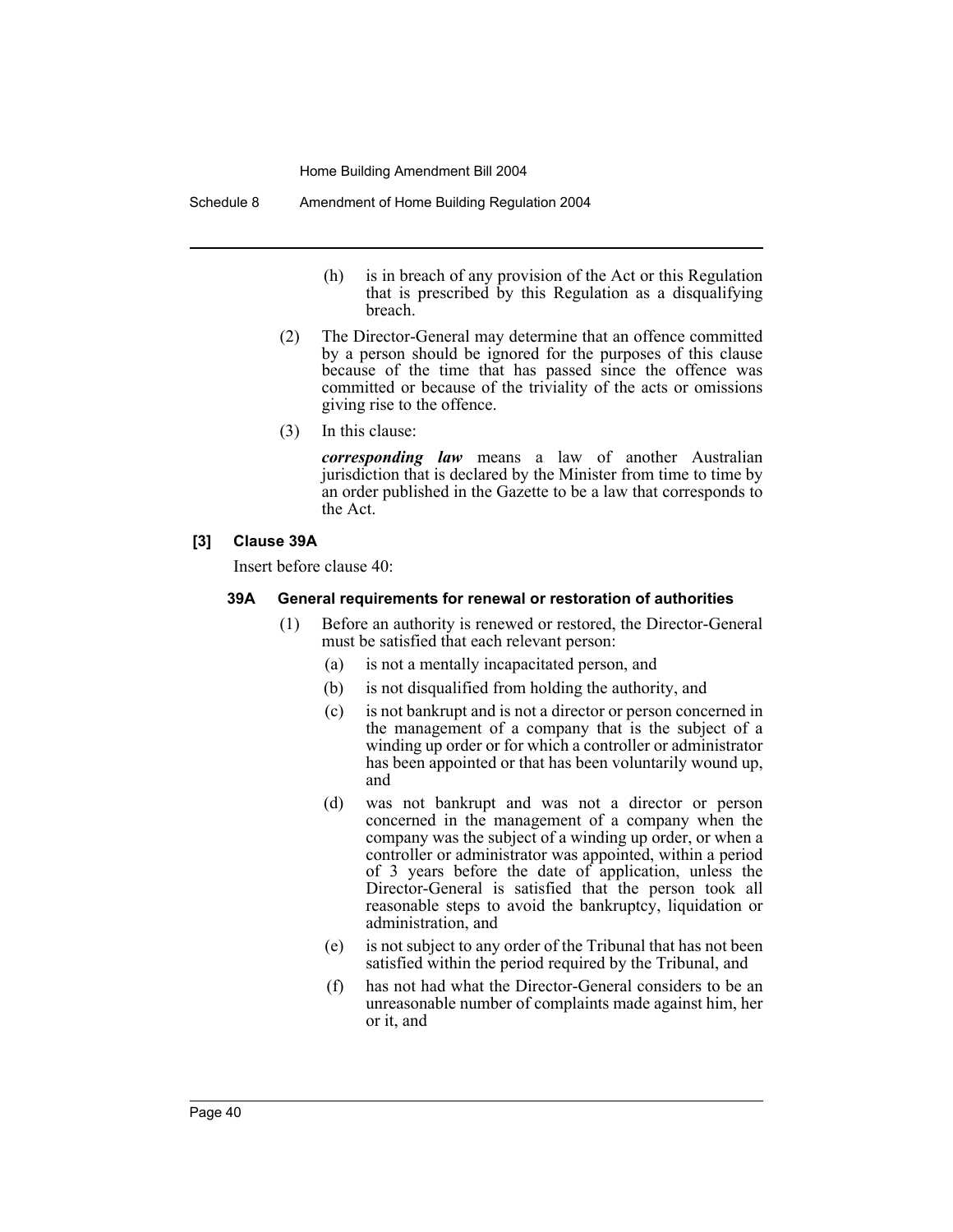Amendment of Home Building Regulation 2004 Schedule 8

- (g) has not had what the Director-General considers to be an unreasonable number of formal cautions given to him, her or it, and
- (h) has not had what the Director-General considers to be an unreasonable number of penalty notices issued against him, her or it (being penalty notices for offences under the Act that were not dealt with by a court and dismissed), and
- (i) has not carried out work in respect of which the Director-General considers an unreasonable number of insurance claims have been paid.
- (2) For the purposes of this clause, each of the following persons is a *relevant person* in relation to an application for renewal or restoration of an authority:
	- (a) the applicant,
	- (b) if the applicant is a partnership:
		- (i) every partner of the applicant, and
		- (ii) if a member of the partnership is a corporation every director of that corporation,
	- (c) if the applicant is a corporation—every director of the corporation.
- (3) Subclause (1) (c) and (d) do not prevent the Director-General from renewing or restoring a supervisor or tradesperson certificate.
- (4) Subclause (1) (e) does not prevent the Director-General from renewing or restoring an authority if the Director-General is satisfied that the person:
	- (a) has complied with the order of the Tribunal after the period required by the Tribunal, and
	- (b) has a reasonable excuse for the failure to comply with the order within that period.

#### **[4] Clauses 84 and 85**

Omit the penalty provisions wherever occurring. Insert instead:

Maximum penalty: 20 penalty units in the case of a corporation and 10 penalty units in any other case.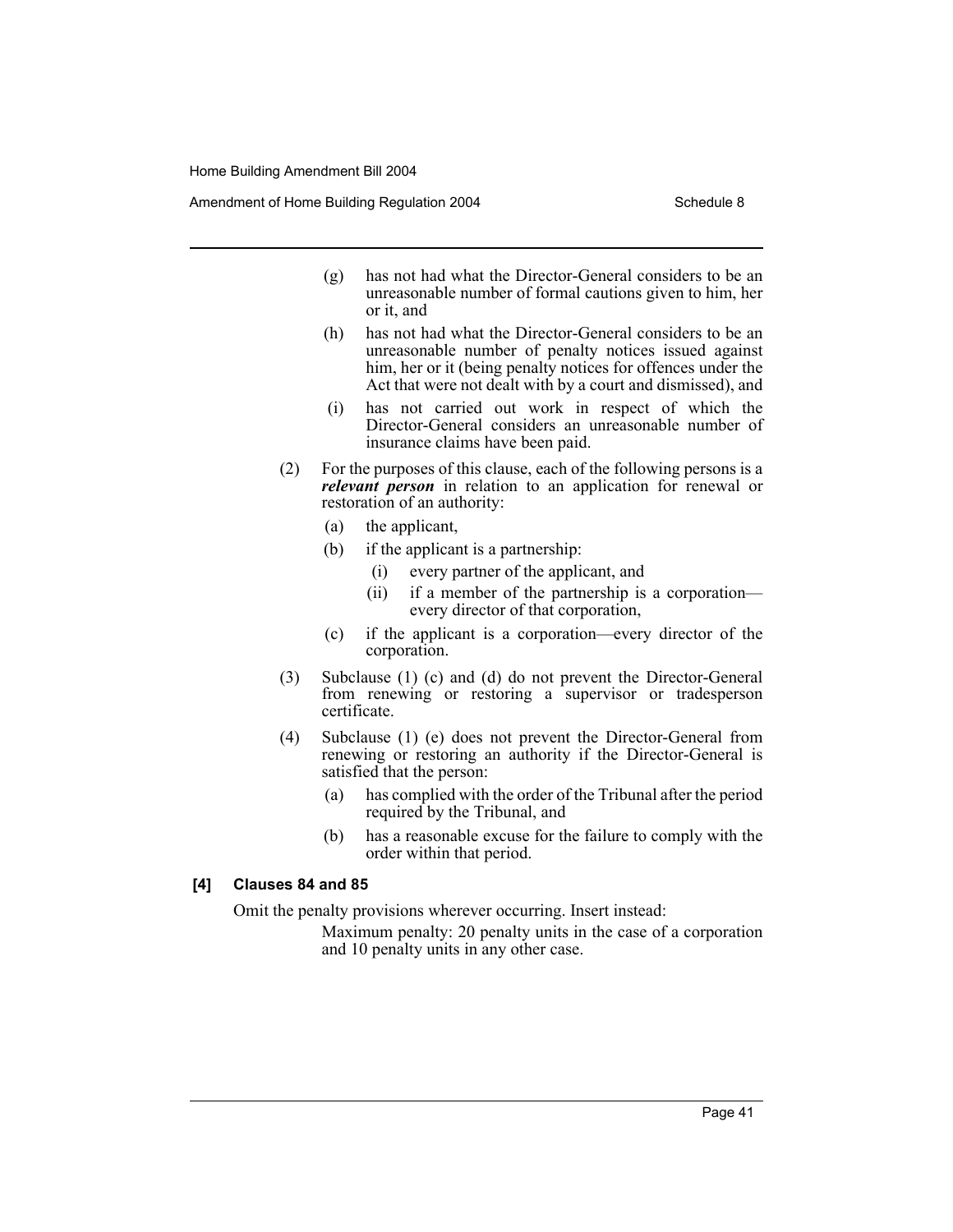Schedule 8 Amendment of Home Building Regulation 2004

#### **[5] Clause 86 Hazardous specialist work: do-it-yourself publications and public addresses**

Omit the penalty provision in clause 86 (2). Insert instead: Maximum penalty: 40 penalty units in the case of a corporation and 20 penalty units in any other case.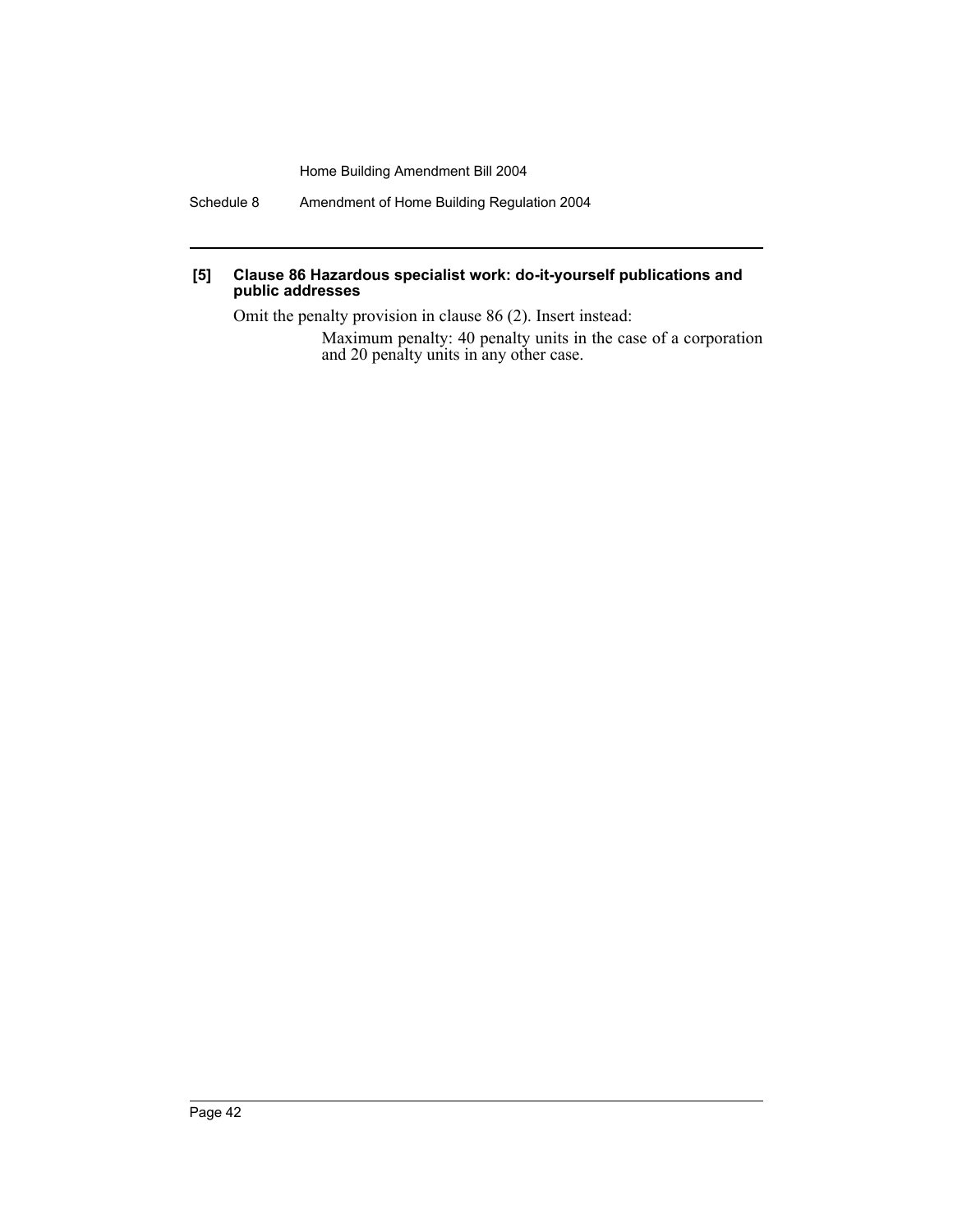Amendment of other Acts and regulations Schedule 9 and the Schedule 9 settled as Schedule 9

# **Schedule 9 Amendment of other Acts and regulations**

(Section 5)

# **9.1 Dangerous Goods Act 1975 No 68**

## **Section 41 Regulations**

Omit "registration certificate" from section 41 (3A) (a). Insert instead "tradesperson certificate".

# **9.2 Dangerous Goods (Gas Installations) Regulation 1998**

# **[1] Clause 7 Gasfitting work to be carried out by qualified persons**

Omit "registration certificate" from clause 7 (b). Insert instead "tradesperson certificate".

# **[2] Dictionary**

Omit the definition of *registration certificate*.

Insert instead in alphabetical order:

*tradesperson certificate*, in relation to a particular kind of gasfitting work, means a tradesperson certificate in force under the *Home Building Act 1989* authorising the holder to carry out that kind of work under general supervision.

# **9.3 Dangerous Goods (General) Regulation 1999**

## **[1] Clause 247 Work on LP Gas transport containers**

Omit "registration certificate" from clause 247 (2) (b).

Insert instead "tradesperson certificate".

## **[2] Clause 247 (3), definition of "registration certificate"**

Omit the definition. Insert instead in alphabetical order:

*tradesperson certificate*, in relation to a particular kind of work, means a tradesperson certificate in force under the *Home Building Act 1989* authorising the holder to carry out that kind of work under general supervision.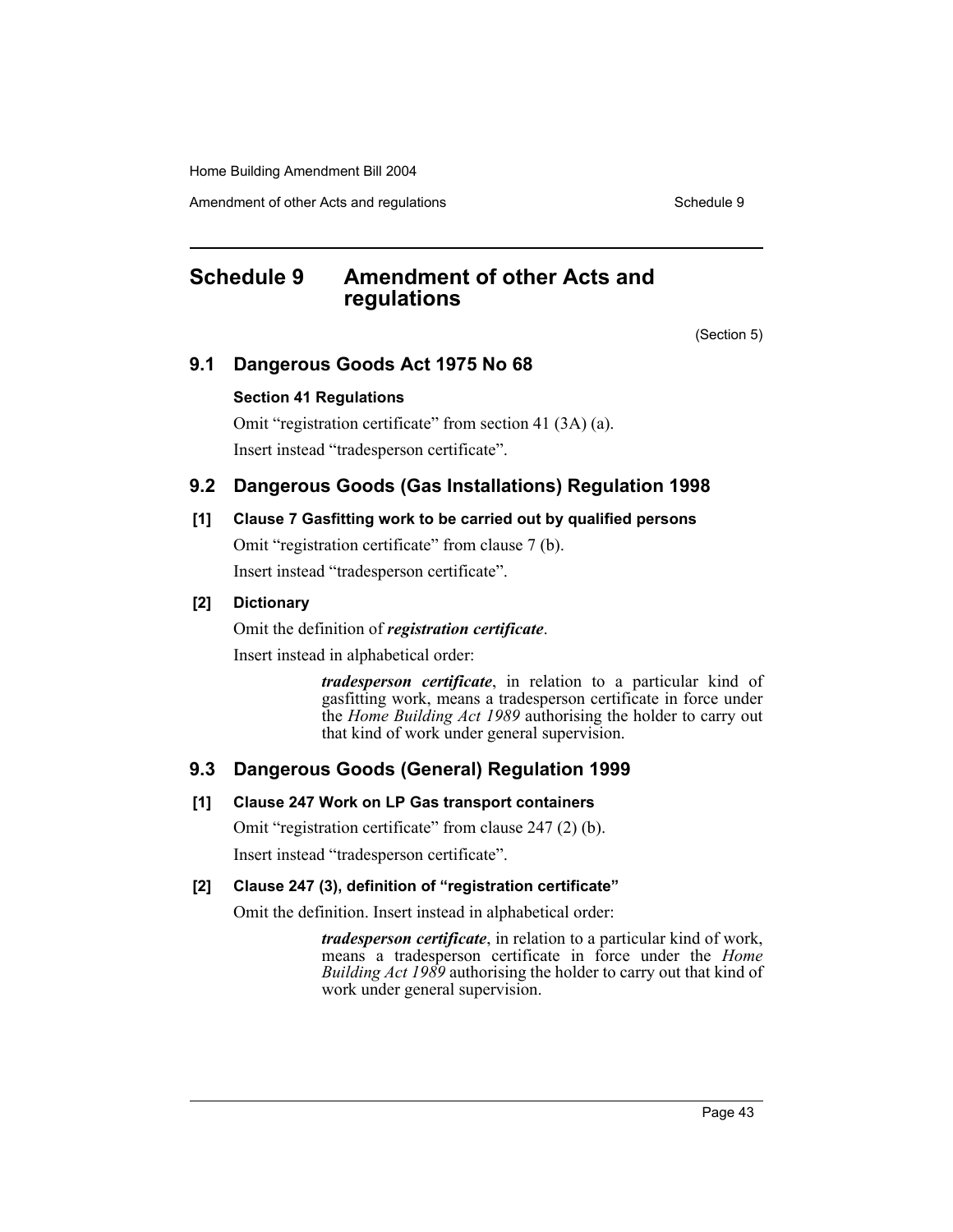Schedule 9 Amendment of other Acts and regulations

## **9.4 Fair Trading Act 1987 No 68**

## **[1] Section 4 Definitions**

Omit the definition of *advisory council* from section 4 (1). Insert instead: *advisory council* means any of the councils established by Divisions 5–7 or 9 of Part 2.

#### **[2] Part 2, Division 8 Home Building Advisory Council**

Omit the Division.

#### **[3] Schedule 5 Savings and transitional provisions**

Insert after clause 11E:

#### **11F Home Building Amendment Act 2004**

- (1) In this clause, *amending Act* means the *Home Building Amendment Act 2004*.
- (2) A person ceases to hold office as a member or Chairperson of the Home Building Advisory Council constituted under this Act on the repeal of Division  $\dot{8}$  of Part 2 by the amending Act. The person is not entitled to any remuneration or compensation by reason of ceasing to hold any such office.

## **9.5 Gas Supply (Safety Management) Regulation 2002**

#### **[1] Clause 29C Gasfitting work to be carried out by, or under the supervision of, suitably qualified gasfitters**

Omit "registration certificate" from clause 29C (1) (b).

Insert instead "tradesperson certificate".

## **[2] Clause 29C (2), definition of "registration certificate"**

Omit the definition. Insert instead in alphabetical order:

*tradesperson certificate*, in relation to a particular kind of gasfitting work, means a tradesperson certificate in force under the *Home Building Act 1989* authorising the holder to carry out that kind of work under general supervision.

# **9.6 Hunter Water Act 1991 No 53**

## **Section 69 Work for water supply, sewerage or drainage**

Omit "certificate of registration" from section 69 (1) (c).

Insert instead "tradesperson certificate".